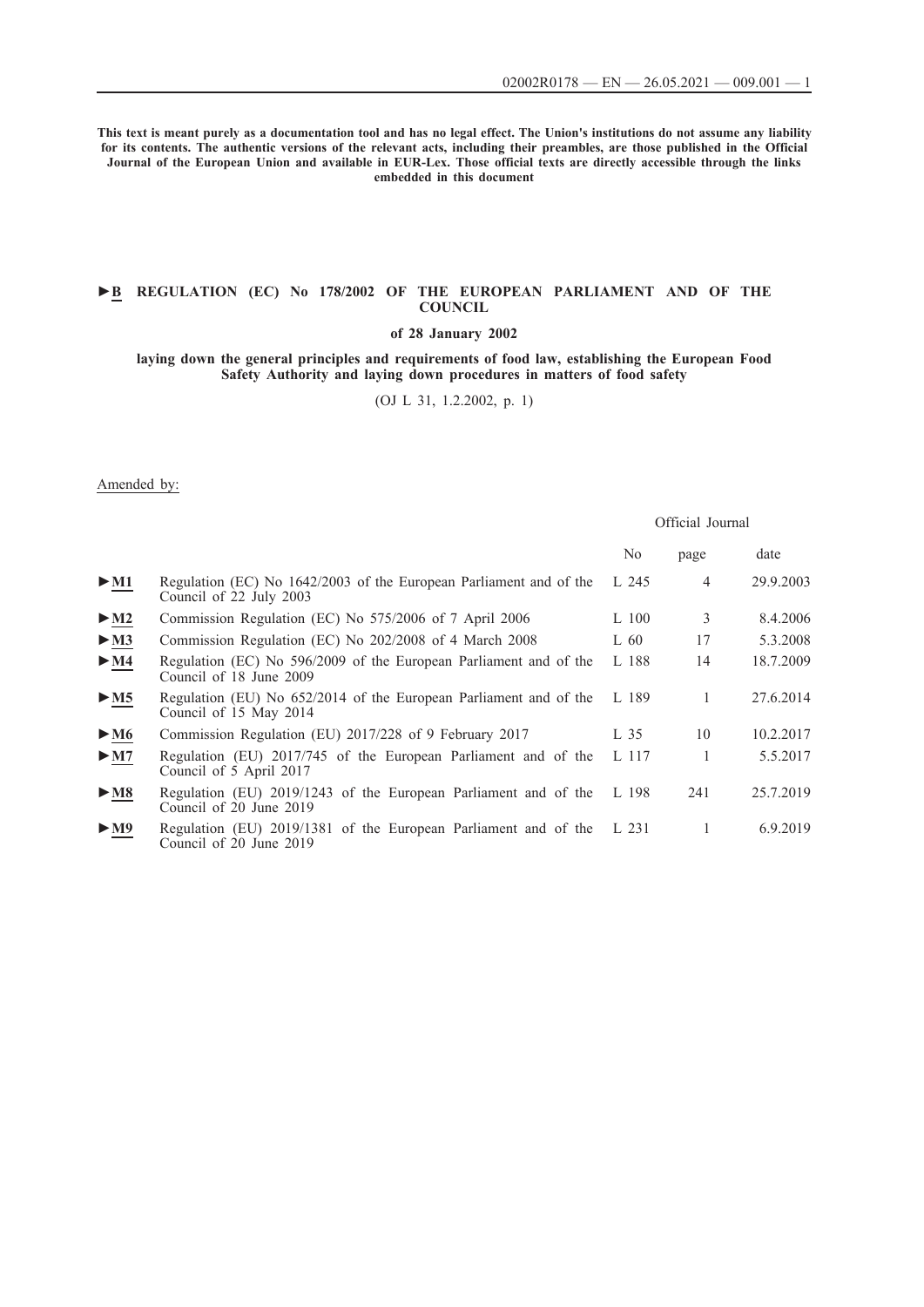### **REGULATION (EC) No 178/2002 OF THE EUROPEAN PARLIAMENT AND OF THE COUNCIL**

#### **of 28 January 2002**

**laying down the general principles and requirements of food law, establishing the European Food Safety Authority and laying down procedures in matters of food safety**

# CHAPTER I

## **SCOPE AND DEFINITIONS**

### *Article 1*

### **Aim and scope**

1. This Regulation provides the basis for the assurance of a high level of protection of human health and consumers' interest in relation to food, taking into account in particular the diversity in the supply of food including traditional products, whilst ensuring the effective functioning of the internal market. It establishes common principles and responsibilities, the means to provide a strong science base, efficient organisational arrangements and procedures to underpin decisionmaking in matters of food and feed safety.

2. For the purposes of paragraph 1, this Regulation lays down the general principles governing food and feed in general, and food and feed safety in particular, at Community and national level.

It establishes the European Food Safety Authority.

It lays down procedures for matters with a direct or indirect impact on food and feed safety.

3. This Regulation shall apply to all stages of production, processing and distribution of food and feed. It shall not apply to primary production for private domestic use or to the domestic preparation, handling or storage of food for private domestic consumption.

### *Article 2*

#### **Definition of 'food'**

For the purposes of this Regulation, 'food' (or 'foodstuff') means any substance or product, whether processed, partially processed or unprocessed, intended to be, or reasonably expected to be ingested by humans.

'Food' includes drink, chewing gum and any substance, including water, intentionally incorporated into the food during its manufacture, preparation or treatment. It includes water after the point of compliance as defined in Article 6 of Directive 98/83/EC and without prejudice to the requirements of Directives 80/778/EEC and 98/83/EC.

'Food' shall not include: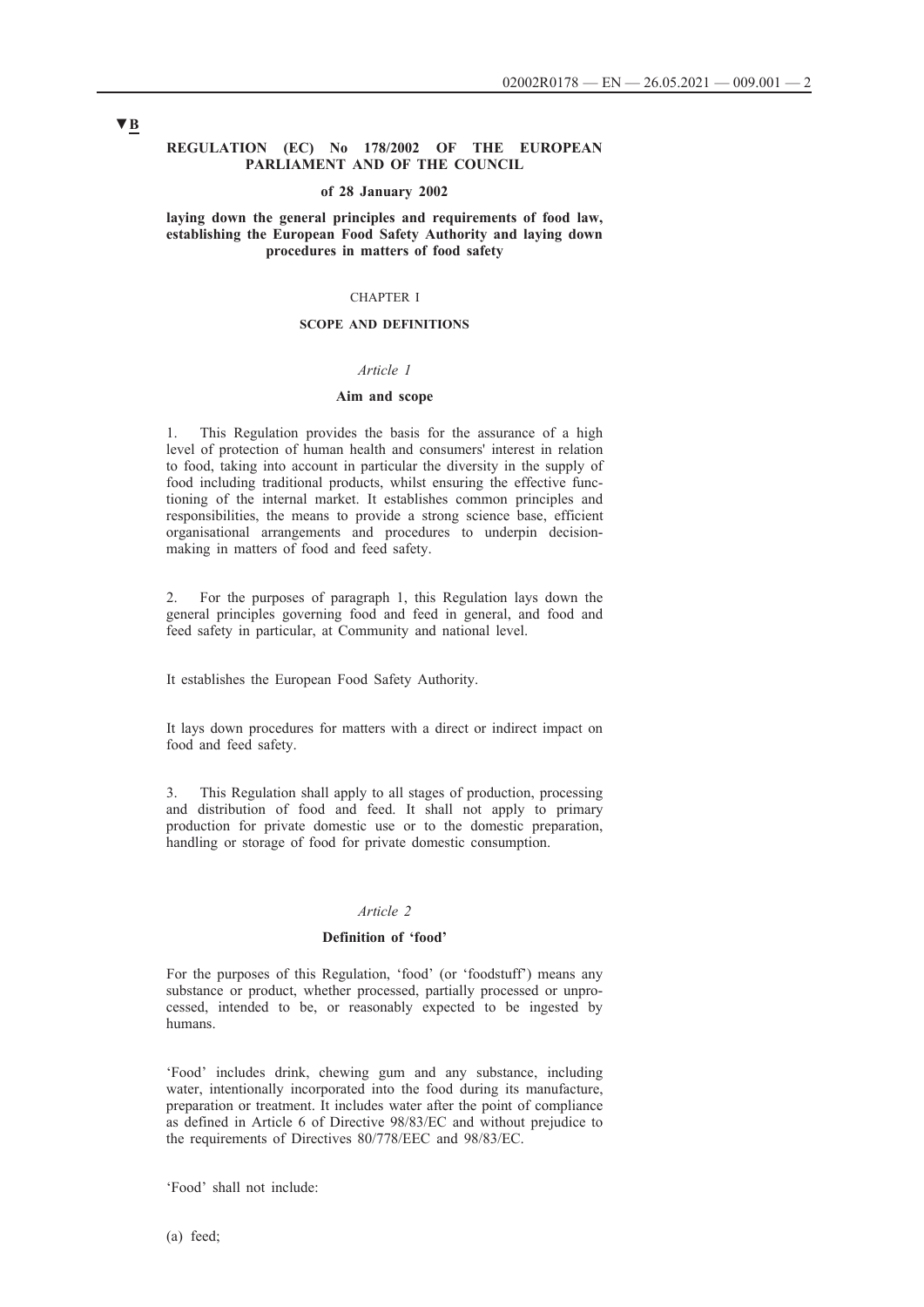- (b) live animals unless they are prepared for placing on the market for human consumption;
- (c) plants prior to harvesting;
- (d) medicinal products within the meaning of Council Directives 65/65/EEC (1) and 92/73/EEC (2);
- (e) cosmetics within the meaning of Council Directive  $76/768/EEC$  (3);
- (f) tobacco and tobacco products within the meaning of Council Directive  $89/622/EEC$  (<sup>4</sup>);
- (g) narcotic or psychotropic substances within the meaning of the United Nations Single Convention on Narcotic Drugs, 1961, and the United Nations Convention on Psychotropic Substances, 1971;
- (h) residues and contaminants;

### **▼M7**

(i) medical devices within the meaning of Regulation (EU) 2017/745 of the European Parliament and of the Council (5).

# **▼B**

### *Article 3*

## **Other definitions**

For the purposes of this Regulation:

- 1. 'food law' means the laws, regulations and administrative provisions governing food in general, and food safety in particular, whether at Community or national level; it covers any stage of production, processing and distribution of food, and also of feed produced for, or fed to, food-producing animals;
- 2. 'food business' means any undertaking, whether for profit or not and whether public or private, carrying out any of the activities related to any stage of production, processing and distribution of food;
- 3. 'food business operator' means the natural or legal persons responsible for ensuring that the requirements of food law are met within the food business under their control;
- 4. 'feed' (or 'feedingstuff') means any substance or product, including additives, whether processed, partially processed or unprocessed, intended to be used for oral feeding to animals;

 $(1)$  OJ 22, 9.2.1965, p. 369. Directive as last amended by Directive 93/39/EEC (OJ L 214, 24.8.1993, p. 22).

<sup>(2)</sup> OJ L 297, 13.10.1992, p. 8.

<sup>(3)</sup> OJ L 262, 27.9.1976, p. 169. Directive as last amended by Commission Directive 2000/41/EC (OJ L 145, 20.6.2000, p. 25).

<sup>(4)</sup> OJ L 359, 8.12.1989, p. 1. Directive as last amended by Directive 92/41/EEC) (OJ L 158, 11.6.1992, p. 30).

<sup>(5)</sup> Regulation (EU) 2017/745 of the European Parliament and of the Council of 5 April 2017 on medical devices, amending Directive 2001/83/EC, Regulation (EC) No 178/2002 and Regulation (EC) No 1223/2009 and repealing Council Directives 90/385/EEC and 93/42/EEC (OJ L 117, 5.5.2017, p. 1).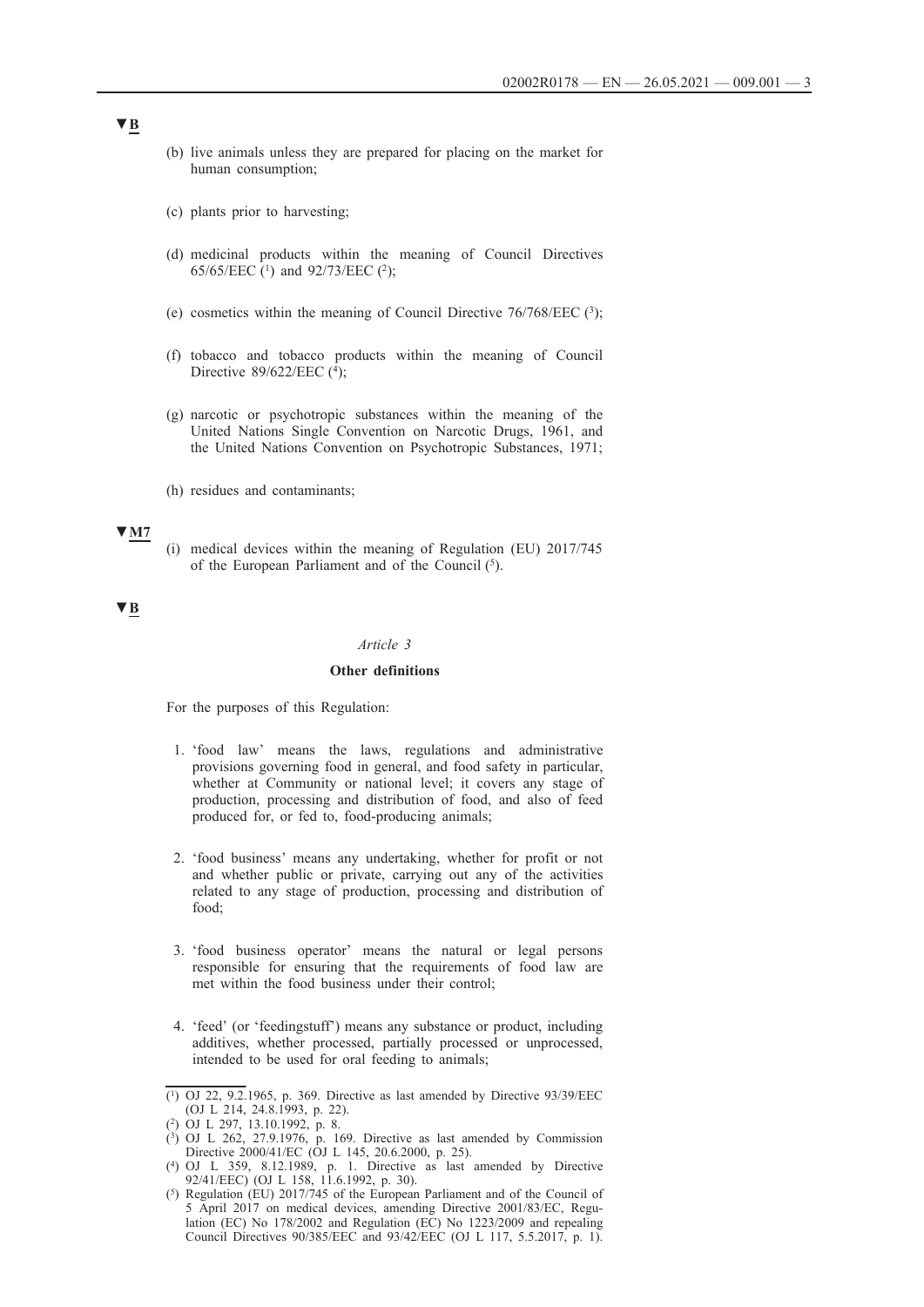- 5. 'feed business' means any undertaking whether for profit or not and whether public or private, carrying out any operation of production, manufacture, processing, storage, transport or distribution of feed including any producer producing, processing or storing feed for feeding to animals on his own holding;
- 6. 'feed business operator' means the natural or legal persons responsible for ensuring that the requirements of food law are met within the feed business under their control;
- 7. 'retail' means the handling and/or processing of food and its storage at the point of sale or delivery to the final consumer, and includes distribution terminals, catering operations, factory canteens, institutional catering, restaurants and other similar food service operations, shops, supermarket distribution centres and wholesale outlets;
- 8. 'placing on the market' means the holding of food or feed for the purpose of sale, including offering for sale or any other form of transfer, whether free of charge or not, and the sale, distribution, and other forms of transfer themselves;
- 9. 'risk' means a function of the probability of an adverse health effect and the severity of that effect, consequential to a hazard;
- 10. 'risk analysis' means a process consisting of three interconnected components: risk assessment, risk management and risk communication;
- 11. 'risk assessment' means a scientifically based process consisting of four steps: hazard identification, hazard characterisation, exposure assessment and risk characterisation;
- 12. 'risk management' means the process, distinct from risk assessment, of weighing policy alternatives in consultation with interested parties, considering risk assessment and other legitimate factors, and, if need be, selecting appropriate prevention and control options;
- 13. 'risk communication' means the interactive exchange of information and opinions throughout the risk analysis process as regards hazards and risks, risk-related factors and risk perceptions, among risk assessors, risk managers, consumers, feed and food businesses, the academic community and other interested parties, including the explanation of risk assessment findings and the basis of risk management decisions;
- 14. 'hazard' means a biological, chemical or physical agent in, or condition of, food or feed with the potential to cause an adverse health effect;
- 15. 'traceability' means the ability to trace and follow a food, feed, food-producing animal or substance intended to be, or expected to be incorporated into a food or feed, through all stages of production, processing and distribution;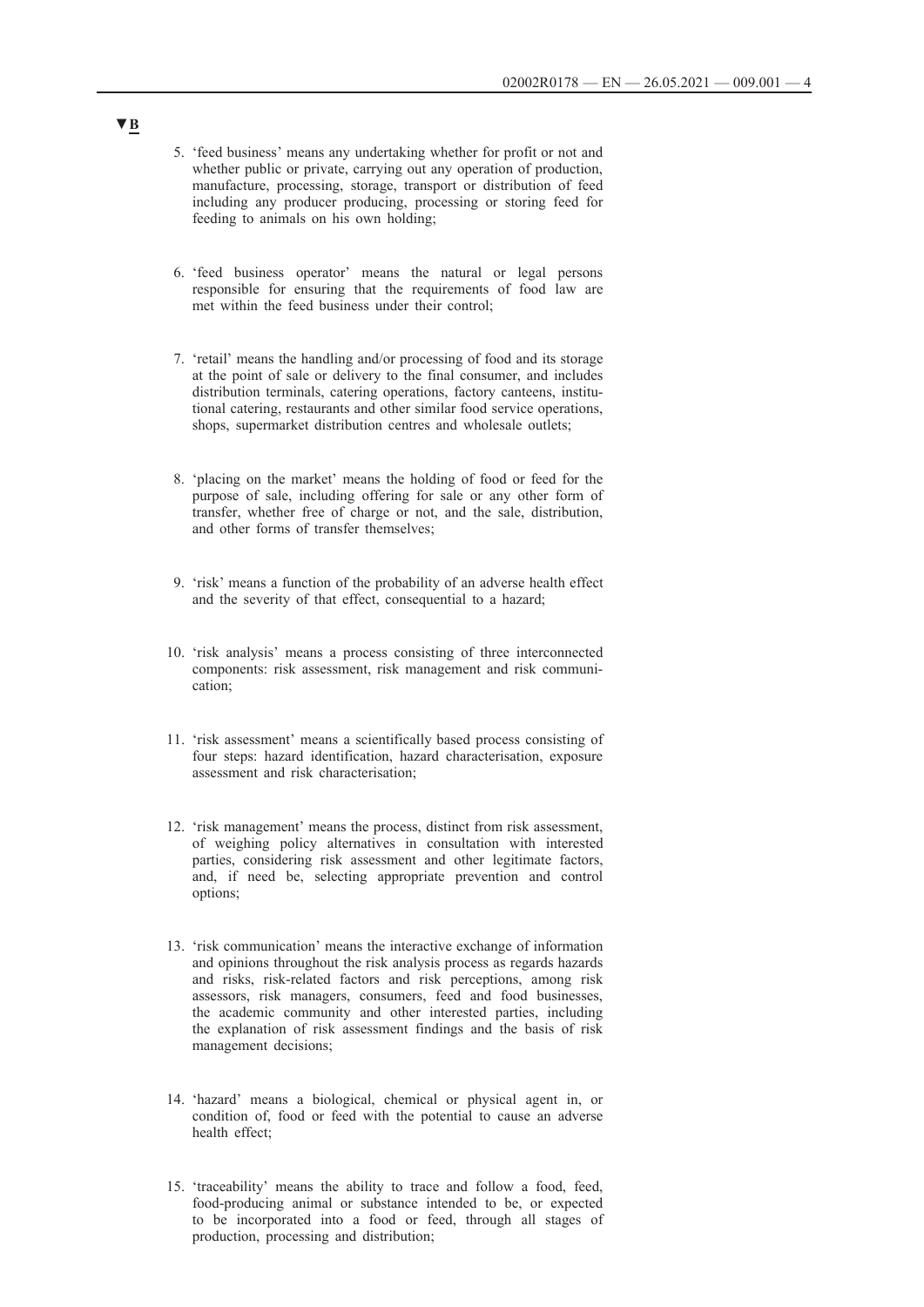- 16. 'stages of production, processing and distribution' means any stage, including import, from and including the primary production of a food, up to and including its storage, transport, sale or supply to the final consumer and, where relevant, the importation, production, manufacture, storage, transport, distribution, sale and supply of feed;
- 17. 'primary production' means the production, rearing or growing of primary products including harvesting, milking and farmed animal production prior to slaughter. It also includes hunting and fishing and the harvesting of wild products;
- 18. 'final consumer' means the ultimate consumer of a foodstuff who will not use the food as part of any food business operation or activity.

#### CHAPTER II

### **GENERAL FOOD LAW**

### *Article 4*

### **Scope**

1. This Chapter relates to all stages of the production, processing and distribution of food, and also of feed produced for, or fed to, foodproducing animals.

2. The principles laid down in Articles 5 to 10 shall form a general framework of a horizontal nature to be followed when measures are taken.

3. Existing food law principles and procedures shall be adapted as soon as possible and by 1 January 2007 at the latest in order to comply with Articles 5 to 10.

Until then, and by way of derogation from paragraph 2, existing legislation shall be implemented taking account of the principles laid down in Articles 5 to 10.

### SECTION 1

#### **GENERAL PRINCIPLES OF FOOD LAW**

## *Article 5*

### **General objectives**

1. Food law shall pursue one or more of the general objectives of a high level of protection of human life and health and the protection of consumers' interests, including fair practices in food trade, taking account of, where appropriate, the protection of animal health and welfare, plant health and the environment.

Food law shall aim to achieve the free movement in the Community of food and feed manufactured or marketed according to the general principles and requirements in this Chapter.

3. Where international standards exist or their completion is imminent, they shall be taken into consideration in the development or adaptation of food law, except where such standards or relevant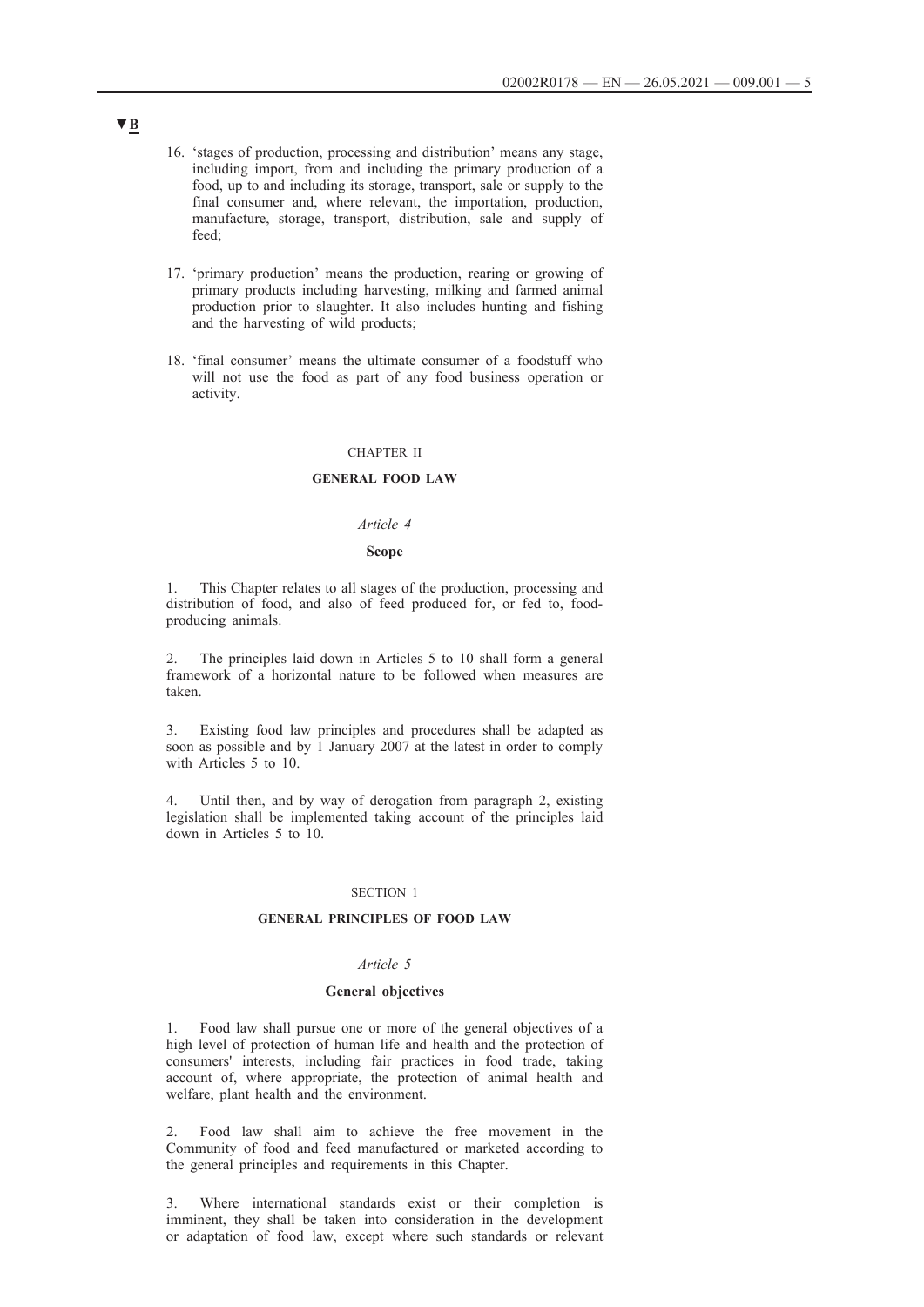parts would be an ineffective or inappropriate means for the fulfilment of the legitimate objectives of food law or where there is a scientific justification, or where they would result in a different level of protection from the one determined as appropriate in the Community.

### *Article 6*

## **Risk analysis**

In order to achieve the general objective of a high level of protection of human health and life, food law shall be based on risk analysis except where this is not appropriate to the circumstances or the nature of the measure.

2. Risk assessment shall be based on the available scientific evidence and undertaken in an independent, objective and transparent manner.

3. Risk management shall take into account the results of risk assessment, and in particular, the opinions of the Authority referred to in Article 22, other factors legitimate to the matter under consideration and the precautionary principle where the conditions laid down in Article 7(1) are relevant, in order to achieve the general objectives of food law established in Article 5.

## **▼M9**

4. Risk communication shall fulfil the objectives and respect the general principles set out in Articles 8a and 8b.

# **▼B**

## *Article 7*

#### **Precautionary principle**

1. In specific circumstances where, following an assessment of available information, the possibility of harmful effects on health is identified but scientific uncertainty persists, provisional risk management measures necessary to ensure the high level of health protection chosen in the Community may be adopted, pending further scientific information for a more comprehensive risk assessment.

2. Measures adopted on the basis of paragraph 1 shall be proportionate and no more restrictive of trade than is required to achieve the high level of health protection chosen in the Community, regard being had to technical and economic feasibility and other factors regarded as legitimate in the matter under consideration. The measures shall be reviewed within a reasonable period of time, depending on the nature of the risk to life or health identified and the type of scientific information needed to clarify the scientific uncertainty and to conduct a more comprehensive risk assessment.

### *Article 8*

## **Protection of consumers' interests**

1. Food law shall aim at the protection of the interests of consumers and shall provide a basis for consumers to make informed choices in relation to the foods they consume. It shall aim at the prevention of:

- (a) fraudulent or deceptive practices;
- (b) the adulteration of food; and
- (c) any other practices which may mislead the consumer.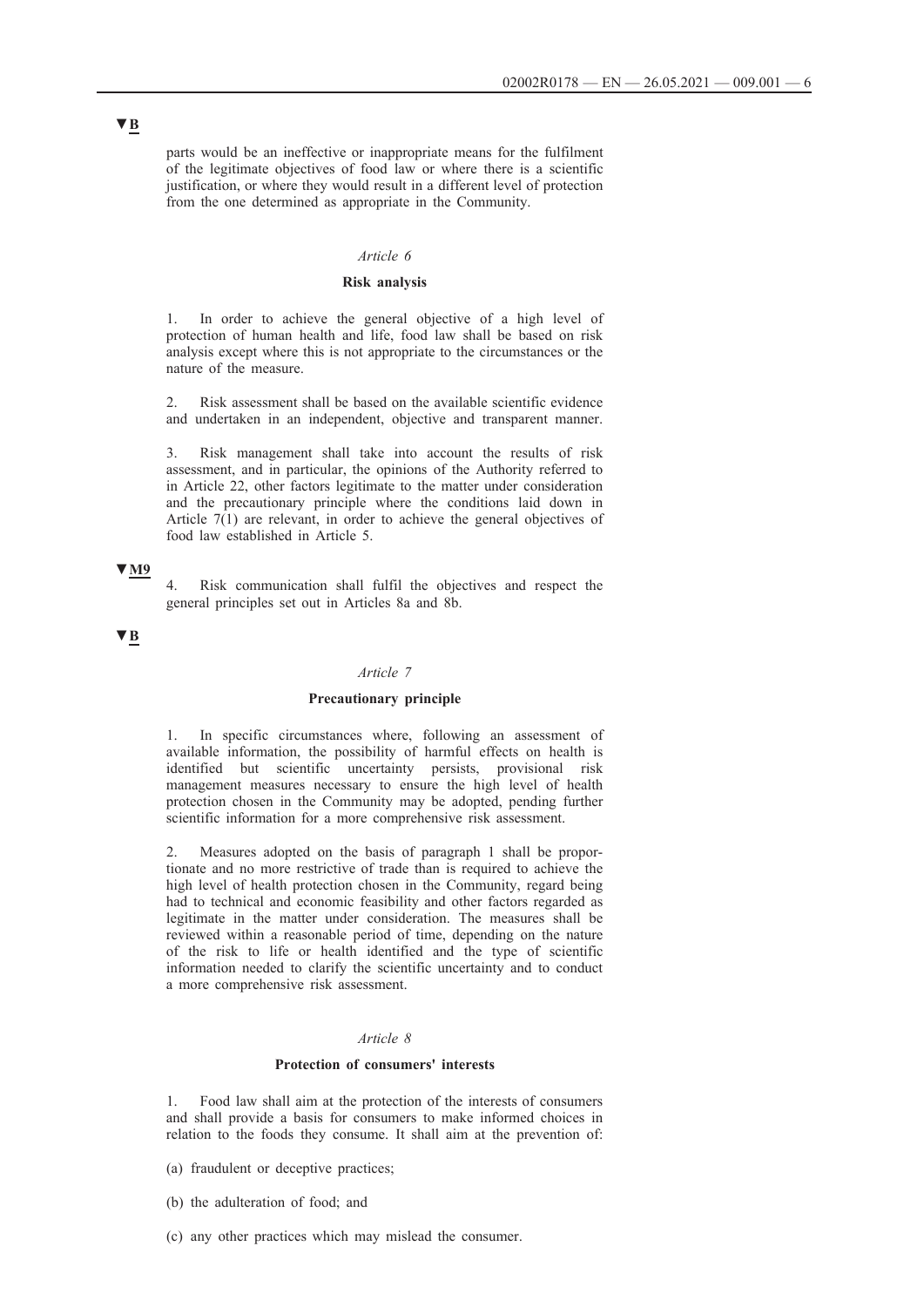### SECTION 1A

# **RISK COMMUNICATION**

#### *Article 8a*

### **Objectives of risk communication**

Taking into account the respective roles of risk assessors and risk managers, risk communication shall pursue the following objectives:

- (a) raise awareness and understanding of the specific issues under consideration, including in cases of divergences in scientific assessment, during the entire risk analysis process;
- (b) ensure consistency, transparency and clarity in formulating risk management recommendations and decisions;
- (c) provide a sound basis, including, where appropriate, a scientific basis, for understanding risk management decisions;
- (d) improve the overall effectiveness and efficiency of the risk analysis;
- (e) foster public understanding of the risk analysis, including of the respective tasks and responsibilities of risk assessors and risk managers to enhance confidence in its outcome;
- (f) ensure appropriate involvement of consumers, feed and food businesses, the academic community and all other interested parties;
- (g) ensure appropriate and transparent exchange of information with interested parties in relation to risks associated with the food chain;
- (h) ensure the provision of information to consumers about risk prevention strategies; and
- (i) contribute to the fight against the dissemination of false information and the sources thereof.

### *Article 8b*

#### **General principles of risk communication**

Taking into account the respective roles of risk assessors and risk managers, risk communication shall:

- (a) ensure that accurate and all appropriate information is exchanged in an interactive and timely manner with all interested parties, based on the principles of transparency, openness, and responsiveness;
- (b) provide transparent information at each stage of the risk analysis process from the framing of requests for scientific advice to the provision of risk assessment and the adoption of risk management decisions, including information on how risk management decisions were reached and which factors were considered;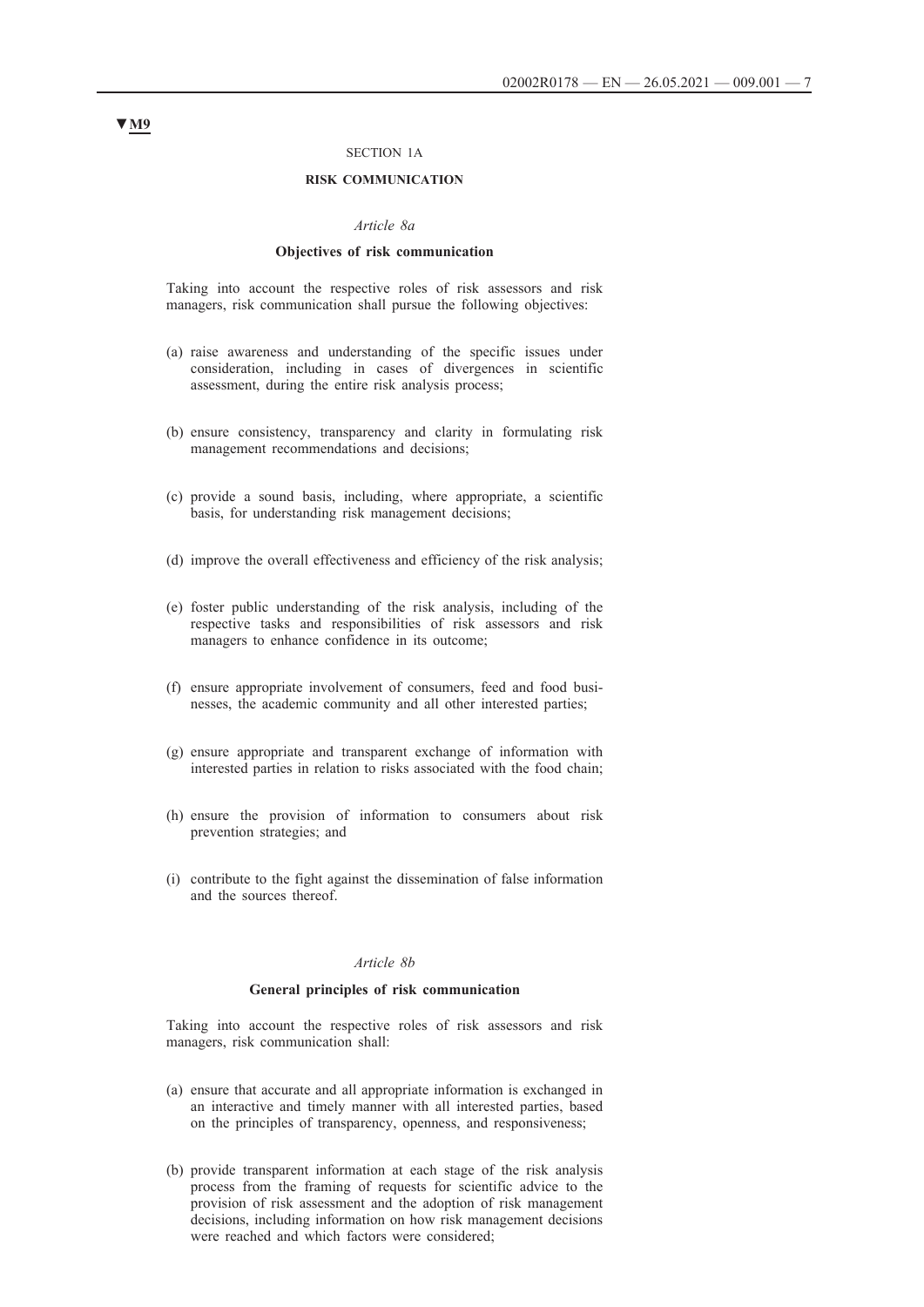- (c) take into account risk perceptions of all interested parties;
- (d) facilitate understanding and dialogue amongst all interested parties; and
- (e) be clear and accessible, including to those not directly involved in the process or not having a scientific background, while duly respecting the applicable legal provisions on confidentiality and protection of personal data.

# *Article 8c*

### **General plan for risk communication**

1. The Commission shall adopt, by means of implementing acts, a general plan for risk communication in order to achieve the objectives set out in Article 8a, in accordance with the general principles set out in Article 8b. The Commission shall keep that general plan updated, taking into account technical and scientific progress and experience gained. Those implementing acts shall be adopted in accordance with the procedure referred to in Article 58(2). When preparing those implementing acts, the Commission shall consult the Authority.

2. The general plan for risk communication shall promote an integrated risk communication framework to be followed both by the risk assessors and the risk managers in a coherent and systematic manner both at Union and national level. It shall:

- (a) identify the key factors that need to be taken into account when considering the type and level of risk communication activities needed;
- (b) identify the different types and levels of risk communication activities, and the appropriate main tools and channels to be used for risk communication purposes, taking into account the needs of relevant target audience groups;
- (c) establish appropriate mechanisms of coordination and cooperation in order to strengthen coherence of risk communication amongst risk assessors and risk managers; and
- (d) establish appropriate mechanisms to ensure an open dialogue amongst consumers, food and feed businesses, the academic community and all other interested parties, and their appropriate involvement.

# **▼B**

### SECTION 2

## **PRINCIPLES OF TRANSPARENCY**

### *Article 9*

### **Public consultation**

There shall be open and transparent public consultation, directly or through representative bodies, during the preparation, evaluation and revision of food law, except where the urgency of the matter does not allow it.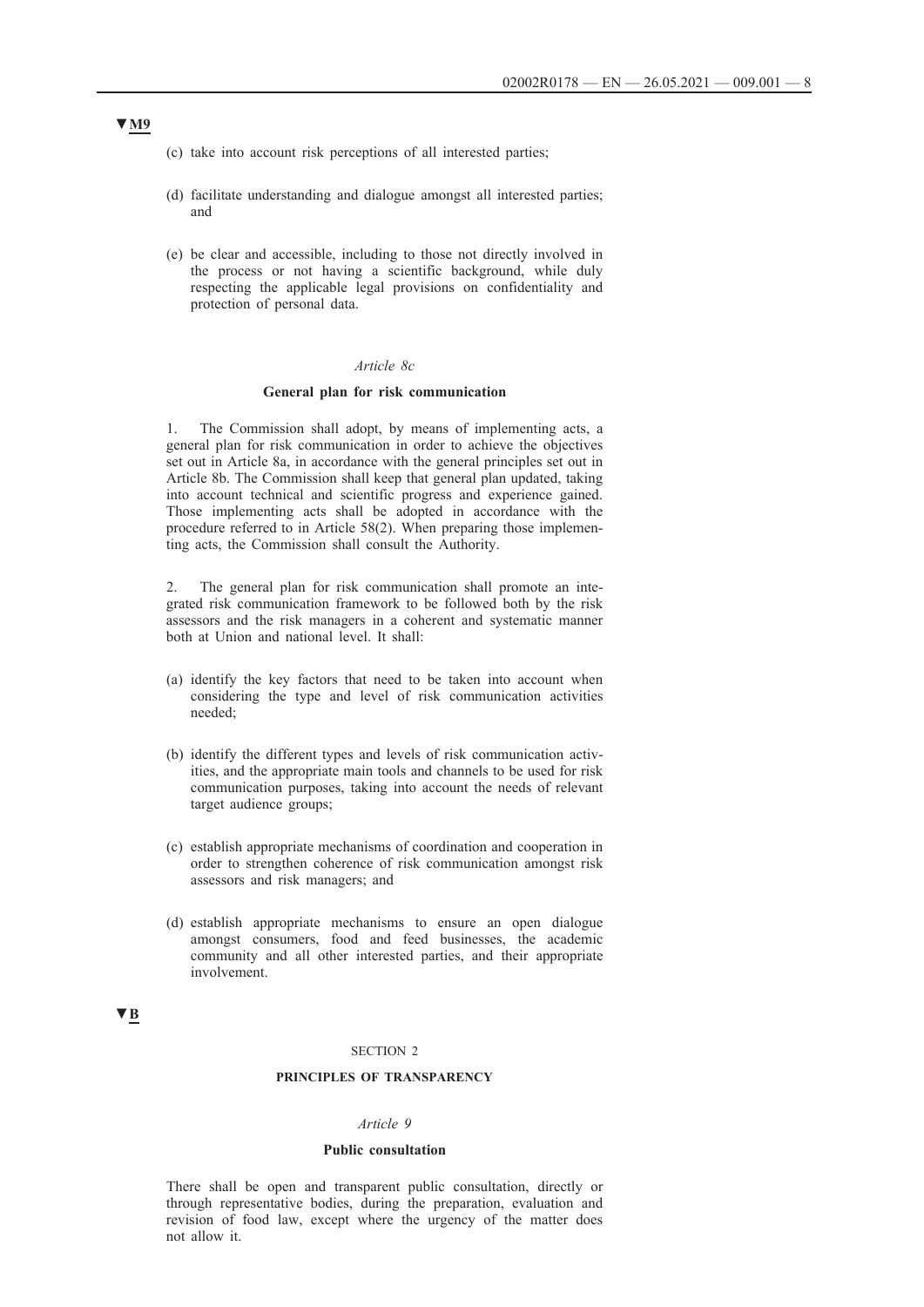## *Article 10*

# **Public information**

Without prejudice to the applicable provisions of Community and national law on access to documents, where there are reasonable grounds to suspect that a food or feed may present a risk for human or animal health, then, depending on the nature, seriousness and extent of that risk, public authorities shall take appropriate steps to inform the general public of the nature of the risk to health, identifying to the fullest extent possible the food or feed, or type of food or feed, the risk that it may present, and the measures which are taken or about to be taken to prevent, reduce or eliminate that risk.

### SECTION 3

### **GENERAL OBLIGATIONS OF FOOD TRADE**

#### *Article 11*

### **Food and feed imported into the Community**

Food and feed imported into the Community for placing on the market within the Community shall comply with the relevant requirements of food law or conditions recognised by the Community to be at least equivalent thereto or, where a specific agreement exists between the Community and the exporting country, with requirements contained therein.

## *Article 12*

### **Food and feed exported from the Community**

1. Food and feed exported or re-exported from the Community for placing on the market of a third country shall comply with the relevant requirements of food law, unless otherwise requested by the authorities of the importing country or established by the laws, regulations, standards, codes of practice and other legal and administrative procedures as may be in force in the importing country.

In other circumstances, except in the case where foods are injurious to health or feeds are unsafe, food and feed can only be exported or reexported if the competent authorities of the country of destination have expressly agreed, after having been fully informed of the reasons for which and the circumstances in which the food or feed concerned could not be placed on the market in the Community.

2. Where the provisions of a bilateral agreement concluded between the Community or one of its Member States and a third country are applicable, food and feed exported from the Community or that Member State to that third country shall comply with the said provisions.

## *Article 13*

#### **International standards**

Without prejudice to their rights and obligations, the Community and the Member States shall: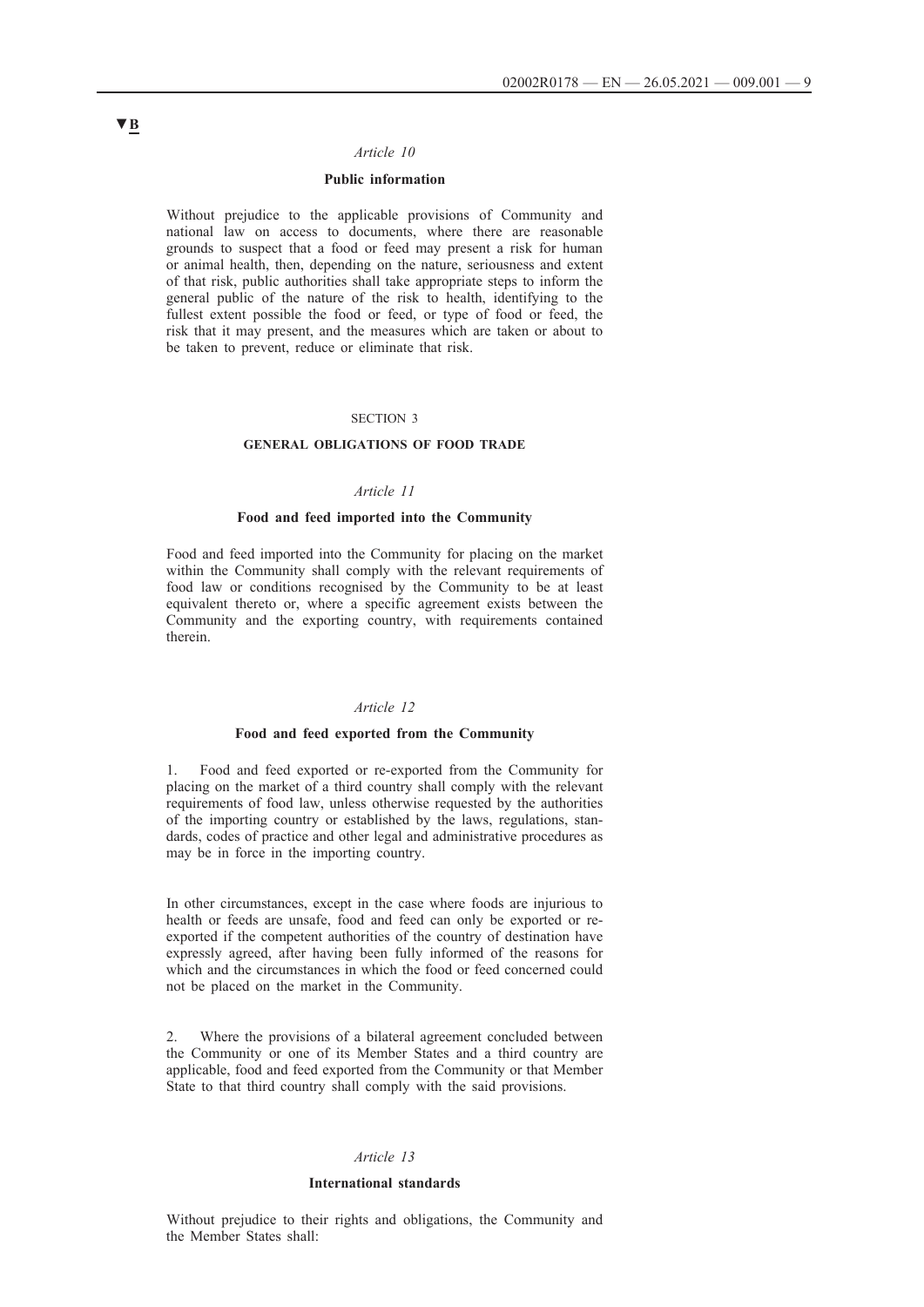- (a) contribute to the development of international technical standards for food and feed and sanitary and phytosanitary standards;
- (b) promote the coordination of work on food and feed standards undertaken by international governmental and non-governmental organisations;
- (c) contribute, where relevant and appropriate, to the development of agreements on recognition of the equivalence of specific food and feed-related measures;
- (d) give particular attention to the special development, financial and trade needs of developing countries, with a view to ensuring that international standards do not create unnecessary obstacles to exports from developing countries;
- (e) promote consistency between international technical standards and food law while ensuring that the high level of protection adopted in the Community is not reduced.

#### SECTION 4

### **GENERAL REQUIREMENTS OF FOOD LAW**

### *Article 14*

# **Food safety requirements**

- 1. Food shall not be placed on the market if it is unsafe.
- 2. Food shall be deemed to be unsafe if it is considered to be:
- (a) injurious to health;
- (b) unfit for human consumption.
- 3. In determining whether any food is unsafe, regard shall be had:
- (a) to the normal conditions of use of the food by the consumer and at each stage of production, processing and distribution, and
- (b) to the information provided to the consumer, including information on the label, or other information generally available to the consumer concerning the avoidance of specific adverse health effects from a particular food or category of foods.

4. In determining whether any food is injurious to health, regard shall be had:

- (a) not only to the probable immediate and/or short-term and/or longterm effects of that food on the health of a person consuming it, but also on subsequent generations;
- (b) to the probable cumulative toxic effects;
- (c) to the particular health sensitivities of a specific category of consumers where the food is intended for that category of consumers.

5. In determining whether any food is unfit for human consumption, regard shall be had to whether the food is unacceptable for human consumption according to its intended use, for reasons of contamination, whether by extraneous matter or otherwise, or through putrefaction, deterioration or decay.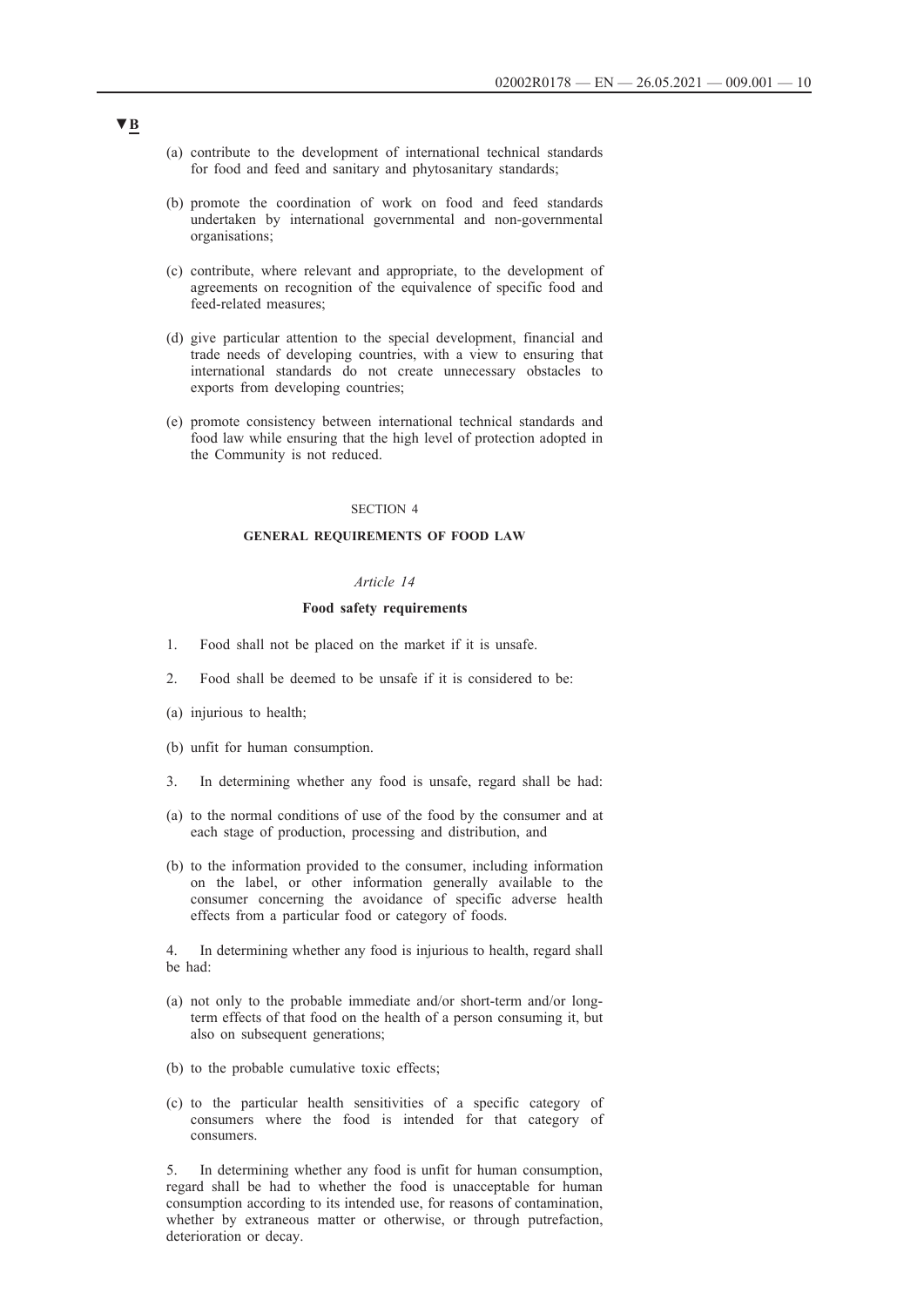6. Where any food which is unsafe is part of a batch, lot or consignment of food of the same class or description, it shall be presumed that all the food in that batch, lot or consignment is also unsafe, unless following a detailed assessment there is no evidence that the rest of the batch, lot or consignment is unsafe.

7. Food that complies with specific Community provisions governing food safety shall be deemed to be safe insofar as the aspects covered by the specific Community provisions are concerned.

8. Conformity of a food with specific provisions applicable to that food shall not bar the competent authorities from taking appropriate measures to impose restrictions on it being placed on the market or to require its withdrawal from the market where there are reasons to suspect that, despite such conformity, the food is unsafe.

9. Where there are no specific Community provisions, food shall be deemed to be safe when it conforms to the specific provisions of national food law of the Member State in whose territory the food is marketed, such provisions being drawn up and applied without prejudice to the Treaty, in particular Articles 28 and 30 thereof.

# *Article 15*

#### **Feed safety requirements**

1. Feed shall not be placed on the market or fed to any foodproducing animal if it is unsafe.

2. Feed shall be deemed to be unsafe for its intended use if it is considered to:

- have an adverse effect on human or animal health;
- make the food derived from food-producing animals unsafe for human consumption.

3. Where a feed which has been identified as not satisfying the feed safety requirement is part of a batch, lot or consignment of feed of the same class or description, it shall be presumed that all of the feed in that batch, lot or consignment is so affected, unless following a detailed assessment there is no evidence that the rest of the batch, lot or consignment fails to satisfy the feed safety requirement.

Feed that complies with specific Community provisions governing feed safety shall be deemed to be safe insofar as the aspects covered by the specific Community provisions are concerned.

5. Conformity of a feed with specific provisions applicable to that feed shall not bar the competent authorities from taking appropriate measures to impose restrictions on it being placed on the market or to require its withdrawal from the market where there are reasons to suspect that, despite such conformity, the feed is unsafe.

6. Where there are no specific Community provisions, feed shall be deemed to be safe when it conforms to the specific provisions of national law governing feed safety of the Member State in whose territory the feed is in circulation, such provisions being drawn up and applied without prejudice to the Treaty, in particular Articles 28 and 30 thereof.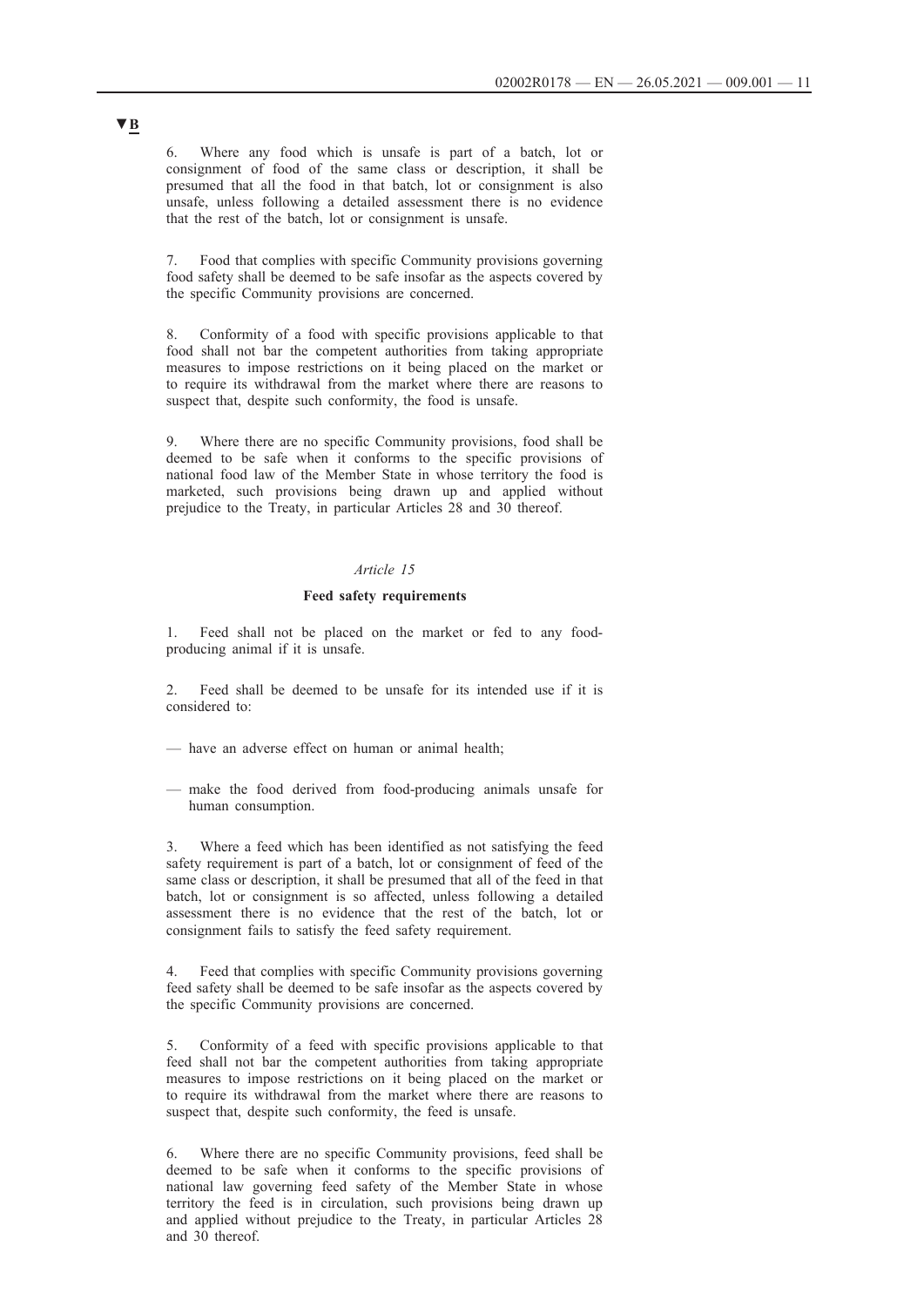## *Article 16*

# **Presentation**

Without prejudice to more specific provisions of food law, the labelling, advertising and presentation of food or feed, including their shape, appearance or packaging, the packaging materials used, the manner in which they are arranged and the setting in which they are displayed, and the information which is made available about them through whatever medium, shall not mislead consumers.

# *Article 17*

### **Responsibilities**

1. Food and feed business operators at all stages of production, processing and distribution within the businesses under their control shall ensure that foods or feeds satisfy the requirements of food law which are relevant to their activities and shall verify that such requirements are met.

2. Member States shall enforce food law, and monitor and verify that the relevant requirements of food law are fulfilled by food and feed business operators at all stages of production, processing and distribution.

For that purpose, they shall maintain a system of official controls and other activities as appropriate to the circumstances, including public communication on food and feed safety and risk, food and feed safety surveillance and other monitoring activities covering all stages of production, processing and distribution.

Member States shall also lay down the rules on measures and penalties applicable to infringements of food and feed law. The measures and penalties provided for shall be effective, proportionate and dissuasive.

# *Article 18*

### **Traceability**

1. The traceability of food, feed, food-producing animals, and any other substance intended to be, or expected to be, incorporated into a food or feed shall be established at all stages of production, processing and distribution.

2. Food and feed business operators shall be able to identify any person from whom they have been supplied with a food, a feed, a food-producing animal, or any substance intended to be, or expected to be, incorporated into a food or feed.

To this end, such operators shall have in place systems and procedures which allow for this information to be made available to the competent authorities on demand.

3. Food and feed business operators shall have in place systems and procedures to identify the other businesses to which their products have been supplied. This information shall be made available to the competent authorities on demand.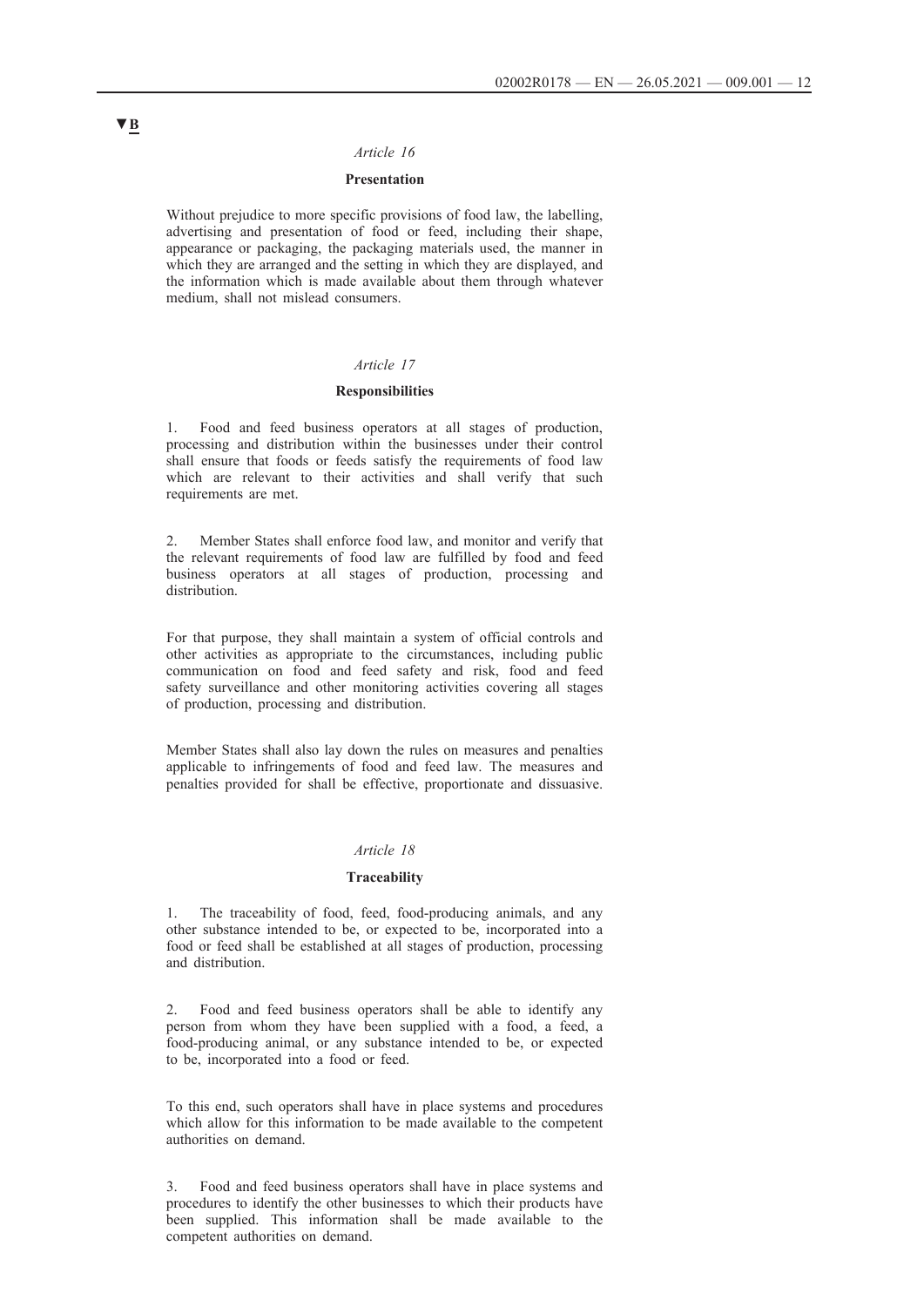4. Food or feed which is placed on the market or is likely to be placed on the market in the Community shall be adequately labelled or identified to facilitate its traceability, through relevant documentation or information in accordance with the relevant requirements of more specific provisions.

5. Provisions for the purpose of applying the requirements of this Article in respect of specific sectors may be adopted in accordance with the procedure laid down in Article 58(2).

# *Article 19*

#### **Responsibilities for food: food business operators**

1. If a food business operator considers or has reason to believe that a food which it has imported, produced, processed, manufactured or distributed is not in compliance with the food safety requirements, it shall immediately initiate procedures to withdraw the food in question from the market where the food has left the immediate control of that initial food business operator and inform the competent authorities thereof. Where the product may have reached the consumer, the operator shall effectively and accurately inform the consumers of the reason for its withdrawal, and if necessary, recall from consumers products already supplied to them when other measures are not sufficient to achieve a high level of health protection.

2. A food business operator responsible for retail or distribution activities which do not affect the packaging, labelling, safety or integrity of the food shall, within the limits of its respective activities, initiate procedures to withdraw from the market products not in compliance with the food-safety requirements and shall participate in contributing to the safety of the food by passing on relevant information necessary to trace a food, cooperating in the action taken by producers, processors, manufacturers and/or the competent authorities.

3. A food business operator shall immediately inform the competent authorities if it considers or has reason to believe that a food which it has placed on the market may be injurious to human health. Operators shall inform the competent authorities of the action taken to prevent risks to the final consumer and shall not prevent or discourage any person from cooperating, in accordance with national law and legal practice, with the competent authorities, where this may prevent, reduce or eliminate a risk arising from a food.

4. Food business operators shall collaborate with the competent authorities on action taken to avoid or reduce risks posed by a food which they supply or have supplied.

### *Article 20*

### **Responsibilities for feed: feed business operators**

If a feed business operator considers or has reason to believe that a feed which it has imported, produced, processed, manufactured or distributed does not satisfy the feed safety requirements, it shall immediately initiate procedures to withdraw the feed in question from the market and inform the competent authorities thereof. In these circumstances or, in the case of Article 15(3), where the batch, lot or consignment does not satisfy the feed safety requirement, that feed shall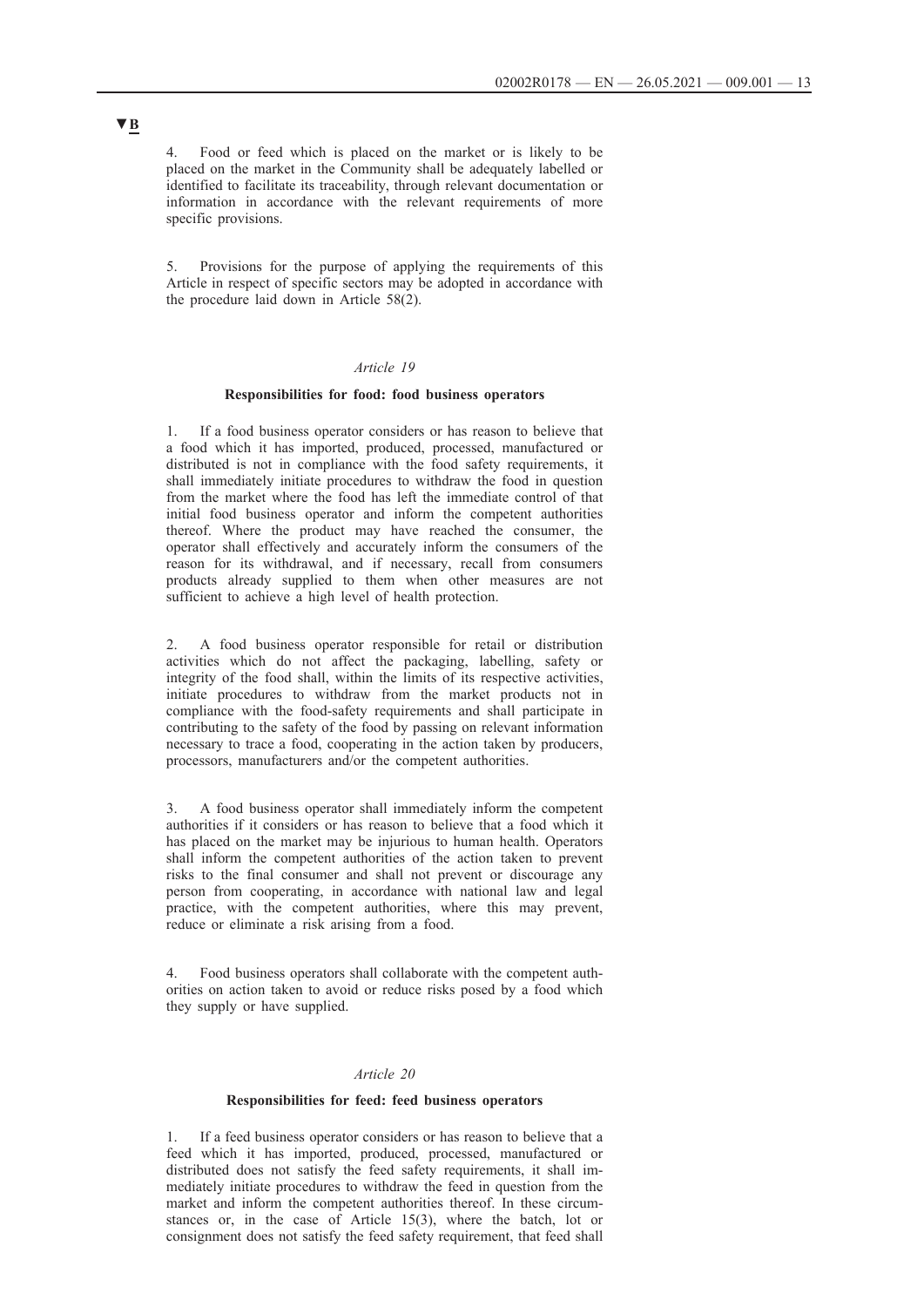be destroyed, unless the competent authority is satisfied otherwise. The operator shall effectively and accurately inform users of the feed of the reason for its withdrawal, and if necessary, recall from them products already supplied when other measures are not sufficient to achieve a high level of health protection.

2. A feed business operator responsible for retail or distribution activities which do not affect the packaging, labelling, safety or integrity of the feed shall, within the limits of its respective activities, initiate procedures to withdraw from the market products not in compliance with the feed-safety requirements and shall participate in contributing to the safety of food by passing on relevant information necessary to trace a feed, cooperating in the action taken by producers, processors, manufacturers and/or the competent authorities.

3. A feed business operator shall immediately inform the competent authorities if it considers or has reason to believe that a feed which it placed on the market may not satisfy the feed safety requirements. It shall inform the competent authorities of the action taken to prevent risk arising from the use of that feed and shall not prevent or discourage any person from cooperating, in accordance with national law and legal practice, with the competent authorities, where this may prevent, reduce or eliminate a risk arising from a feed.

4. Feed business operators shall collaborate with the competent authorities on action taken in order to avoid risks posed by a feed which they supply or have supplied.

### *Article 21*

### **Liability**

The provisions of this Chapter shall be without prejudice to Council Directive 85/374/EEC of 25 July 1985 on the approximation of the laws, regulations and administrative provisions of the Member States concerning liability for defective products (1).

### CHAPTER III

## **EUROPEAN FOOD SAFETY AUTHORITY**

### SECTION 1

# **MISSION AND TASKS**

## *Article 22*

### **Mission of the Authority**

1. A European Food Safety Authority, hereinafter referred to as the 'Authority', is hereby established.

2. The Authority shall provide scientific advice and scientific and technical support for the Community's legislation and policies in all

<sup>(1)</sup> OJ L 210, 7.8.1985, p. 29. Directive as last amended by Directive 1999/34/EC of the European Parliament and of the Council (OJ L 141, 4.6.1999, p. 20).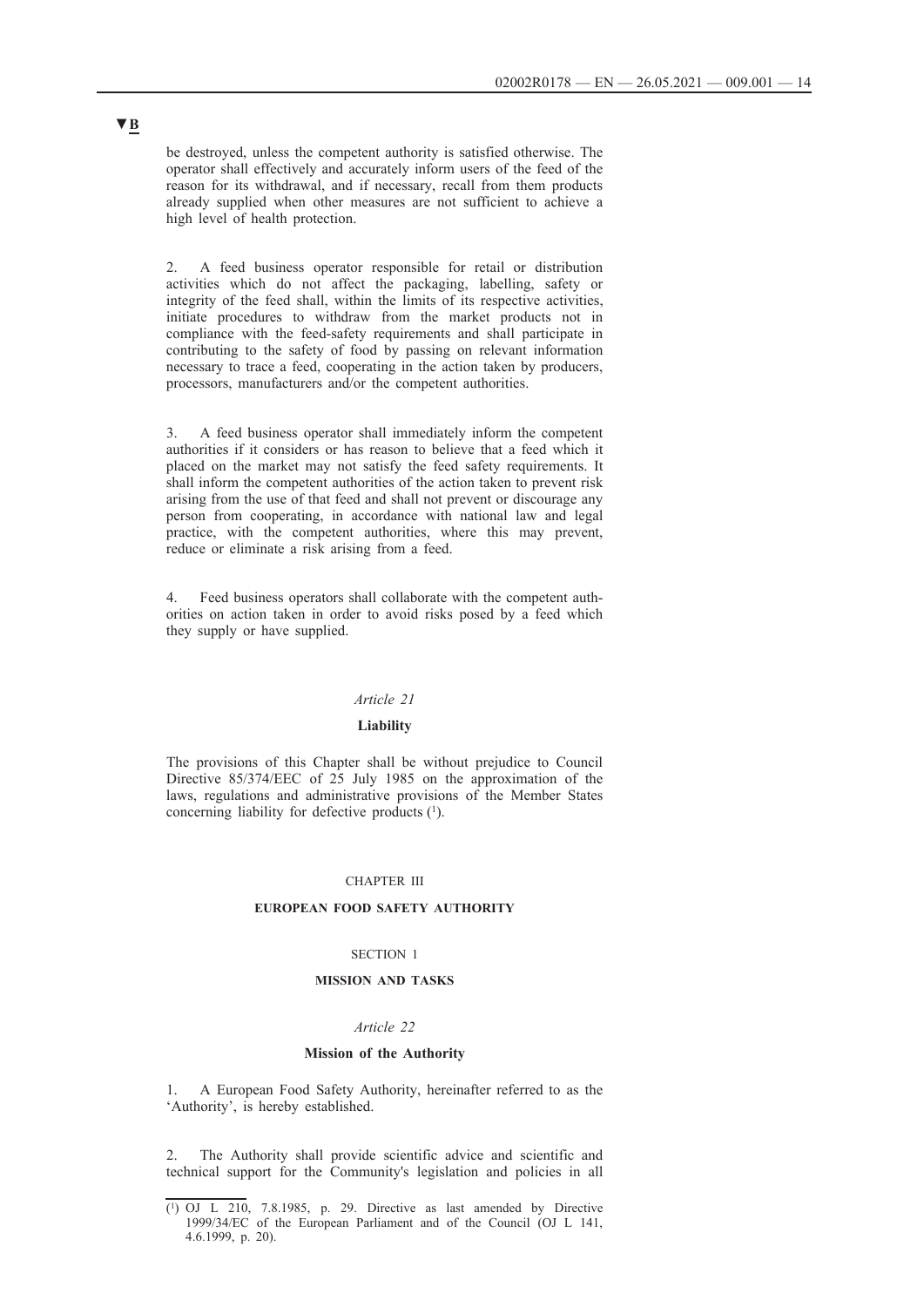fields which have a direct or indirect impact on food and feed safety. It shall provide independent information on all matters within these fields and communicate on risks.

3. The Authority shall contribute to a high level of protection of human life and health, and in this respect take account of animal health and welfare, plant health and the environment, in the context of the operation of the internal market.

The Authority shall collect and analyse data to allow the characterisation and monitoring of risks which have a direct or indirect impact on food and feed safety.

- 5. The mission of the Authority shall also include the provision of:
- (a) scientific advice and scientific and technical support on human nutrition in relation to Community legislation and, at the request of the Commission, assistance concerning communication on nutritional issues within the framework of the Community health programme;
- (b) scientific opinions on other matters relating to animal health and welfare and plant health;
- (c) scientific opinions on products other than food and feed relating to genetically modified organisms as defined by Directive 2001/18/EC and without prejudice to the procedures established therein.

6. The Authority shall provide scientific opinions which will serve as the scientific basis for the drafting and adoption of Community measures in the fields falling within its mission.

7. The Authority shall carry out its tasks in conditions which enable it to serve as a point of reference by virtue of its independence, the scientific and technical quality of the opinions it issues and the information it disseminates, the transparency of its procedures and methods of operation, and its diligence in performing the tasks assigned to it.

# **▼M9**

It shall act in close cooperation with the competent bodies in the Member States that carry out similar tasks to those of the Authority and, where appropriate, with the relevant Union agencies.

# **▼B**

8. The Authority, Commission and Member States shall cooperate to promote the effective coherence between risk assessment, risk management and risk communication functions.

9. The Member States shall cooperate with the Authority to ensure the accomplishment of its mission.

## *Article 23*

### **Tasks of the Authority**

The tasks of the Authority shall be the following:

- (a) to provide the Community institutions and the Member States with the best possible scientific opinions in all cases provided for by Community legislation and on any question within its mission;
- (b) to promote and coordinate the development of uniform risk assessment methodologies in the fields falling within its mission;
- (c) to provide scientific and technical support to the Commission in the areas within its mission and, when so requested, in the interpretation and consideration of risk assessment opinions;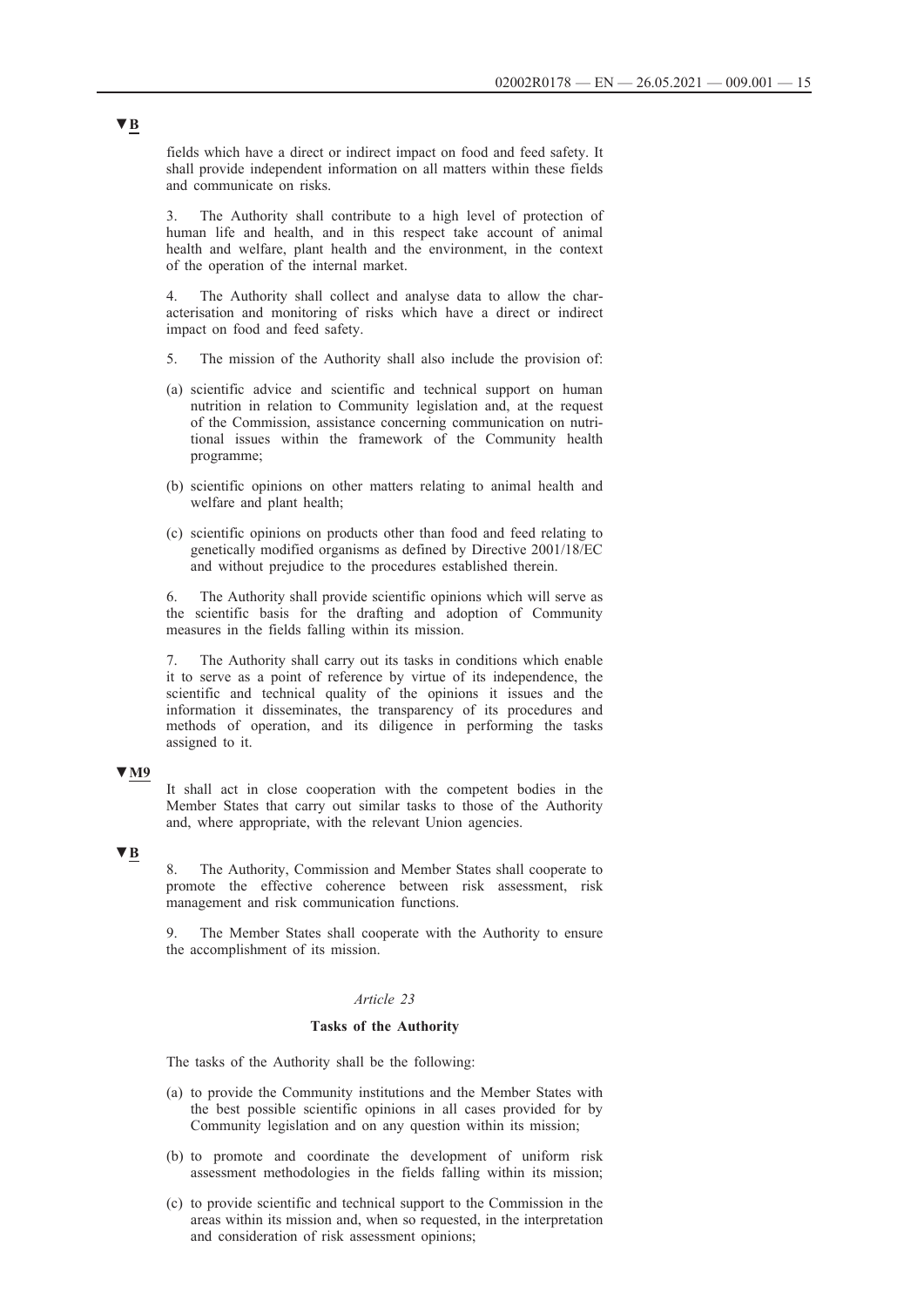- (d) to commission scientific studies necessary for the accomplishment of its mission;
- (e) to search for, collect, collate, analyse and summarise scientific and technical data in the fields within its mission;
- (f) to undertake action to identify and characterise emerging risks, in the fields within its mission;
- (g) to establish a system of networks of organisations operating in the fields within its mission and be responsible for their operation;
- (h) to provide scientific and technical assistance, when requested to do so by the Commission, in the crisis management procedures implemented by the Commission with regard to the safety of food and feed;
- (i) to provide scientific and technical assistance, when requested to do so by the Commission, with a view to improving cooperation between the Community, applicant countries, international organisations and third countries, in the fields within its mission;
- (j) to ensure that the public and interested parties receive rapid, reliable, objective and comprehensible information in the fields within its mission;
- (k) to express independently its own conclusions and orientations on matters within its mission;
- (l) to undertake any other task assigned to it by the Commission within its mission.

## SECTION 2

## **ORGANISATION**

### *Article 24*

## **Bodies of the Authority**

The Authority shall comprise:

- (a) a Management Board;
- (b) an Executive Director and his staff;
- (c) an Advisory Forum;
- (d) a Scientific Committee and Scientific Panels.

### *Article 25*

#### **Management Board**

1. The Management Board shall be composed of 14 members appointed by the Council in consultation with the European Parliament from a list drawn up by the Commission which includes a number of candidates substantially higher than the number of members to be appointed, plus a representative of the Commission. Four of the members shall have their background in organisations representing consumers and other interests in the food chain.

The list drawn up by the Commission, accompanied by the relevant documentation, shall be forwarded to the European Parliament. As soon as possible and within three months of such communication, the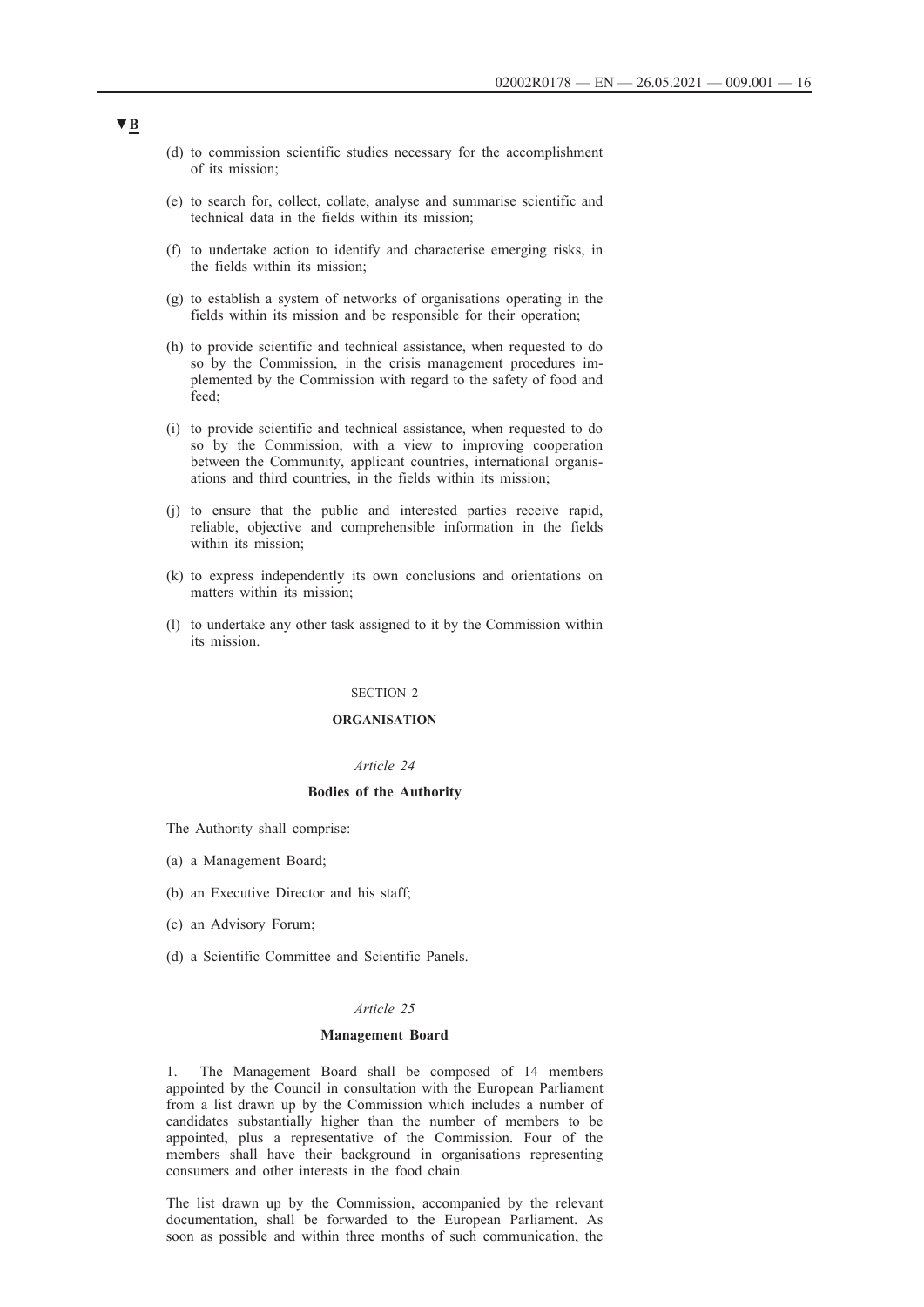European Parliament may make its views available for consideration by the Council, which will then appoint the Management Board.

The members of the Board shall be appointed in such a way as to secure the highest standards of competence, a broad range of relevant expertise and, consistent with these, the broadest possible geographic distribution within the Union.

Members' term of office shall be four years, and may be renewed once. However, for the first mandate, this period shall be six years for half of the members.

3. The Management Board shall adopt the Authority's internal rules on the basis of a proposal by the Executive Director. These rules shall be made public.

4. The Management Board shall elect one of its members as its Chair for a two-year period, which shall be renewable.

5. The Management Board shall adopt its rules of procedure.

Unless otherwise provided, the Management Board shall act by a majority of its members.

6. The Management Board shall meet at the invitation of the Chair or at the request of at least a third of its members.

7. The Management Board shall ensure that the Authority carries out its mission and performs the tasks assigned to it under the conditions laid down in this Regulation.

8. Before 31 January each year, the Management Board shall adopt the Authority's programme of work for the coming year. It shall also adopt a revisable multi-annual programme. The Management Board shall ensure that these programmes are consistent with the Community's legislative and policy priorities in the area of food safety.

Before 30 March each year, the Management Board shall adopt the general report on the Authority's activities for the previous year.

# **▼M1**

9. The financial rules applicable to the Authority shall be adopted by the Management Board after the Commission has been consulted. They may not depart from Commission Regulation (EC, Euratom) No 2343/2002 of 19 November 2002 on the framework Financial Regulation for the bodies referred to in Article 185 of Council Regulation (EC, Euratom) No 1605/2002 on the Financial Regulation applicable to the general budget of the European Communities (1) unless such departure is specifically required for the Authority's operation and the Commission has given its prior consent.

## **▼B**

10. The Executive Director shall take part in the meetings of the Management Board, without voting rights, and shall provide the Secretariat. The Management Board shall invite the Chair of the Scientific Committee to attend its meetings without voting rights.

### *Article 26*

## **Executive Director**

1. The Executive Director shall be appointed by the Management Board, on the basis of a list of candidates proposed by the Commission after an open competition, following publication in the *Official Journal of the European Communities* and elsewhere of a call for expressions of interest, for a period of five years which shall be renewable. Before

<sup>(1)</sup> OJ L 357, 31.12.2002, p. 72; corrigendum in OJ L 2, 7.1.2003, p. 39.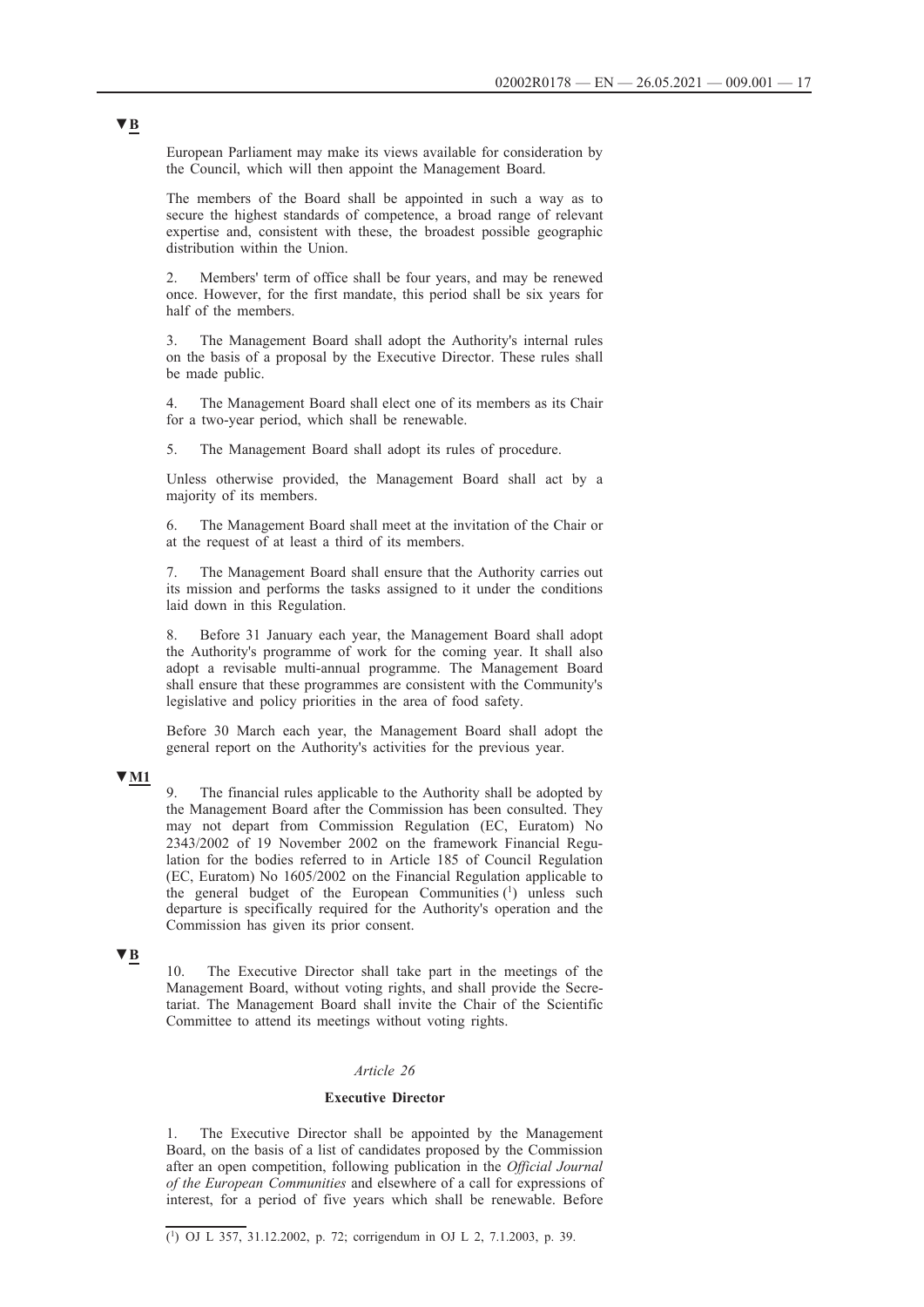appointment the candidate nominated by the Management Board shall be invited without delay to make a statement before the European Parliament and answer questions put by members of this institution. The Executive Director may be removed from office by a majority of the Management Board.

2. The Executive Director shall be the legal representative of the Authority and shall be responsible for:

- (a) the day-to-day administration of the Authority;
- (b) drawing up a proposal for the Authority's work programmes in consultation with the Commission;
- (c) implementing the work programmes and the decisions adopted by the Management Board;
- (d) ensuring the provision of appropriate scientific, technical and administrative support for the Scientific Committee and the Scientific Panels;
- (e) ensuring that the Authority carries out its tasks in accordance with the requirements of its users, in particular with regard to the adequacy of the services provided and the time taken;

### **▼M1**

(f) the preparation of the Authority's draft statement of estimates of revenue and expenditure, and the execution of its budget;

### **▼B**

- (g) all staff matters;
- (h) developing and maintaining contact with the European Parliament, and for ensuring a regular dialogue with its relevant committees.

## **▼M1**

3. Each year, the Executive Director shall submit to the Management Board for approval:

- (a) a draft general report covering all the activities of the Authority in the previous year;
- (b) draft programmes of work.

The Executive Director shall, following adoption by the Management Board, forward the programmes of work to the European Parliament, the Council, the Commission and the Member States, and shall have them published.

The Executive Director shall, following adoption by the Management Board and by 15 June, forward the Authority's general report to the European Parliament, the Council, the Commission, the Court of Auditors, the European Economic and Social Committee and the Committee of the Regions, and shall have it published.

The Executive Director shall forward annually to the budgetary authority all information relevant to the outcome of the evaluation procedures.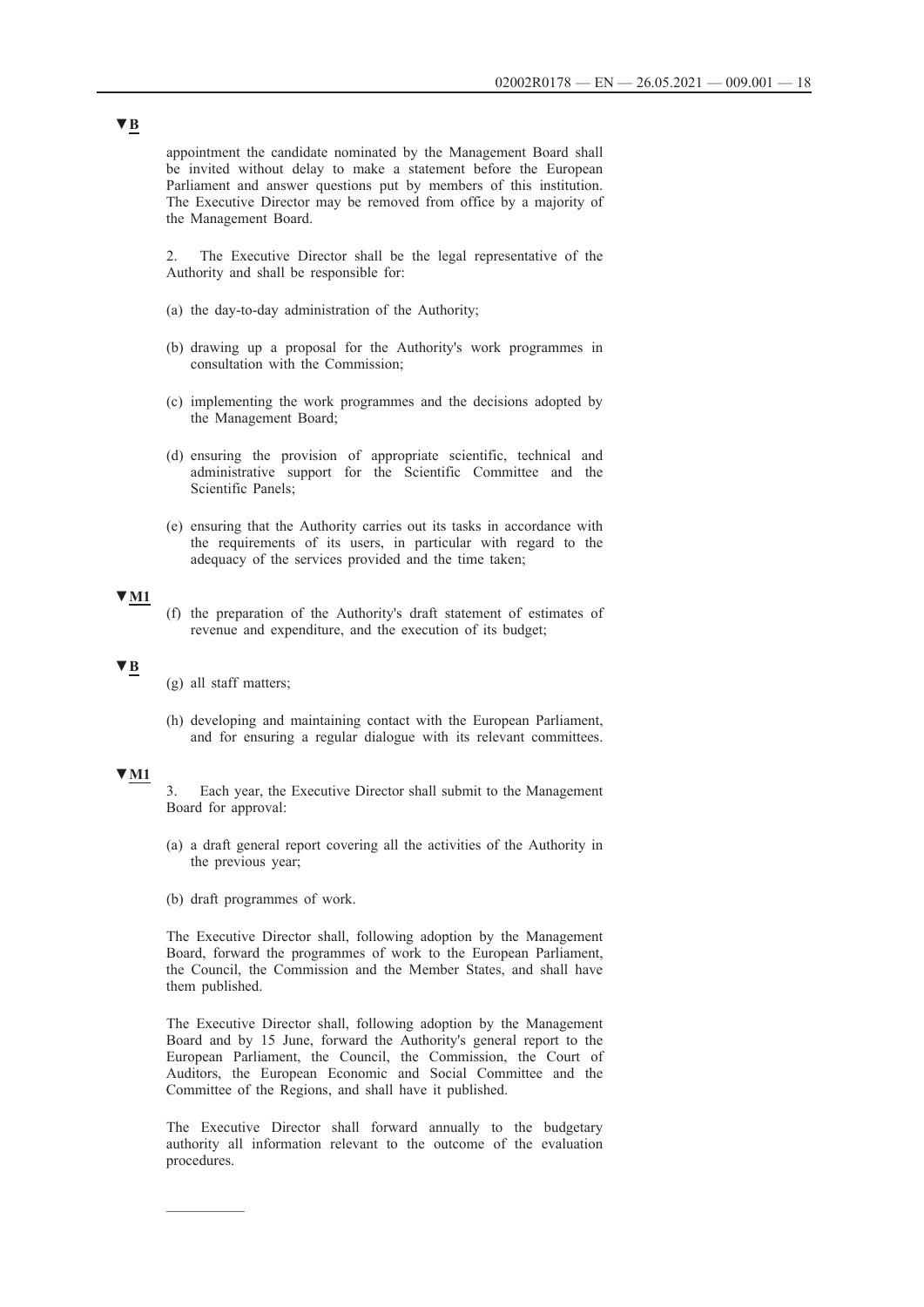### *Article 27*

# **Advisory Forum**

The Advisory Forum shall be composed of representatives from competent bodies in the Member States which undertake tasks similar to those of the Authority, on the basis of one representative designated by each Member State. Representatives may be replaced by alternates, appointed at the same time.

2. Members of the Advisory Forum may not be members of the Management Board.

3. The Advisory Forum shall advise the Executive Director in the performance of his duties under this Regulation, in particular in drawing up a proposal for the Authority's work programme. The Executive Director may also ask the Advisory Forum for advice on the prioritisation of requests for scientific opinions.

4. The Advisory Forum shall constitute a mechanism for an exchange of information on potential risks and the pooling of knowledge. It shall ensure close cooperation between the Authority and the competent bodies in the Member States in particular on the following items:

- (a) avoidance of duplication of the Authority's scientific studies with Member States, in accordance with Article 32;
- (b) in those circumstances identified in Article 30(4), where the Authority and a national body are obliged to cooperate;
- (c) in the promoting of the European networking of organisations operating within the fields of the Authority's mission, in accordance with Article 36(1);
- (d) where the Authority or a Member State identifies an emerging risk.

5. The Advisory Forum shall be chaired by the Executive Director. It shall meet regularly at the invitation of the Chair or at the request of at least a third of its members, and not less than four times per year. Its operational procedures shall be specified in the Authority's internal rules and shall be made public.

6. The Authority shall provide the technical and logistic support necessary for the Advisory Forum and provide the Secretariat for its meetings.

7. Representatives of the Commission's departments may participate in the work of the Advisory Forum. The Executive Director may invite representatives of the European Parliament and from other relevant bodies to take part.

Where the Advisory Forum discusses the matters referred to in Article 22(5)(b), representatives from competent bodies in the Member States which undertake tasks similar to those referred to in Article 22(5)(b) may participate in the work of the Advisory Forum, on the basis of one representative designated by each Member State.

#### *Article 28*

#### **Scientific Committee and Scientific Panels**

1. The Scientific Committee and permanent Scientific Panels shall be responsible for providing the scientific opinions of the Authority, each within their own spheres of competence, and shall have the possibility, where necessary, of organising public hearings.

2. The Scientific Committee shall be responsible for the general coordination necessary to ensure the consistency of the scientific opinion procedure, in particular with regard to the adoption of working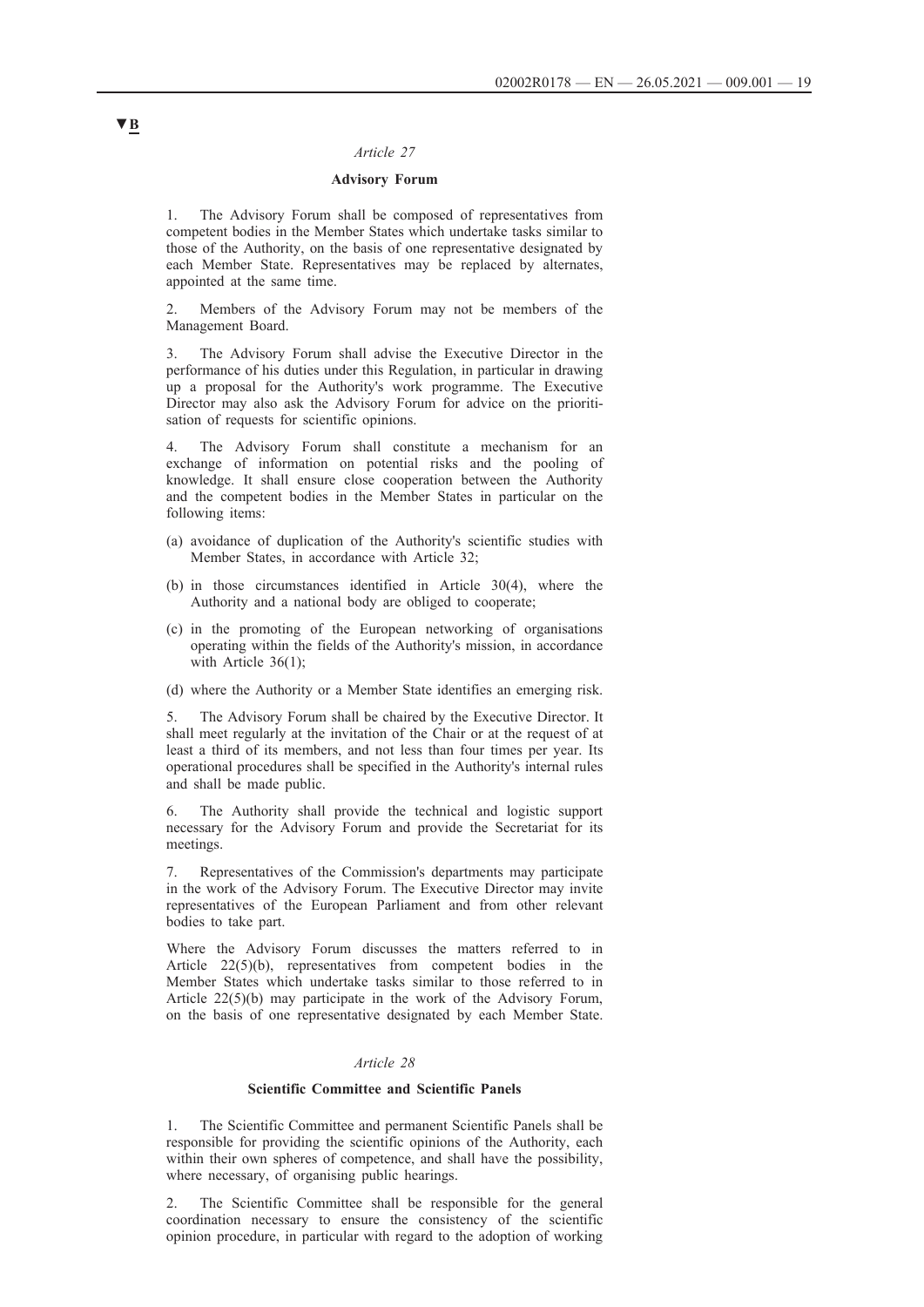procedures and harmonisation of working methods. It shall provide opinions on multisectoral issues falling within the competence of more than one Scientific Panel, and on issues which do not fall within the competence of any of the Scientific Panels.

Where necessary, and particularly in the case of subjects which do not fall within the competence of any of the Scientific Panels, the Scientific Committee shall set up working groups. In such cases, it shall draw on the expertise of those working groups when establishing scientific opinions.

3. The Scientific Committee shall be composed of the Chairs of the Scientific Panels and six independent scientific experts who do not belong to any of the Scientific Panels.

4. The Scientific Panels shall be composed of independent scientific experts. When the Authority is established, the following Scientific Panels shall be set up:

## **▼M6**

(a) the Panel on food additives and flavourings;

# **▼B**

(b) the Panel on additives and products or substances used in animal feed;

### **▼M2**

(c) the Panel on plant protection products and their residues;

## **▼B**

(d) the Panel on genetically modified organisms;

# **▼M6**

(e) the Panel on nutrition, novel foods and food allergens;

## **▼B**

- (f) the Panel on biological hazards;
- (g) the Panel on contaminants in the food chain;
- (h) the Panel on animal health and welfare;

### **▼M2**

(i) the Panel on plant health;

### **▼M6**

(j) the Panel on food contact materials and enzymes and processing aids.

### **▼M8**

The Commission is empowered to adopt delegated acts in accordance with Article 57a amending the first subparagraph as regards the number and names of the Scientific Panels, in the light of technical and scientific development, at the Authority's request.

# **▼B**

5. The members of the Scientific Committee who are not members of Scientific Panels and the members of the Scientific Panels shall be appointed by the Management Board, acting upon a proposal from the Executive Director, for a three-year term of office, which shall be renewable, following publication in the *Official Journal of the European Communities*, in relevant leading scientific publications and on the Authority's website of a call for expressions of interest.

6. The Scientific Committee and the Scientific Panels shall each choose a Chair and two Vice-Chairs from among their members.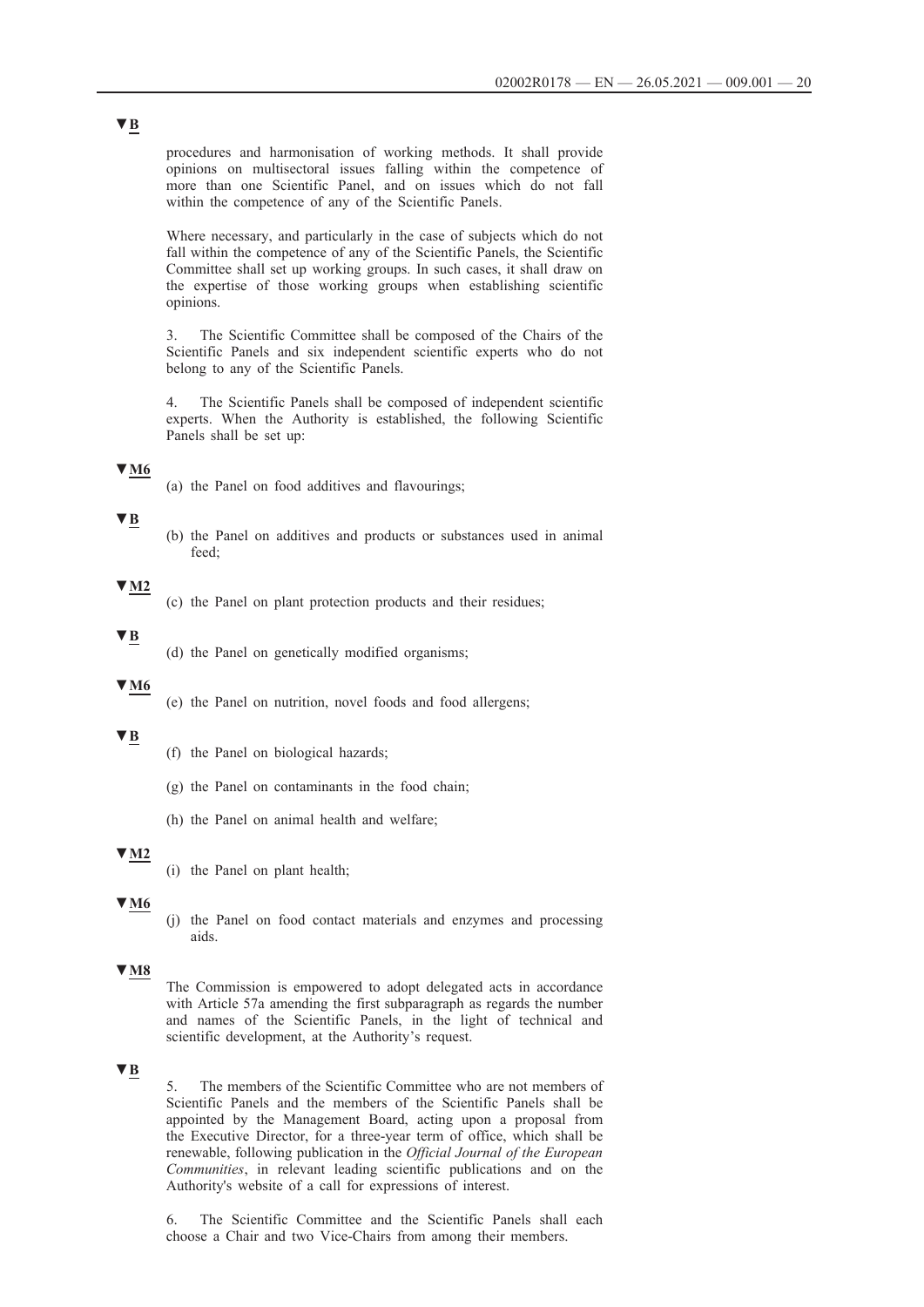7. The Scientific Committee and the Scientific Panels shall act by a majority of their members. Minority opinions shall be recorded.

8. The representatives of the Commission's departments shall be entitled to be present in the meetings of the Scientific Committee, the Scientific Panels and their working groups. If invited to do so, they may assist for the purposes of clarification or information but shall not seek to influence discussions.

9. The procedures for the operation and cooperation of the Scientific Committee and the Scientific Panels shall be laid down in the Authority's internal rules.

These procedures shall relate in particular to:

- (a) the number of times that a member can serve consecutively on a Scientific Committee or Scientific Panel;
- (b) the number of members in each Scientific Panel;
- (c) the procedure for reimbursing the expenses of members of the Scientific Committee and the Scientific Panels;
- (d) the manner in which tasks and requests for scientific opinions are assigned to the Scientific Committee and the Scientific Panels;
- (e) the creation and organisation of the working groups of the Scientific Committee and the Scientific Panels, and the possibility of external experts being included in those working groups;
- (f) the possibility of observers being invited to meetings of the Scientific Committee and the Scientific Panels;
- (g) the possibility of organising public hearings.

## SECTION 3

# **OPERATION**

### *Article 29*

### **Scientific opinions**

- 1. The Authority shall issue a scientific opinion:
- (a) at the request of the Commission, in respect of any matter within its mission, and in all cases where Community legislation makes provision for the Authority to be consulted;
- (b) on its own initiative, on matters falling within its mission.

The European Parliament or a Member State may request the Authority to issue a scientific opinion on matters falling within its mission.

2. Requests referred to in paragraph 1 shall be accompanied by background information explaining the scientific issue to be addressed and the Community interest.

3. Where Community legislation does not already specify a time limit for the delivery of a scientific opinion, the Authority shall issue scientific opinions within the time limit specified in the requests for opinions, except in duly justified circumstances.

4. Where different requests are made on the same issues or where the request is not in accordance with paragraph 2, or is unclear, the Authority may either refuse, or propose amendments to a request for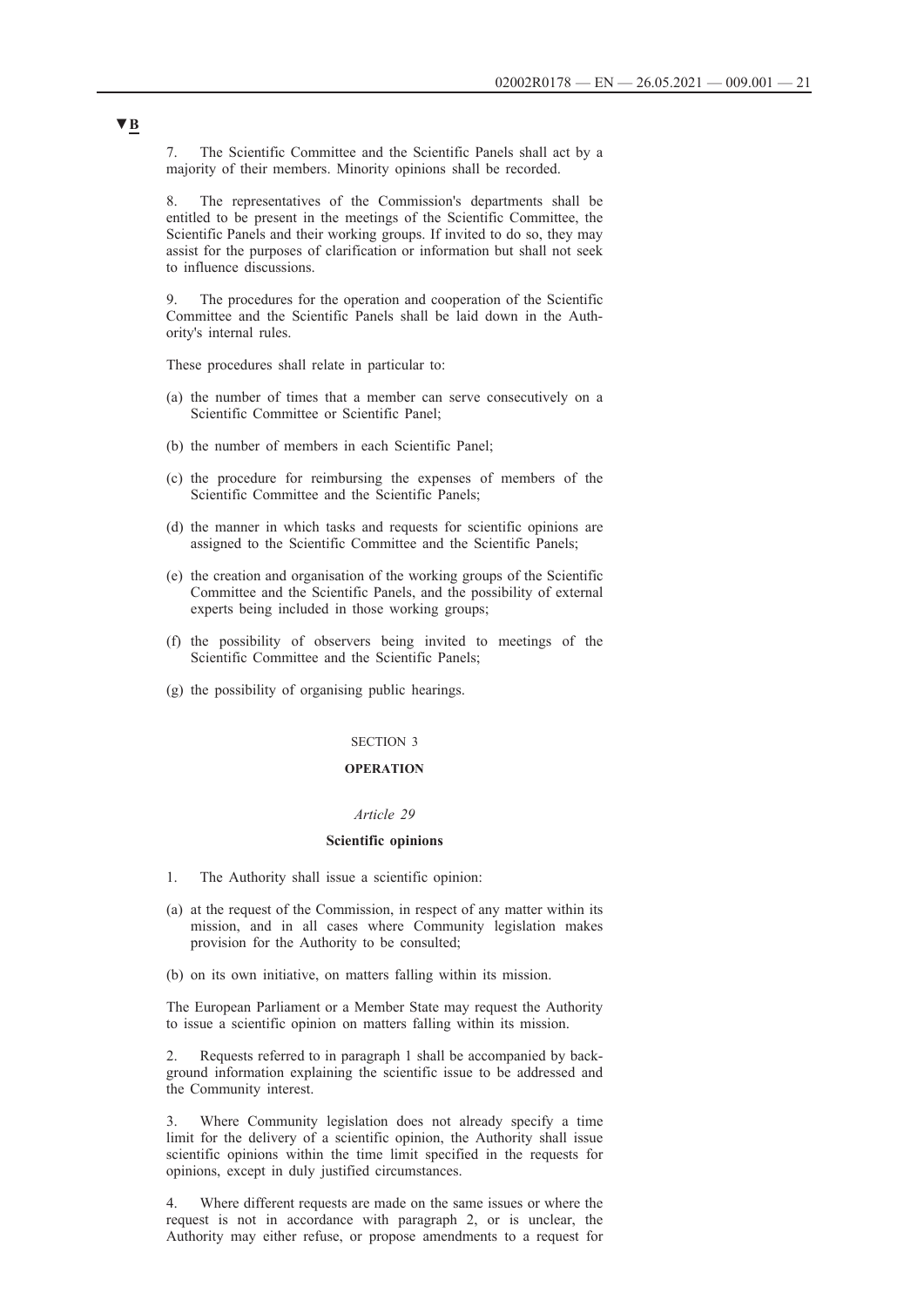an opinion in consultation with the institution or Member State(s) that made the request. Justifications for the refusal shall be given to the institution or Member State(s) that made the request.

5. Where the Authority has already delivered a scientific opinion on the specific topic in a request, it may refuse the request if it concludes there are no new scientific elements justifying the re-examination. Justifications for the refusal shall be given to the institution or Member State(s) that made the request.

# **▼M8**

6. In order to apply this Article, the Commission after consulting the Authority shall adopt:

- (a) delegated acts in accordance with Article 57a in order to supplement this Regulation by establishing the procedure to be applied by the Authority to the requests for a scientific opinion;
- (b) implementing acts laying down the guidelines governing the scientific evaluation of substances, products or processes which are subject, under Union legislation, to a system of prior authorisation or entry on a positive list, in particular where Union legislation makes provision for, or authorises, a dossier to be presented for this purpose by the applicant. Those implementing acts shall be adopted in accordance with the procedure referred to in Article 58(2).

## **▼B**

7. The Authority's internal rules shall specify requirements in regard to format, explanatory background and publication of a scientific opinion.

### *Article 30*

### **Diverging scientific opinions**

1. The Authority shall exercise vigilance in order to identify at an early stage any potential source of divergence between its scientific opinions and the scientific opinions issued by other bodies carrying out similar tasks.

2. Where the Authority identifies a potential source of divergence, it shall contact the body in question to ensure that all relevant scientific information is shared and in order to identify potentially contentious scientific issues.

3. Where a substantive divergence over scientific issues has been identified and the body in question is a Community agency or one of the Commission's Scientific Committees, the Authority and the body concerned shall be obliged to cooperate with a view to either resolving the divergence or presenting a joint document to the Commission clarifying the contentious scientific issues and identifying the relevant uncertainties in the data. This document shall be made public.

4. Where a substantive divergence over scientific issues has been identified and the body in question is a Member State body, the Authority and the national body shall be obliged to cooperate with a view to either resolving the divergence or preparing a joint document clarifying the contentious scientific issues and identifying the relevant uncertainties in the data. This document shall be made public.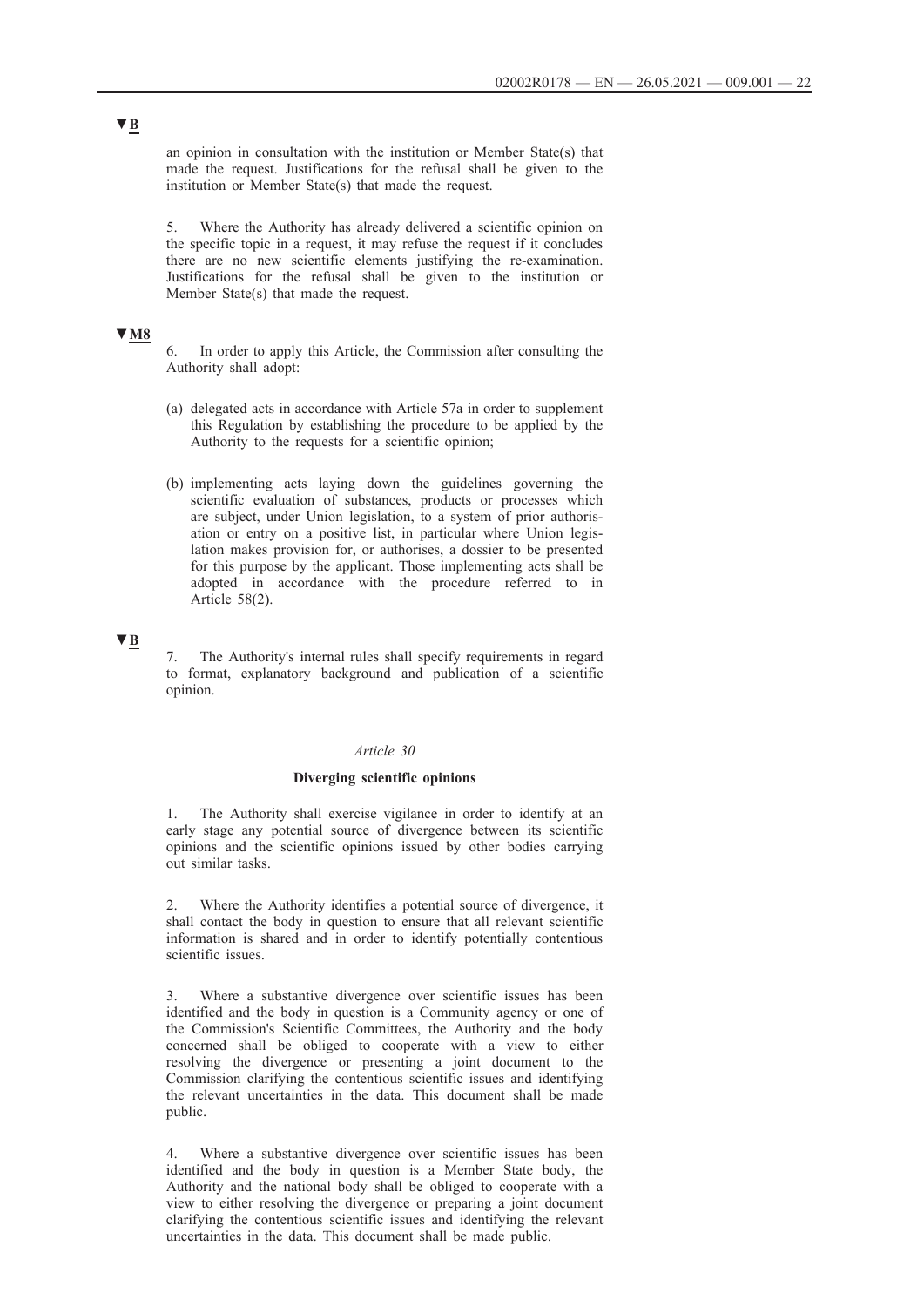### *Article 31*

## **Scientific and technical assistance**

1. The Authority may be requested by the Commission to provide scientific or technical assistance in any field within its mission. The tasks of providing scientific and technical assistance shall consist of scientific or technical work involving the application of well-established scientific or technical principles which does not require scientific evaluation by the Scientific Committee or a Scientific Panel. Such tasks may include in particular assistance to the Commission for the establishment or evaluation of technical criteria and also assistance to the Commission in the development of technical guidelines.

2. Where the Commission refers a request for scientific or technical assistance to the Authority, it shall specify, in agreement with the Authority, the time limit within which the task must be completed.

## *Article 32*

# **Scientific studies**

Using the best independent scientific resources available, the Authority shall commission scientific studies necessary for the performance of its mission. Such studies shall be commissioned in an open and transparent fashion. The Authority shall seek to avoid duplication with Member State or Community research programmes and shall foster cooperation through appropriate coordination.

The Authority shall inform the European Parliament, the Commission and the Member States of the results of its scientific studies.

### **▼M9**

#### *Article 32a*

### **Pre-submission advice**

1. Where Union law contains provisions for the Authority to provide a scientific output, including a scientific opinion, the staff of the Authority shall, at the request of a potential applicant or notifier, provide advice on the rules applicable to, and the content required for, the application or notification, prior to its submission. Such advice provided by the staff of the Authority shall be without prejudice and non-committal as to any subsequent assessment of applications or notifications by the Scientific Panels. The staff of the Authority providing the advice shall not be involved in any preparatory scientific or technical work that is directly or indirectly relevant to the application or notification that is the subject of the advice.

2. The Authority shall publish general guidance on its website regarding the rules applicable to, and the content required for, applications and notifications, including, where appropriate, general guidance on the design of required studies.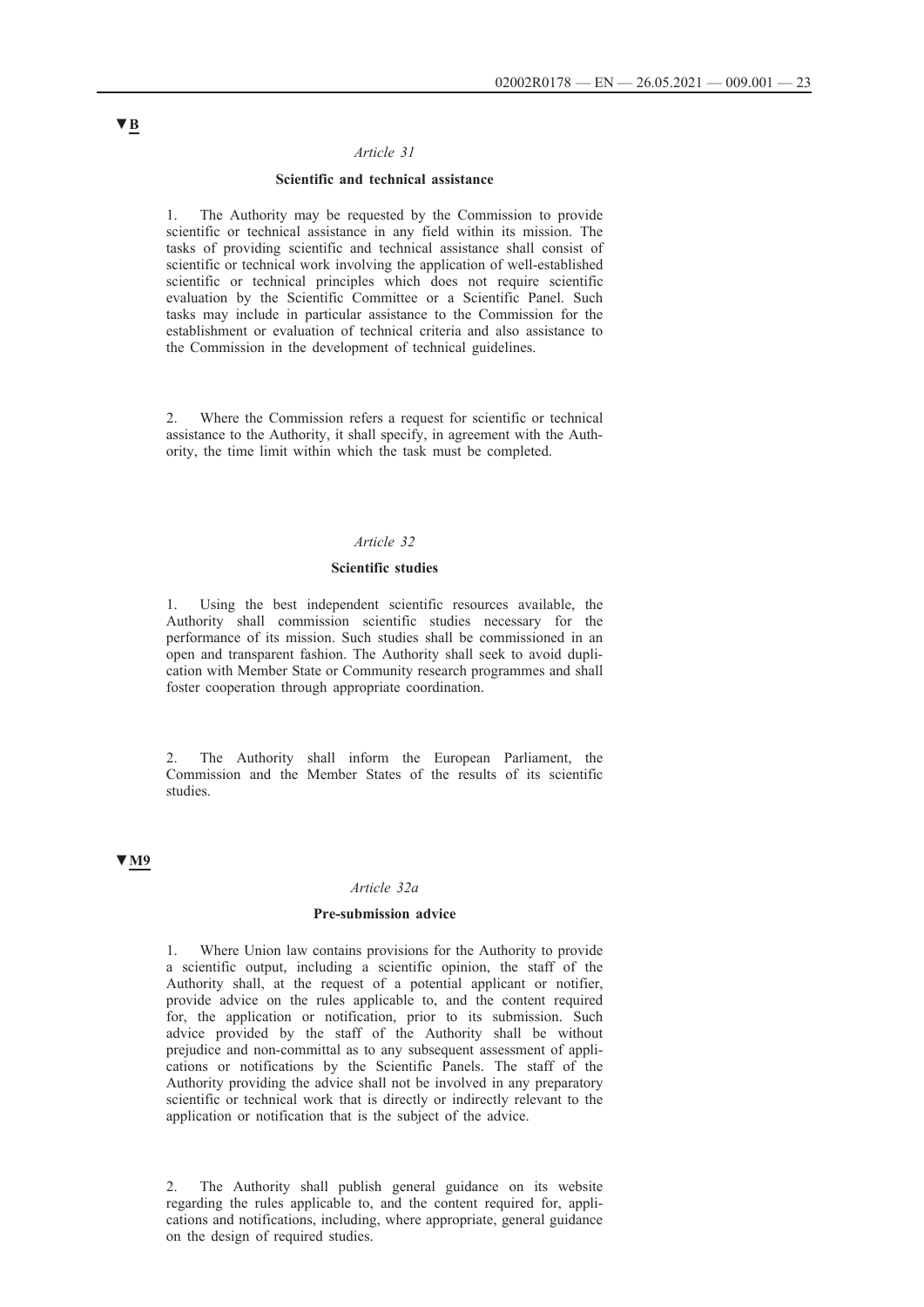### *Article 32b*

# **Notification of studies**

1. The Authority shall establish and manage a database of studies commissioned or carried out by business operators to support an application or notification in relation to which Union law contains provisions for the Authority to provide a scientific output, including a scientific opinion.

2. For the purposes of paragraph 1, business operators shall, without delay, notify the Authority of the title and the scope of any study commissioned or carried out by them to support an application or a notification, as well as the laboratory or testing facility carrying out that study, and its starting and planned completion dates.

3. For the purposes of paragraph 1, laboratories and other testing facilities located in the Union shall also, without delay, notify the Authority of the title and the scope of any study commissioned by business operators and carried out by such laboratories or other testing facilities to support an application or a notification, its starting and planned completion dates, as well as the name of the business operator who commissioned such a study.

This paragraph shall also apply, *mutatis mutandis*, to laboratories and other testing facilities located in third countries insofar as set out in relevant agreements and arrangements with those third countries, including as referred to in Article 49.

4. An application or notification shall not be considered valid or admissible where it is supported by studies that have not been previously notified in accordance with paragraph 2 or 3, unless the applicant or notifier provides a valid justification for the non-notification of such studies.

Where studies have not been previously notified in accordance with paragraph 2 or 3, and where a valid justification has not been provided, an application or notification may be re-submitted, provided that the applicant or notifier notifies to the Authority those studies, in particular their title and their scope, the laboratory or testing facility carrying them out as well as their starting and planned completion dates.

The assessment of the validity or the admissibility of such re-submitted application or notification shall commence six months after the notification of the studies pursuant to the second subparagraph.

5. An application or notification shall not be considered valid or admissible, where studies that have previously been notified in accordance with paragraph 2 or 3 are not included in the application or notification, unless the applicant or notifier provides a valid justification for the non-inclusion of such studies.

Where the studies which have previously been notified in accordance with paragraph 2 or 3 were not included in the application or notification, and where a valid justification has not been provided, an application or notification may be resubmitted, provided that the applicant or notifier submits all the studies that were notified in accordance with paragraph 2 or 3.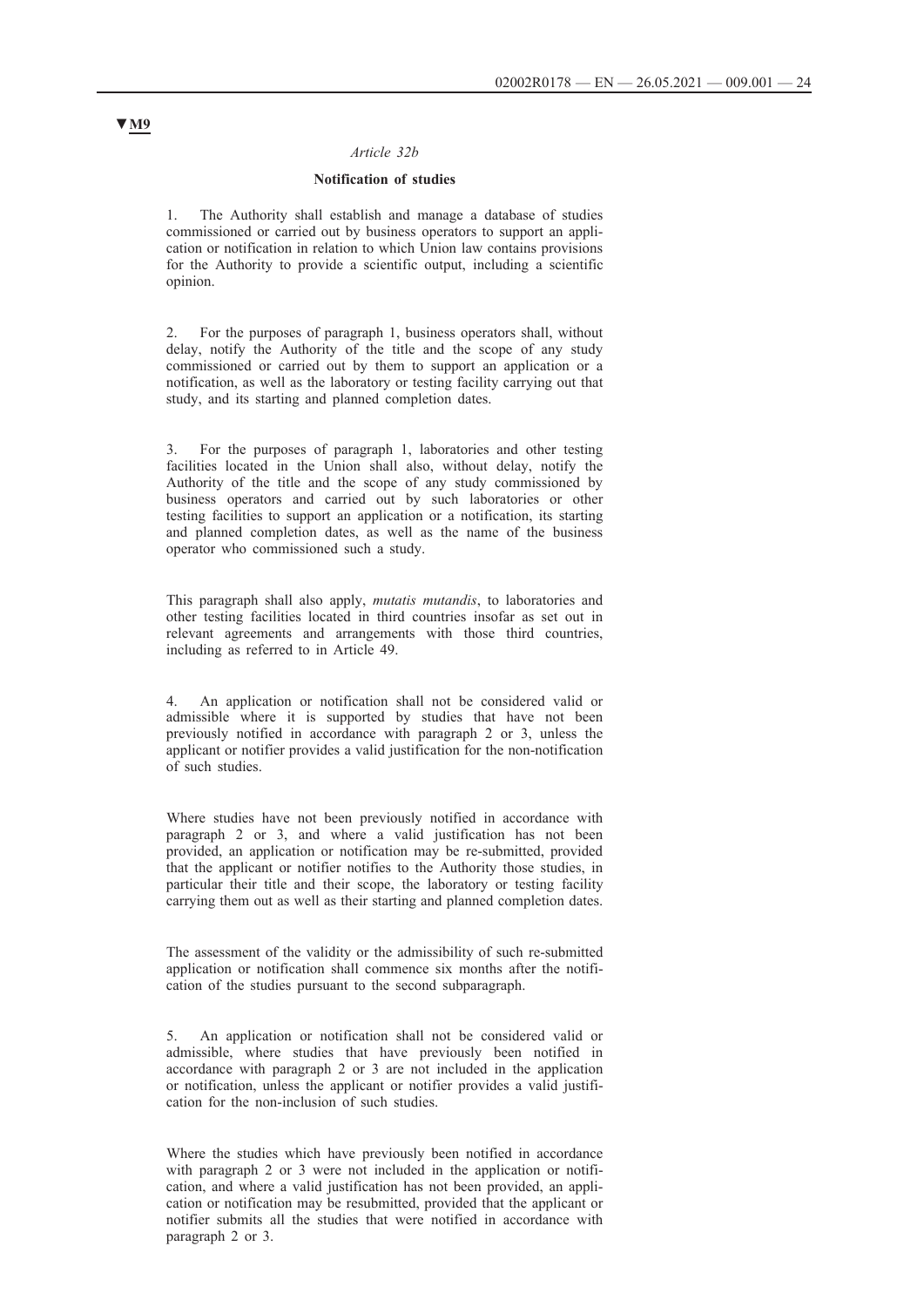The assessment of the validity or admissibility of such re-submitted application or notification shall commence six months after the submission of the studies pursuant to the second subparagraph.

6. Where the Authority detects, during its risk assessment, that studies notified in accordance with paragraph 2 or 3 are not included in the corresponding application or notification in full, and in the absence of a valid justification of the applicant or notifier to that effect, the applicable time limits within which the Authority is required to deliver its scientific output shall be suspended. That suspension shall end six months after the submission of all data of those studies.

7. The Authority shall make public the notified information only in cases where it received a corresponding application or notification and after the Authority has decided on the disclosure of the accompanying studies in accordance with Articles 38 to 39e.

8. The Authority shall lay down the practical arrangements for implementing the provisions of this Article, including arrangements for requesting and making public the valid justifications in the cases referred to in paragraphs 4, 5 and 6. Those arrangements shall be in accordance with this Regulation and other relevant Union law.

#### *Article 32c*

### **Consultation of third parties**

1. Where the relevant Union law provides that an approval or an authorisation, including by means of a notification, may be renewed, the potential applicant or notifier for the renewal shall notify the Authority of the studies it intends to perform for that purpose, including information on how the various studies are to be carried out to ensure compliance with regulatory requirements. Following such notification of studies, the Authority shall launch a consultation of stakeholders and the public on the intended studies for renewal, including on the proposed design of studies. Taking into account the received comments from the stakeholders and the public which are relevant for the risk assessment of the intended renewal, the Authority shall provide advice on the content of the intended renewal application or notification, as well as on the design of the studies. The advice provided by the Authority shall be without prejudice and noncommittal as to the subsequent assessment of the applications or notifications for renewal by the Scientific Panels.

2. The Authority shall consult stakeholders and the public on the basis of the non-confidential version of the application or notification made public by the Authority in accordance with Articles 38 to 39e, and immediately after such disclosure to the public, in order to identify whether other relevant scientific data or studies are available on the subject matter concerned by the application or notification. In duly justified cases, where there is a risk that the results of the public consultation performed in accordance with this paragraph cannot be given proper consideration because of the applicable time limits within which the Authority is required to deliver its scientific output, those time limits may be extended for a maximum period of seven weeks. This paragraph is without prejudice to the Authority's obligations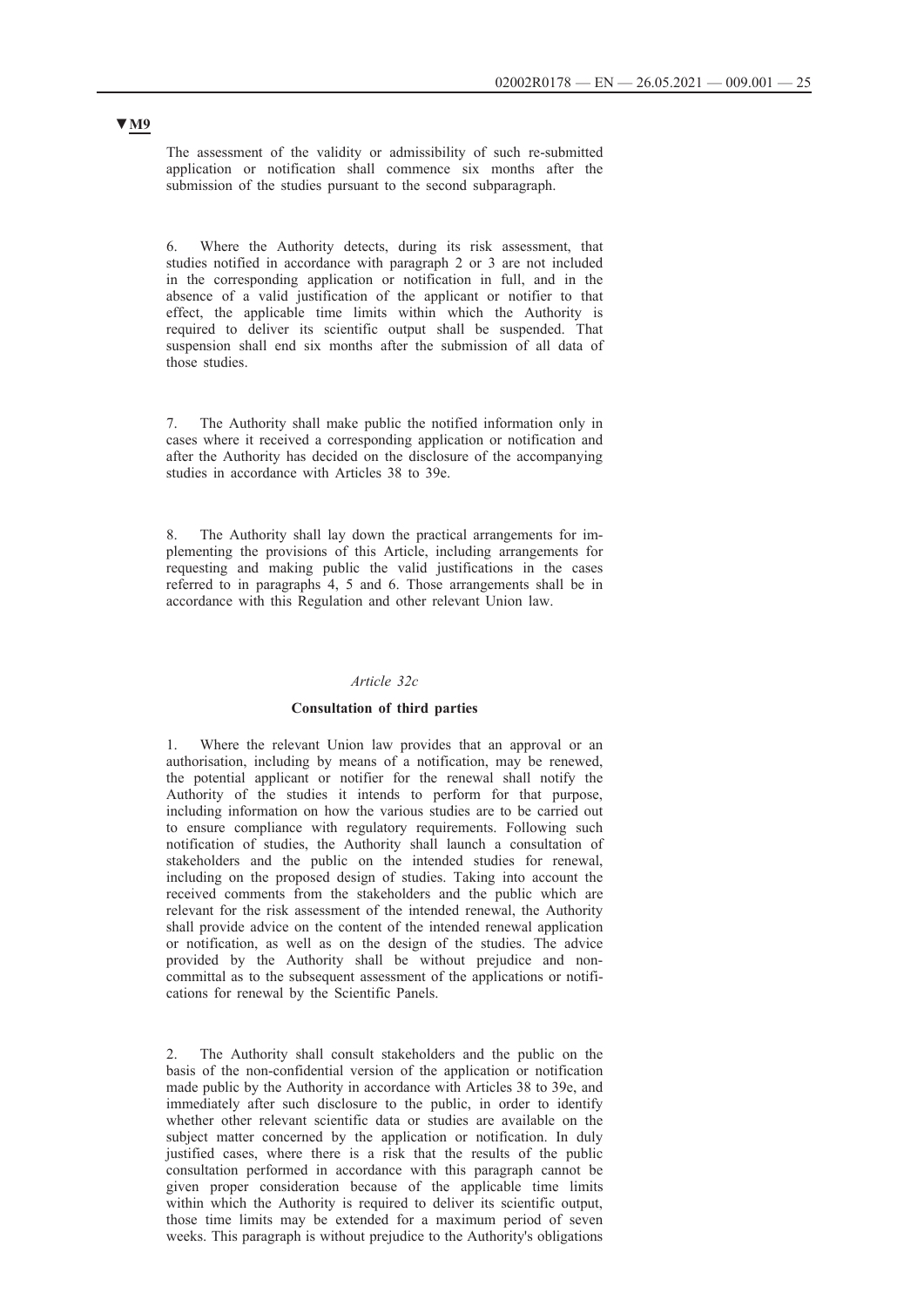under Article 33 and does not apply to the submission of any supplementary information by the applicants or notifiers during the risk assessment process.

3. The Authority shall lay down the practical arrangements for implementing the procedures referred to in this Article and Article 32a.

## *Article 32d*

### **Verification studies**

Without prejudice to the obligation on applicants to demonstrate the safety of a subject matter submitted to a system of authorisation, the Commission, in exceptional circumstances of serious controversies or conflicting results, may request the Authority to commission scientific studies with the objective of verifying evidence used in its risk assessment process. The studies commissioned may have a wider scope than the evidence subject to verification.

# **▼B**

## *Article 33*

# **Collection of data**

1. The Authority shall search for, collect, collate, analyse and summarise relevant scientific and technical data in the fields within its mission. This shall involve in particular the collection of data relating to:

- (a) food consumption and the exposure of individuals to risks related to the consumption of food;
- (b) incidence and prevalence of biological risk;
- (c) contaminants in food and feed;
- (d) residues.

2. For the purposes of paragraph 1, the Authority shall work in close cooperation with all organisations operating in the field of data collection, including those from applicant countries, third countries or international bodies.

3. The Member States shall take the necessary measures to enable the data they collect in the fields referred to in paragraphs 1 and 2 to be transmitted to the Authority.

4. The Authority shall forward to the Member States and the Commission appropriate recommendations which might improve the technical comparability of the data it receives and analyses, in order to facilitate consolidation at Community level.

5. Within one year following the date of entry into force of this Regulation, the Commission shall publish an inventory of data collection systems existing at Community level in the fields within the mission of the Authority.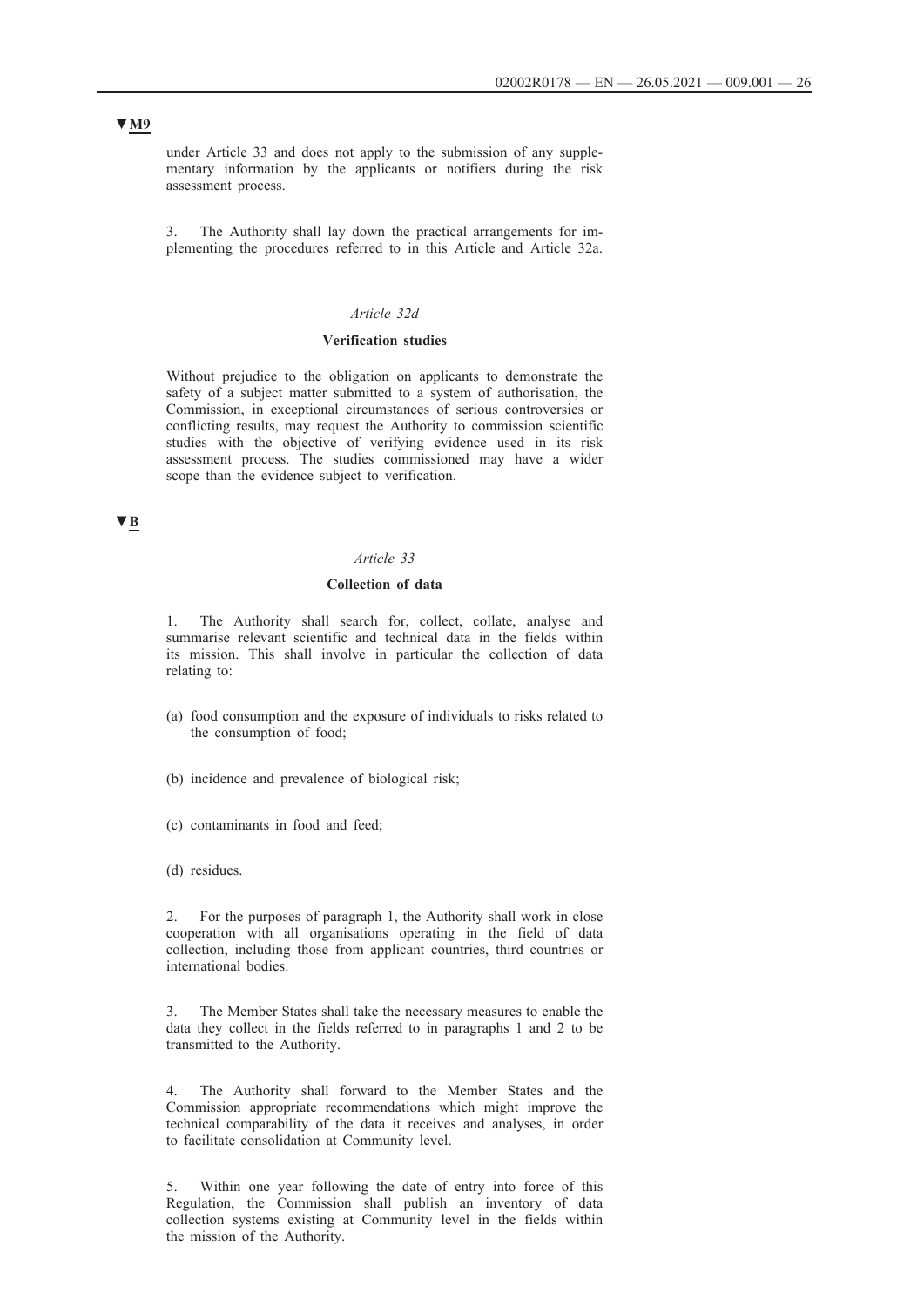The report, which shall be accompanied, where appropriate, by proposals, shall indicate in particular:

- (a) for each system, the role which should be assigned to the Authority, and any modifications or improvements which might be required to enable the Authority to carry out its mission, in cooperation with the Member States;
- (b) the shortcomings which should be remedied to enable the Authority to collect and summarise at Community level relevant scientific and technical data in the fields within its mission.

6. The Authority shall forward the results of its work in the field of data collection to the European Parliament, the Commission and the Member States.

#### *Article 34*

## **Identification of emerging risks**

1. The Authority shall establish monitoring procedures for systematically searching for, collecting, collating and analysing information and data with a view to the identification of emerging risks in the fields within its mission.

2. Where the Authority has information leading it to suspect an emerging serious risk, it shall request additional information from the Member States, other Community agencies and the Commission. The Member States, the Community agencies concerned and the Commission shall reply as a matter of urgency and forward any relevant information in their possession.

3. The Authority shall use all the information it receives in the performance of its mission to identify an emerging risk.

4. The Authority shall forward the evaluation and information collected on emerging risks to the European Parliament, the Commission and the Member States.

## *Article 35*

### **Rapid alert system**

To enable it to perform its task of monitoring the health and nutritional risks of foods as effectively as possible, the Authority shall be the recipient of any messages forwarded via the rapid alert system. It shall analyse the content of such messages with a view to providing the Commission and the Member States with any information required for the purposes of risk analysis.

### *Article 36*

### **Networking of organisations operating in the fields within the Authority's mission**

The Authority shall promote the European networking of organisations operating in the fields within the Authority's mission. The aim of such networking is, in particular, to facilitate a scientific cooperation framework by the coordination of activities, the exchange of information, the development and implementation of joint projects, the exchange of expertise and best practices in the fields within the Authority's mission.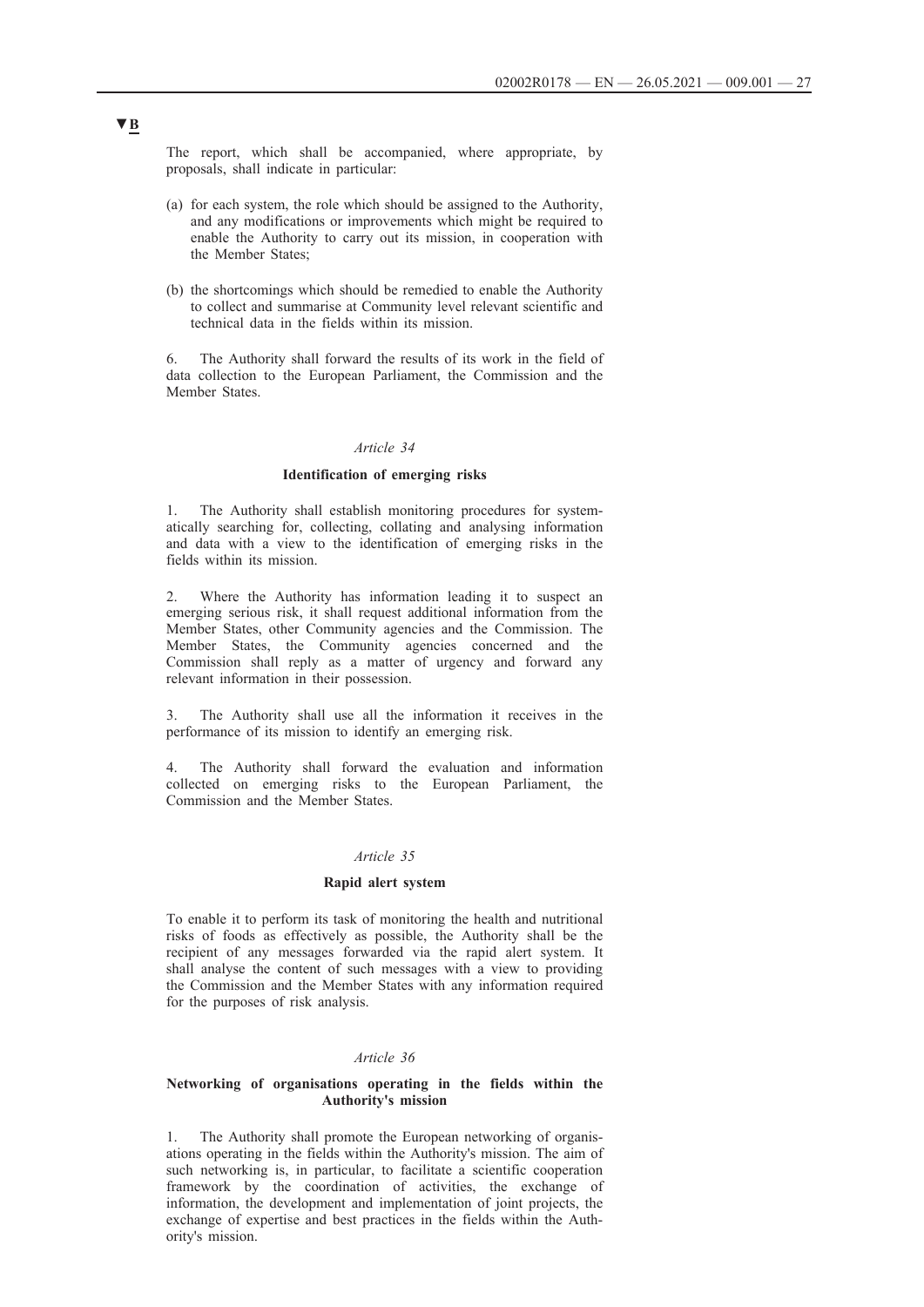2. The Management Board, acting on a proposal from the Executive Director, shall draw up a list to be made public of competent organisations designated by the Member States which may assist the Authority, either individually or in networks, with its mission. The Authority may entrust to these organisations certain tasks, in particular preparatory work for scientific opinions, scientific and technical assistance, collection of data and identification of emerging risks. Some of these tasks may be eligible for financial support.

# **▼M4**

3. **►M8** The Commission is empowered to adopt delegated acts in accordance with Article 57a in order to supplement this Regulation by establishing the criteria for the inclusion of an institute on the list of competent organisations designated by the Member States, the arrangements for setting out harmonised quality requirements and the financial rules governing any financial support. ◄

Other implementing rules for the application of paragraphs 1 and 2 shall be laid down by the Commission, after consulting the Authority, in accordance with the regulatory procedure referred to in Article 58(2).

# **▼B**

4. Within one year following the entry into force of this Regulation, the Commission shall publish an inventory of Community systems existing in the fields within the mission of the Authority which make provision for Member States to carry out certain tasks in the field of scientific evaluation, in particular the examination of authorisation dossiers. The report, which shall be accompanied, where appropriate, by proposals, shall indicate in particular, for each system, any modifications or improvements which might be required to enable the Authority to carry out its mission, in cooperation with the Member **States**.

### SECTION 4

### **INDEPENDENCE, TRANSPARENCY, CONFIDENTIALITY AND COMMUNICATION**

## *Article 37*

## **Independence**

The members of the Management Board, the members of the Advisory Forum and the Executive Director shall undertake to act independently in the public interest.

For this purpose, they shall make a declaration of commitment and a declaration of interests indicating either the absence of any interests which might be considered prejudicial to their independence or any direct or indirect interests which might be considered prejudicial to their independence. Those declarations shall be made annually in writing.

2. The members of the Scientific Committee and the Scientific Panels shall undertake to act independently of any external influence.

For this purpose, they shall make a declaration of commitment and a declaration of interests indicating either the absence of any interests which might be considered prejudicial to their independence or any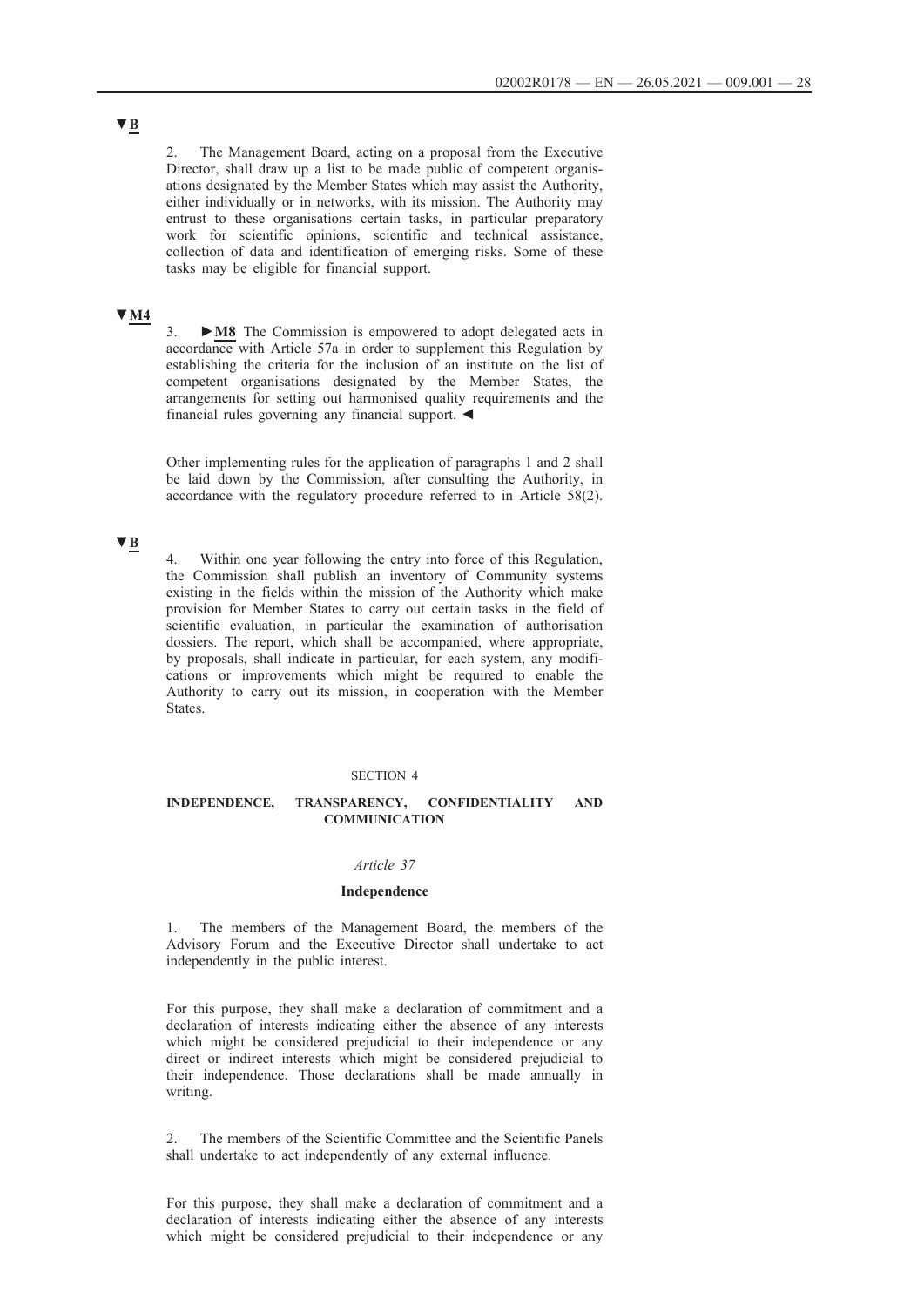direct or indirect interests which might be considered prejudicial to their independence. Those declarations shall be made annually in writing.

3. The members of the Management Board, the Executive Director, the members of the Advisory Forum, the members of the Scientific Committee and the Scientific Panels, as well as external experts participating in their working groups shall declare at each meeting any interests which might be considered prejudicial to their independence in relation to the items on the agenda.

## *Article 38*

## **Transparency**

### **▼M9**

1. The Authority shall carry out its activities with a high level of transparency. It shall in particular make public:

- (a) agendas, participant lists and minutes of the Management Board, the Advisory Forum, the Scientific Committee and the Scientific Panels and their working groups;
- (b) all its scientific outputs, including the opinions of the Scientific Committee and the Scientific Panels after adoption, minority opinions and results of consultations performed during the risk assessment process always being included;
- (c) scientific data, studies and other information supporting applications, including supplementary information supplied by applicants, as well as other scientific data and information supporting requests from the European Parliament, the Commission and the Member States for a scientific output, including a scientific opinion, taking into account the protection of confidential information and the protection of personal data in accordance with Articles 39 to 39e;
- (d) the information on which its scientific outputs, including scientific opinions are based, taking into account the protection of confidential information and the protection of personal data in accordance with Articles 39 to 39e;
- (e) the annual declarations of interest made by the members of the Management Board, the Executive Director and the members of the Advisory Forum, the Scientific Committee and the Scientific Panels, as well as the members of the working groups, and the declarations of interest made in relation to items on the agendas of meetings;
- (f) its scientific studies in accordance with Articles 32 and 32d;
- (g) the annual report of its activities;
- (h) requests from the European Parliament, from the Commission or from a Member State for scientific opinions which have been refused or modified and the justifications for the refusal or modification;
- (i) a summary of the advice provided to potential applicants at presubmission phase pursuant to Articles 32a and 32c.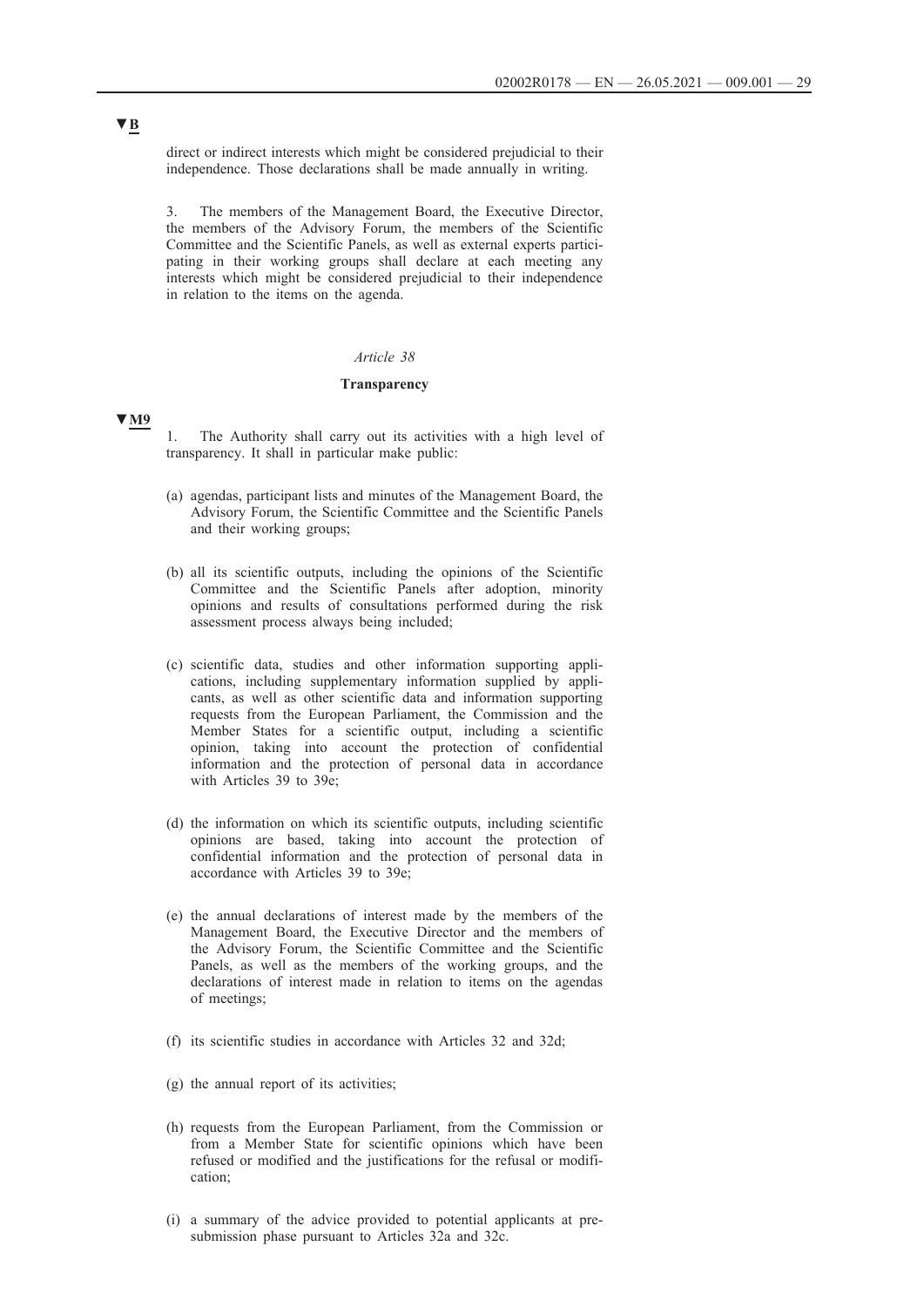Information referred to in the first subparagraph shall be made public without delay, with the exception of the information referred to in point (c) thereof, as far as applications are concerned, and in point (i) thereof, which shall be made public without delay once an application has been considered valid or admissible.

The information referred to in the second subparagraph shall be made public in a dedicated section of the Authority's website. That dedicated section shall be publicly available and easily accessible. That information shall be available to be downloaded, printed and searched through in an electronic format.

1a. The disclosure of the information referred to in points (c), (d) and (i) of the first subparagraph of paragraph 1 to the public shall be without prejudice to:

- (a) any existing rules concerning intellectual property rights which set out limitations on certain uses of the disclosed documents or their content; and
- (b) any provisions set out in Union law protecting the investment made by innovators in gathering the information and data supporting relevant applications for authorisations ('data exclusivity rules').

The disclosure to the public of the information referred to in point (c) of the first subparagraph of paragraph 1 shall not be considered to be explicit or implicit permission or licence for the relevant data and information and their content to be used, reproduced, or otherwise exploited in breach of any intellectual property right or data exclusivity rules, and the Union shall not be responsible for its use by third parties. The Authority shall ensure that clear undertakings or signed statements are given to that effect by those who access the relevant information prior to its disclosure.

# **▼B**

2. The Management Board shall hold its meetings in public unless, acting on a proposal from the Executive Director, it decides otherwise for specific administrative points of its agenda, and may authorise consumer representatives or other interested parties to observe the proceedings of some of the Authority's activities.

### **▼M9**

3. The Authority shall lay down the practical arrangements for implementing the transparency rules referred to in paragraphs 1, 1a and 2 of this Article, taking into account Articles 39 to 39g and 41.

## *Article 39*

### **Confidentiality**

1. By way of derogation from Article 38, the Authority shall not make public any information for which confidential treatment has been requested under the conditions laid down in this Article.

2. Upon the request of an applicant, the Authority may grant confidential treatment only with respect to the following items of information where the disclosure of such information is demonstrated by the applicant to potentially harm its interests to a significant degree:

(a) the manufacturing or production process, including the method and innovative aspects thereof, as well as other technical and industrial specifications inherent to that process or method, except for information which is relevant to the assessment of safety;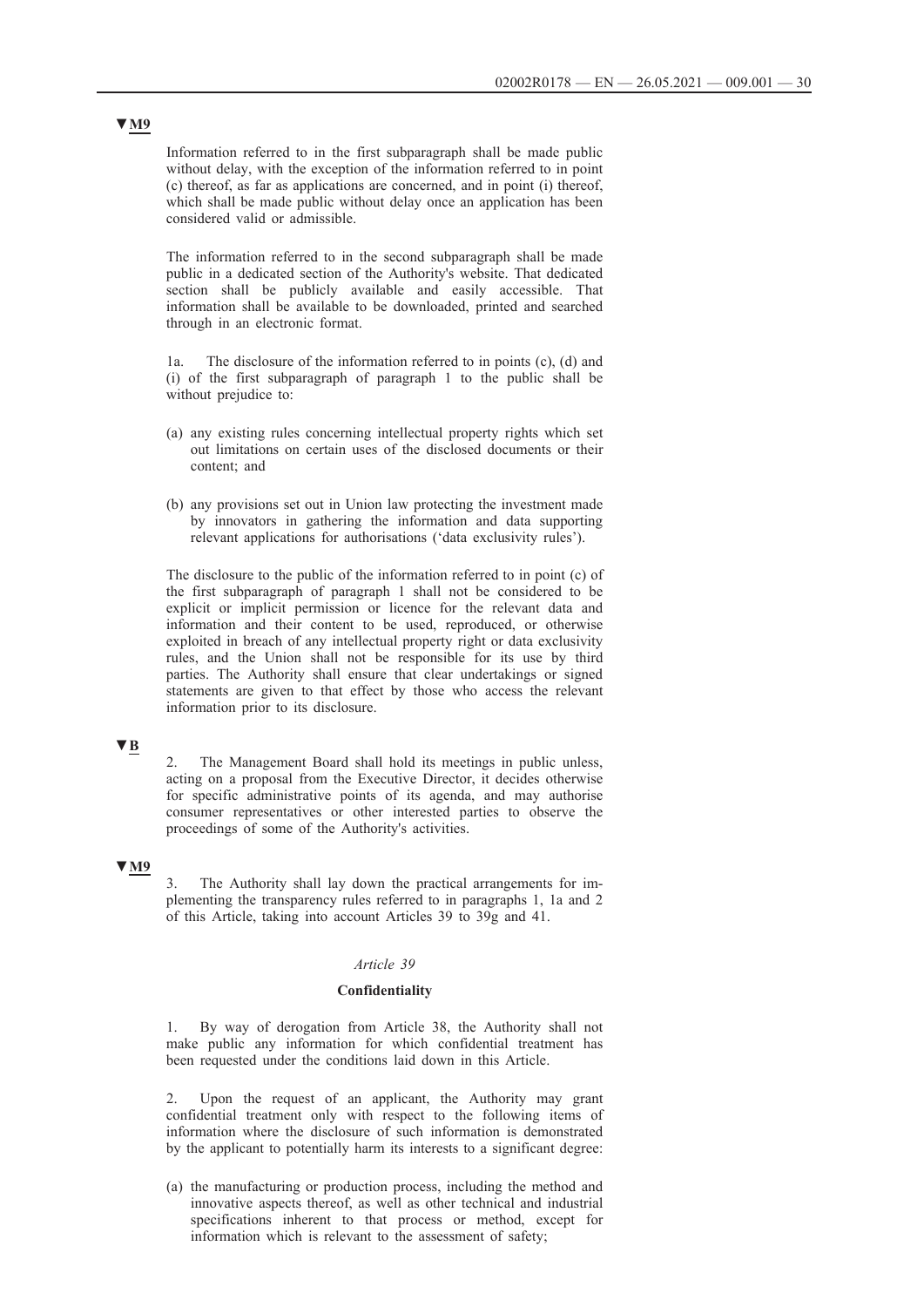- (b) commercial links between a producer or importer and the applicant or the authorisation holder, where applicable;
- (c) commercial information revealing sourcing, market shares or business strategy of the applicant; and
- (d) quantitative composition of the subject matter of the request, except for information which is relevant to the assessment of safety.

3. The list of information referred to in paragraph 2 shall be without prejudice to any sectoral Union law.

- 4. Notwithstanding paragraphs 2 and 3:
- (a) where urgent action is essential to protect human health, animal health or the environment, such as in emergency situations, the Authority may disclose the information referred to in paragraphs 2 and 3;
- (b) information which forms part of conclusions of scientific outputs, including scientific opinions, delivered by the Authority and which relate to foreseeable effects on human health, animal health or the environment, shall nevertheless be made public.

## *Article 39a*

### **Confidentiality request**

When submitting an application, supporting scientific data and other supplementary information in accordance with Union law, the applicant may request certain parts of the information submitted to be treated as confidential in accordance with Article 39(2) and (3). Such request shall be accompanied by verifiable justification that demonstrates how making public the information concerned significantly harms the interests concerned in accordance with Article 39(2) and (3).

2. Where an applicant submits a confidentiality request, it shall provide a non-confidential version and a confidential version of the information submitted in accordance with standard data formats, where they exist, pursuant to Article 39f. The non-confidential version shall not include the information the applicant deems confidential on the basis of Article 39(2) and (3) and shall indicate the places where such information has been deleted. The confidential version shall contain all information submitted, including information the applicant deems confidential. Information requested to be treated as confidential in the confidential version shall be clearly marked. The applicant shall clearly indicate the grounds on the basis of which confidentiality is requested for the different pieces of information.

#### *Article 39b*

### **Decision on confidentiality**

- 1. The Authority shall:
- (a) make public the non-confidential version of the application as submitted by the applicant without delay once that application has been considered valid or admissible;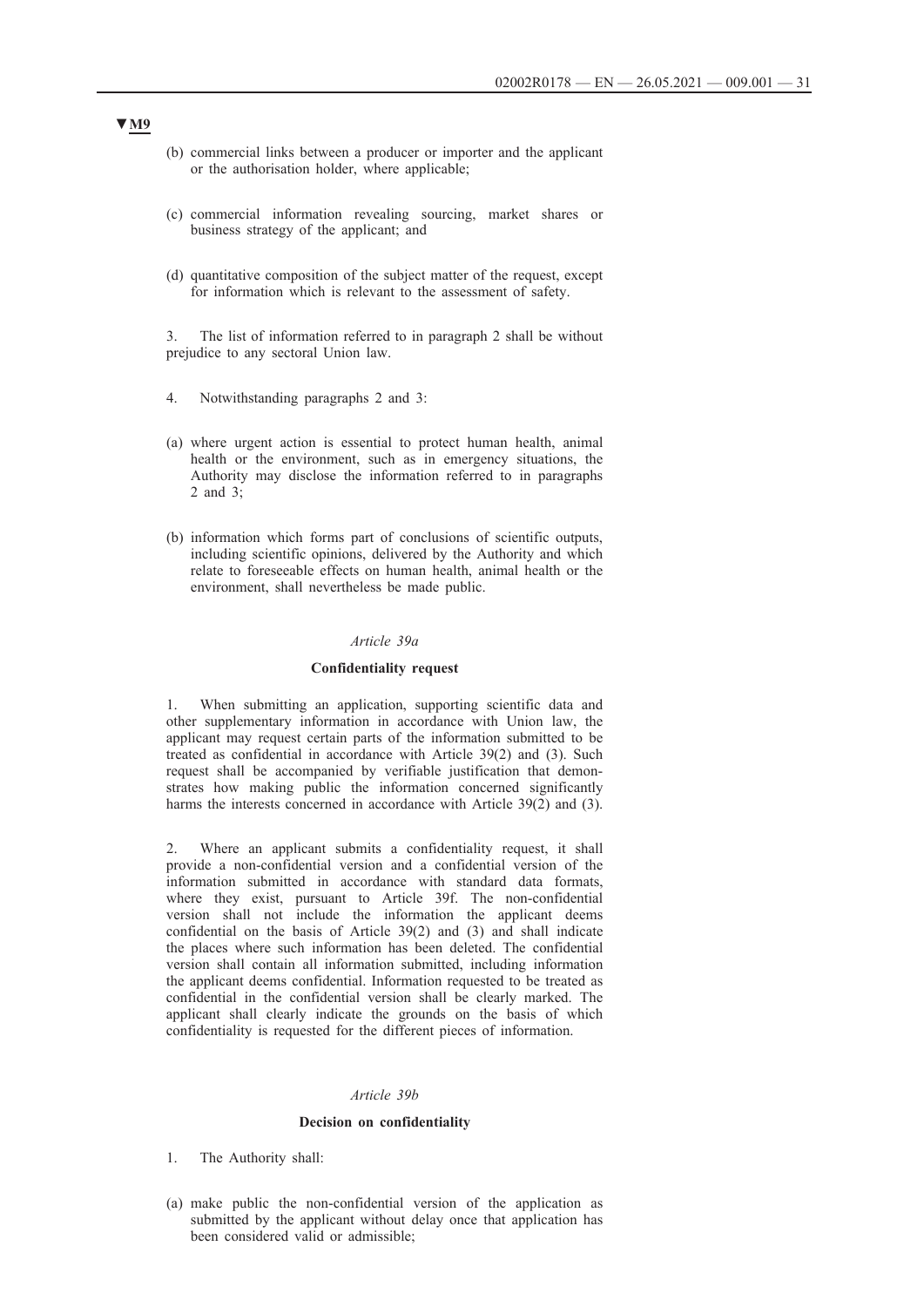- (b) proceed, without delay, to a concrete and individual examination of the confidentiality request in accordance with this Article;
- (c) inform the applicant in writing of its intention to disclose information and the reasons for that, before the Authority formally takes a decision on the confidentiality request. If the applicant disagrees with the assessment of the Authority, the applicant may state its views or withdraw its application within two weeks of the date on which it was notified of the Authority's position;
- (d) adopt a reasoned decision on the confidentiality request, taking into account the observations of the applicant, within 10 weeks of the date of receipt of the confidentiality request with respect to applications and without delay in the case of supplementary data and information; notify the applicant of its decision and provide information on the right to submit a confirmatory application in accordance with paragraph 2; and inform the Commission and the Member States, where appropriate, of its decision; and
- (e) make public any additional data and information for which the confidentiality request has not been accepted as justified at the earliest two weeks after the notification of its decision to the applicant has taken place pursuant to point (d).

Within two weeks of the notification of the Authority's decision on the confidentiality request to the applicant pursuant to paragraph 1, the applicant may submit a confirmatory application asking the Authority to reconsider its decision. The confirmatory application shall have suspensive effect. The Authority shall examine the grounds for the confirmatory application and shall adopt a reasoned decision on that confirmatory application. It shall notify the applicant of that decision within three weeks of submitting the confirmatory application and shall include in that notification information on the available remedies, namely an action before the Court of Justice of the European Union (the 'Court of Justice') against the Authority pursuant to paragraph 3. The Authority shall make public any additional data and information for which the confidentiality request has not been accepted by the Authority as justified, at the earliest two weeks after the notification of the Authority's reasoned decision on the confirmatory application to the applicant has taken place pursuant to this paragraph.

Decisions taken by the Authority pursuant to this Article may be subject to an action before the Court of Justice, under the conditions laid down in Articles 263 and 278 of the Treaty on the Functioning of the European Union (TFEU) respectively.

### *Article 39c*

#### **Review of confidentiality**

Before the Authority issues its scientific outputs, including scientific opinions, it shall review whether information that has been previously accepted as confidential may nevertheless be made public in accordance with point (b) of Article 39(4). Should that be the case, the Authority shall follow the procedure laid down in Article 39b, which shall apply *mutatis mutandis*.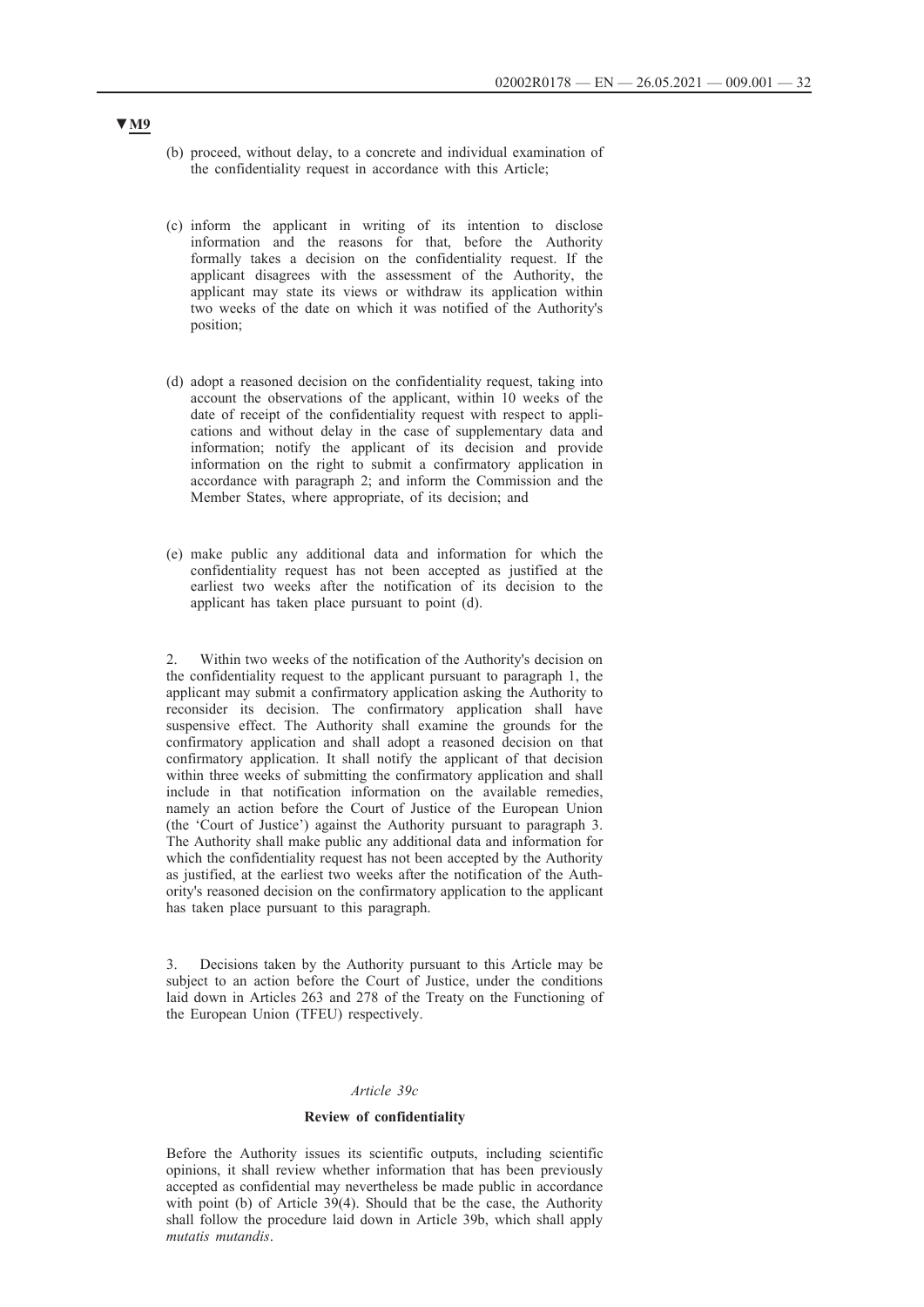### *Article 39d*

### **Obligations with regard to confidentiality**

1. The Authority shall make available, upon request, to the Commission and the Member States all information in its possession relating to an application or to a request by the European Parliament, by the Commission or by the Member States for a scientific output, including a scientific opinion, unless otherwise indicated in Union law.

2. The Commission and the Member States shall take the necessary measures so that information received by them under Union law for which confidential treatment has been requested is not made public until a decision on the confidentiality request has been taken by the Authority and has become final. The Commission and the Member States shall also take the necessary measures so that information for which confidential treatment has been accepted by the Authority is not made public.

3. If an applicant withdraws or has withdrawn an application, the Authority, the Commission and the Member States shall respect the confidentiality of information as granted by the Authority in accordance with Articles 39 to 39e. The application shall be considered withdrawn as of the moment the written request to that effect is received by the competent body that had received the original application. Where the withdrawal of the application takes place before a final decision on the confidentiality request has been adopted by the Authority pursuant to, where appropriate, Article 39b(1) or (2), the Commission, the Member States and the Authority, shall not make public the information for which confidentiality has been requested.

4. Members of the Management Board, the Executive Director, members of the Scientific Committee and Scientific Panels as well as external experts participating in their working groups, members of the Advisory Forum and members of the staff of the Authority, even after their duties have ceased, shall be subject to the requirements of the obligation of professional secrecy pursuant to Article 339 TFEU.

5. The Authority shall lay down in consultation with the Commission the practical arrangements for implementing the confidentiality rules laid down in Articles 39, 39a, 39b, 39e and in this Article, including arrangements concerning the submission and treatment of confidentiality requests with respect to information to be made public under Article 38, and taking into account Articles 39f and 39g. As regards Article 39b(2), the Authority shall ensure that appropriate separation of tasks is applied for the assessment of confirmatory applications.

### *Article 39e*

### **Protection of personal data**

1. With respect to requests for scientific outputs, including scientific opinions under Union law, the Authority shall always make public:

- (a) the name and address of the applicant;
- (b) the names of authors of published or publicly available studies supporting such requests; and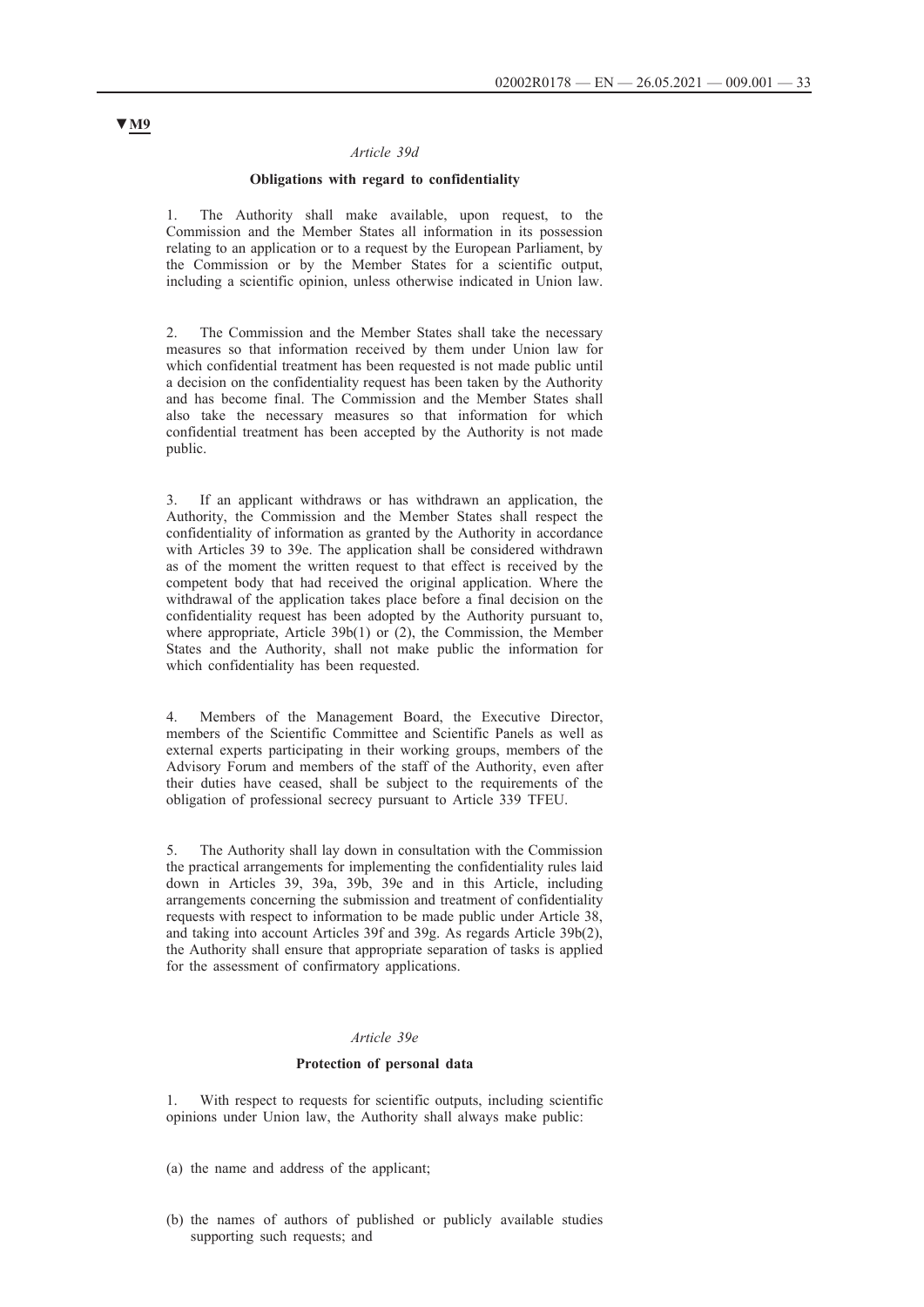(c) the names of all participants and observers in meetings of the Scientific Committee and the Scientific Panels, their working groups and any other ad hoc group meeting on the subject matter.

2. Notwithstanding paragraph 1, disclosure of names and addresses of natural persons involved in testing on vertebrate animals or in obtaining toxicological information shall be deemed to significantly harm the privacy and the integrity of those natural persons and shall not be made publicly available unless otherwise specified in Regulations (EU) 2016/679 (1) and (EU) 2018/1725 (2) of the European Parliament and of the Council.

3. Regulations (EU) 2016/679 and (EU) 2018/1725 shall apply to the processing of personal data carried out pursuant to this Regulation. Any personal data made public pursuant to Article 38 of this Regulation and this Article shall only be used to ensure the transparency of the risk assessment under this Regulation and shall not be further processed in a manner that is incompatible with these purposes, in accordance with point (b) of Article  $5(1)$  of Regulation (EU) 2016/679 and point (b) of Article 4(1) of Regulation (EU) 2018/1725, as the case may be.

## *Article 39f*

## **Standard data formats**

1. For the purposes of point (c) of Article 38(1) and in order to ensure the efficient processing of requests to the Authority for a scientific output, standard data formats shall be adopted in accordance with paragraph 2 of this Article to allow documents to be submitted, searched, copied and printed, while ensuring compliance with regulatory requirements set out in Union law. Those standard data formats shall:

- (a) not be based on proprietary standards;
- (b) ensure interoperability with existing data submission approaches to the extent possible;
- (c) be user-friendly and adapted for the use by small and medium-sized enterprises.

For the adoption of standard data formats referred to in paragraph 1, the following procedure shall be followed:

 $\overline{(^1)}$  Regulation (EU) 2016/679 of the European Parliament and of the Council of 27 April 2016 on the protection of natural persons with regard to the processing of personal data and on the free movement of such data and repealing Directive 95/46/EC (General Data Protection Regulation) (OJ L 119, 4.5.2016, p. 1).

<sup>(2)</sup> Regulation (EU) 2018/1725 of the European Parliament and of the Council of 23 October 2018 on the protection of natural persons with regard to the processing of personal data by the Union institutions, bodies, offices and agencies and on the free movement of such data, and repealing Regulation (EC) No 45/2001 and Decision No 1247/2002/EC (OJ L 295, 21.11.2018, p. 39).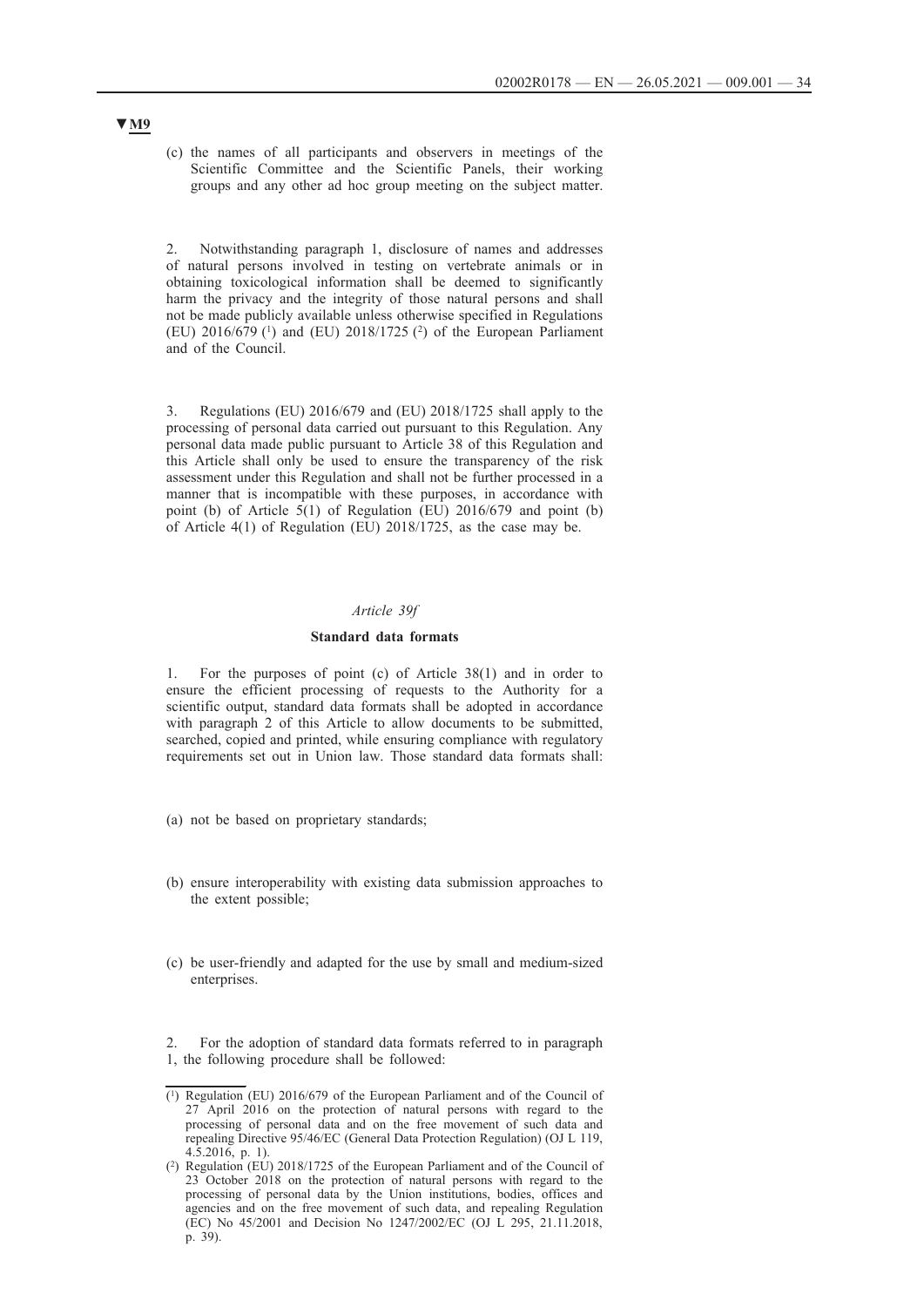- (a) the Authority shall draw up draft standard data formats for the purposes of the different authorisation procedures and relevant requests for a scientific output by the European Parliament, by the Commission and by the Member States;
- (b) the Commission shall, taking into account the applicable requirements in the different authorisation procedures and other legal frameworks and following any necessary adaptations, adopt, by means of implementing acts, standard data formats. Those implementing acts shall be adopted in accordance with the procedure referred to in Article 58(2);
- (c) the Authority shall make the standard data formats, as adopted, available on its website;
- (d) where standard data formats have been adopted pursuant to this Article, applications as well as requests for a scientific output, including a scientific opinion by the European Parliament, by the Commission and by the Member States, shall only be submitted in accordance with those standard data formats.

## *Article 39g*

#### **Information systems**

The information systems operated by the Authority to store its data, including confidential and personal data shall be designed in a way that guarantees that any access to it is fully auditable and that the highest standards of security appropriate to the security risks at stake are attained, taking into account Articles 39 to 39f.

# **▼B**

### *Article 40*

#### **Communications from the Authority**

1. The Authority shall communicate on its own initiative in the fields within its mission without prejudice to the Commission's competence to communicate its risk management decisions.

2. The Authority shall ensure that the public and any interested parties are rapidly given objective, reliable and easily accessible information, in particular with regard to the results of its work. In order to achieve these objectives, the Authority shall develop and disseminate information material for the general public.

3. The Authority shall act in close collaboration with the Commission and the Member States to promote the necessary coherence in the risk communication process.

### **▼M9**

The Authority shall make public all scientific outputs including the scientific opinions issued by it and supporting scientific data and other information in accordance with Articles 38 to 39e.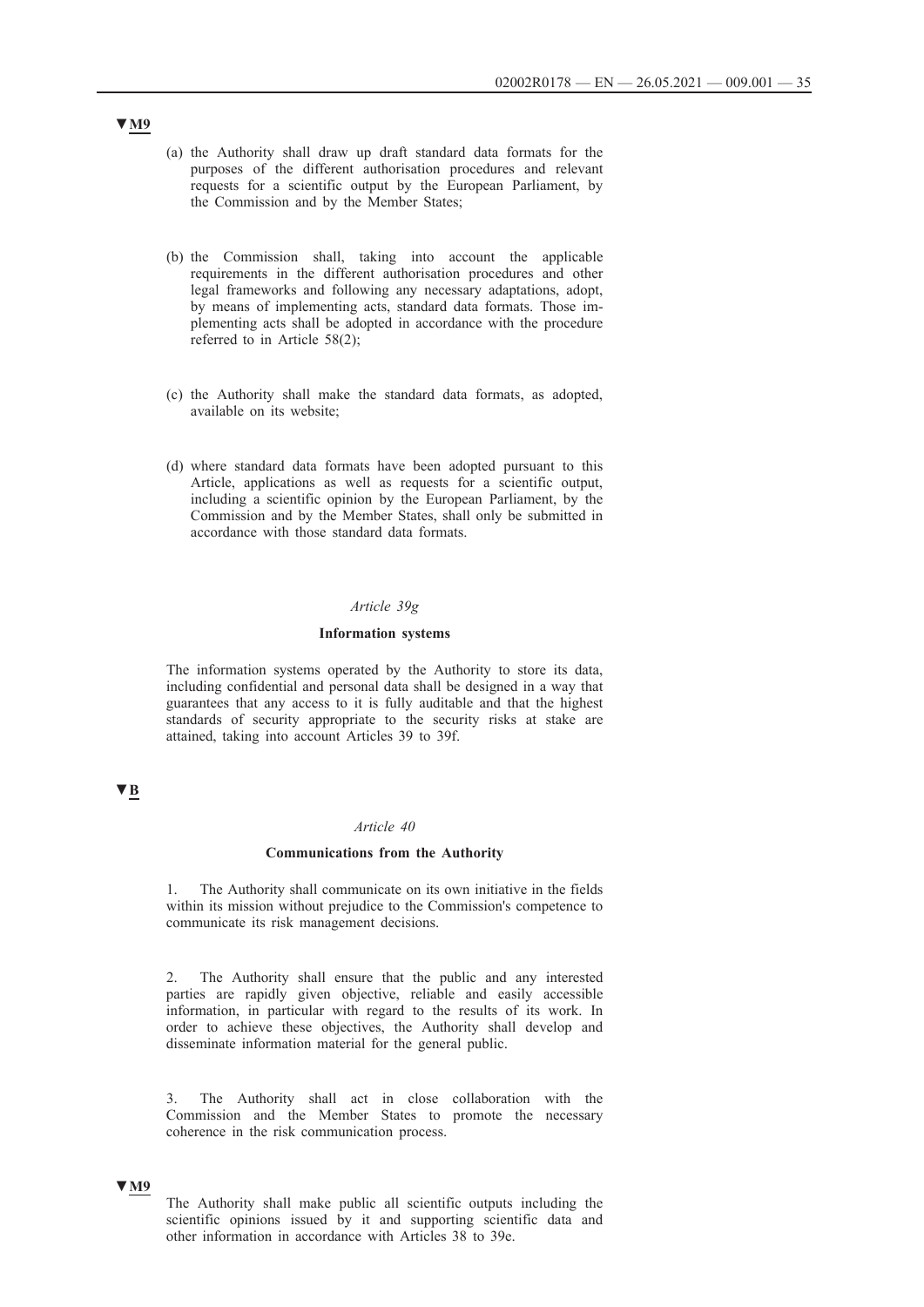4. The Authority shall ensure appropriate cooperation with the competent bodies in the Member States and other interested parties with regard to public information campaigns.

# **▼M1**

## *Article 41*

## **Access to documents**

**▼M9**

1. Notwithstanding the rules on confidentiality provided for in Articles 39 to 39d of this Regulation, Regulation (EC) No 1049/2001 of the European Parliament and of the Council (1) shall apply to documents held by the Authority.

Where environmental information is concerned, Regulation (EC) No 1367/2006 of the European Parliament and of the Council (2) shall also apply. Directive 2003/4/EC of the European Parliament and of the Council  $(3)$  shall apply to environmental information held by Member States, notwithstanding the rules on confidentiality provided for in Articles 39 to 39d of this Regulation.

2. The Management Board shall adopt the practical arrangements for implementing Regulation (EC) No 1049/2001 and Articles 6 and 7 of Regulation (EC) No 1367/2006 by 27 March 2020, ensuring as wide access as possible to documents in its possession.

# **▼M1**

3. Decisions taken by the Authority pursuant to Article 8 of Regulation (EC) No 1049/2001 may form the subject of a complaint to the Ombudsman or of an action before the Court of Justice, under the conditions laid down in Articles 195 and 230 of the EC Treaty respectively.

# **▼B**

# *Article 42*

## **Consumers, producers and other interested parties**

The Authority shall develop effective contacts with consumer representatives, producer representatives, processors and any other interested parties.

 $\overline{(^1)}$  Regulation (EC) No 1049/2001 of the European Parliament and of the Council of 30 May 2001 regarding public access to European Parliament, Council and Commission documents (OJ L 145, 31.5.2001, p. 43).

<sup>(2)</sup> Regulation (EC) No 1367/2006 of the European Parliament and of the Council of 6 September 2006 on the application of the provisions of the Aarhus Convention on Access to Information, Public Participation in Decision-making and Access to Justice in Environmental Matters to Community institutions and bodies (OJ L 264, 25.9.2006, p. 13).

<sup>(3)</sup> Directive 2003/4/EC of the European Parliament and of the Council of 28 January 2003 on public access to environmental information and repealing Council Directive 90/313/EEC (OJ L 41, 14.2.2003, p. 26).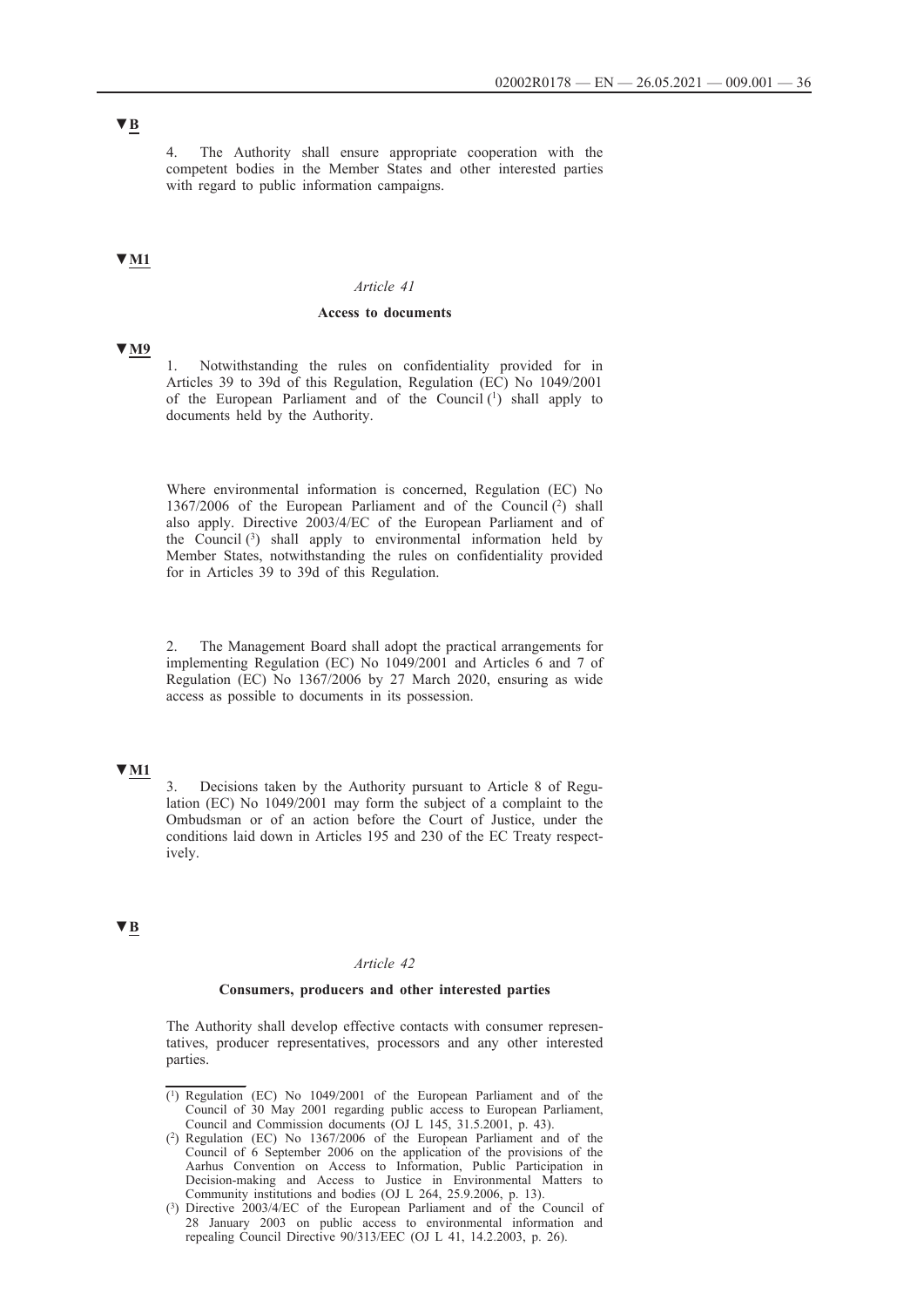### SECTION 5

### **FINANCIAL PROVISIONS**

#### *Article 43*

### **Adoption of the Authority's budget**

1. The revenues of the Authority shall consist of a contribution from the Community and, from any State with which the Community has concluded the agreements referred to in Article 49, and charges for publications, conferences, training and any other similar activities provided by the Authority.

2. The expenditure of the Authority shall include the staff, administrative, infrastructure and operational expenses, and expenses resulting from contracts entered into with third parties or resulting from the financial support referred to in Article 36.

## **▼M1**

3. The Executive Director shall draw up, in good time before the date referred to in paragraph 5, a draft statement of estimates of the Authority's revenue and expenditure for the following financial year and shall forward it to the Management Board, together with the establishment plan.

4. Revenue and expenditure shall be in balance.

5. Each year the Management Board, on the basis of a draft statement of estimates of revenue and expenditure, shall produce a statement of estimates of revenue and expenditure of the Authority for the following financial year. This statement of estimates, which shall include a draft establishment plan together with the provisional work programmes, shall be forwarded by 31 March at the latest by the Management Board to the Commission and to the countries with which the Community has concluded agreements in accordance with Article 49.

6. The statement of estimates shall be forwarded by the Commission to the European Parliament and the Council (hereinafter referred to as the budgetary authority) together with the preliminary draft general budget of the European Union.

7. On the basis of the statement of estimates, the Commission shall enter in the preliminary draft general budget of the European Union the estimates it deems necessary for the establishment plan and the amount of the subsidy to be charged to the general budget, which it shall place before the budgetary authority in accordance with Article 272 of the Treaty.

8. The budgetary authority shall authorise the appropriations for the subsidy to the Authority.

The budgetary authority shall adopt the establishment plan for the Authority.

9. The budget shall be adopted by the Management Board. It shall become final following final adoption of the general budget of the European Union. Where appropriate, it shall be adjusted accordingly.

10. The Management Board shall, as soon as possible, notify the budgetary authority of its intention to implement any project which may have significant financial implications for the funding of the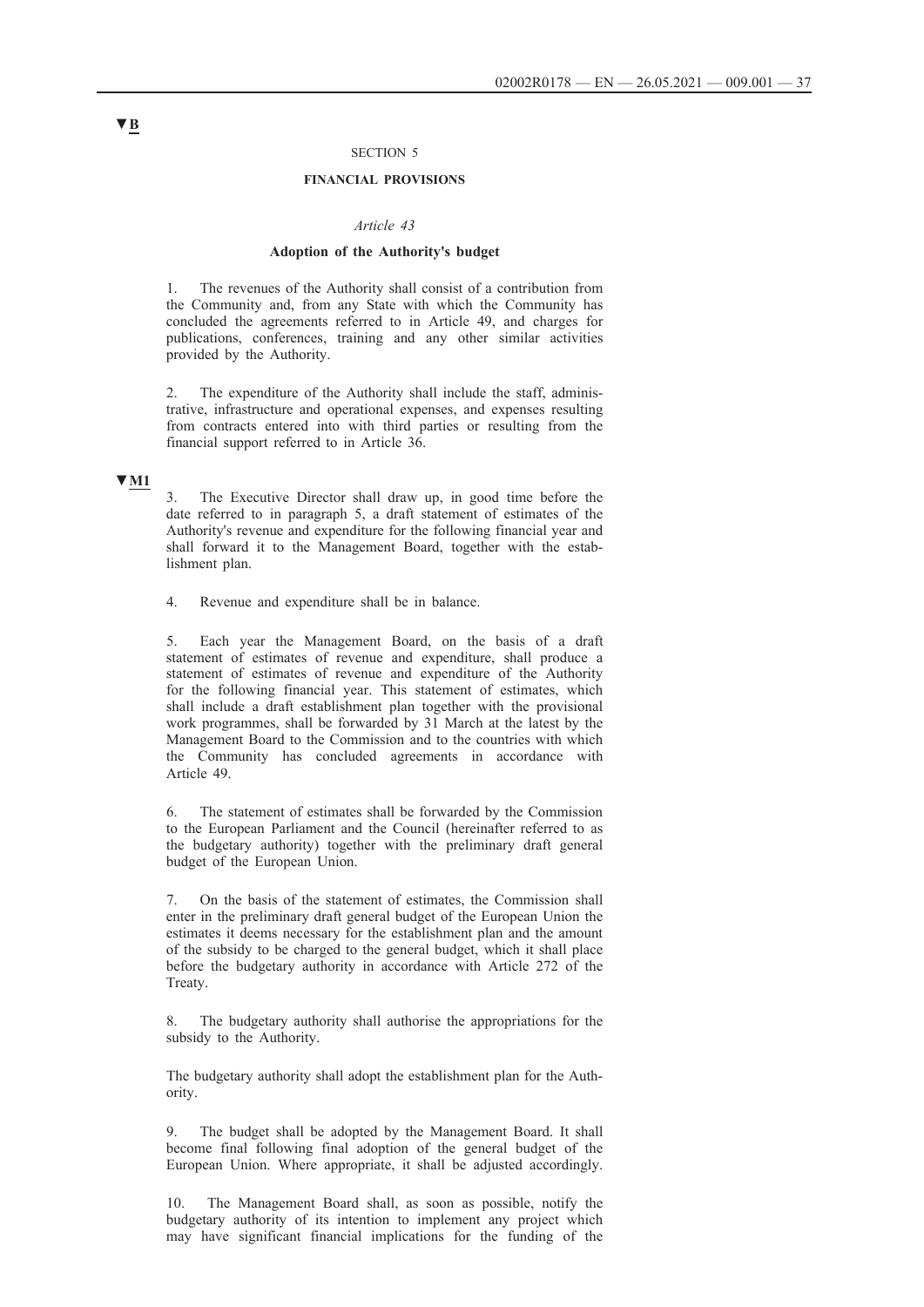budget, in particular any projects relating to property such as the rental or purchase of buildings. It shall inform the Commission thereof.

Where a branch of the budgetary authority has notified its intention to deliver an opinion, it shall forward its opinion to the Management Board within a period of six weeks from the date of notification of the project.

## *Article 44*

### **Implementation of the Authority's budget**

1. The Executive Director shall implement the Authority's budget.

By 1 March at the latest following each financial year, the Authority's accounting officer shall communicate the provisional accounts to the Commission's accounting officer together with a report on the budgetary and financial management for that financial year. The Commission's accounting officer shall consolidate the provisional accounts of the institutions and decentralised bodies in accordance with Article 128 of the general Financial Regulation.

By 31 March at the latest following each financial year, the Commission's accounting officer shall forward the Authority's provisional accounts to the Court of Auditors, together with a report on the budgetary and financial management for that financial year. The report on the budgetary and financial management for the financial year shall also be forwarded to the European Parliament and the Council.

4. On receipt of the Court of Auditors' observations on the Authority's provisional accounts under Article 129 of the general Financial Regulation, the Executive Director shall draw up the Authority's final accounts under his own responsibility and submit them to the Management Board for an opinion.

5. The Management Board shall deliver an opinion on the Authority's final accounts.

6. The Executive Director shall, by 1 July at the latest following each financial year, forward the final accounts to the European Parliament, the Council, the Commission and the Court of Auditors, together with the Management Board's opinion.

7. The final accounts shall be published.

The Executive Director shall send the Court of Auditors a reply to its observations by 30 September at the latest. He shall also send this reply to the Management Board.

9. The Executive Director shall submit to the European Parliament, at the latter's request, all information necessary for the smooth application of the discharge procedure for the financial year in question, as laid down in Article 146(3) of the general Financial Regulation.

The European Parliament, on a recommendation from the Council acting by a qualified majority, shall, before 30 April of year  $N + 2$ , give a discharge to the Executive Director in respect of the implementation of the budget for year N.

# **▼B**

## *Article 45*

#### **Fees received by the Authority**

Within three years following the date of entry into force of this Regulation and after consulting the Authority, the Member States and the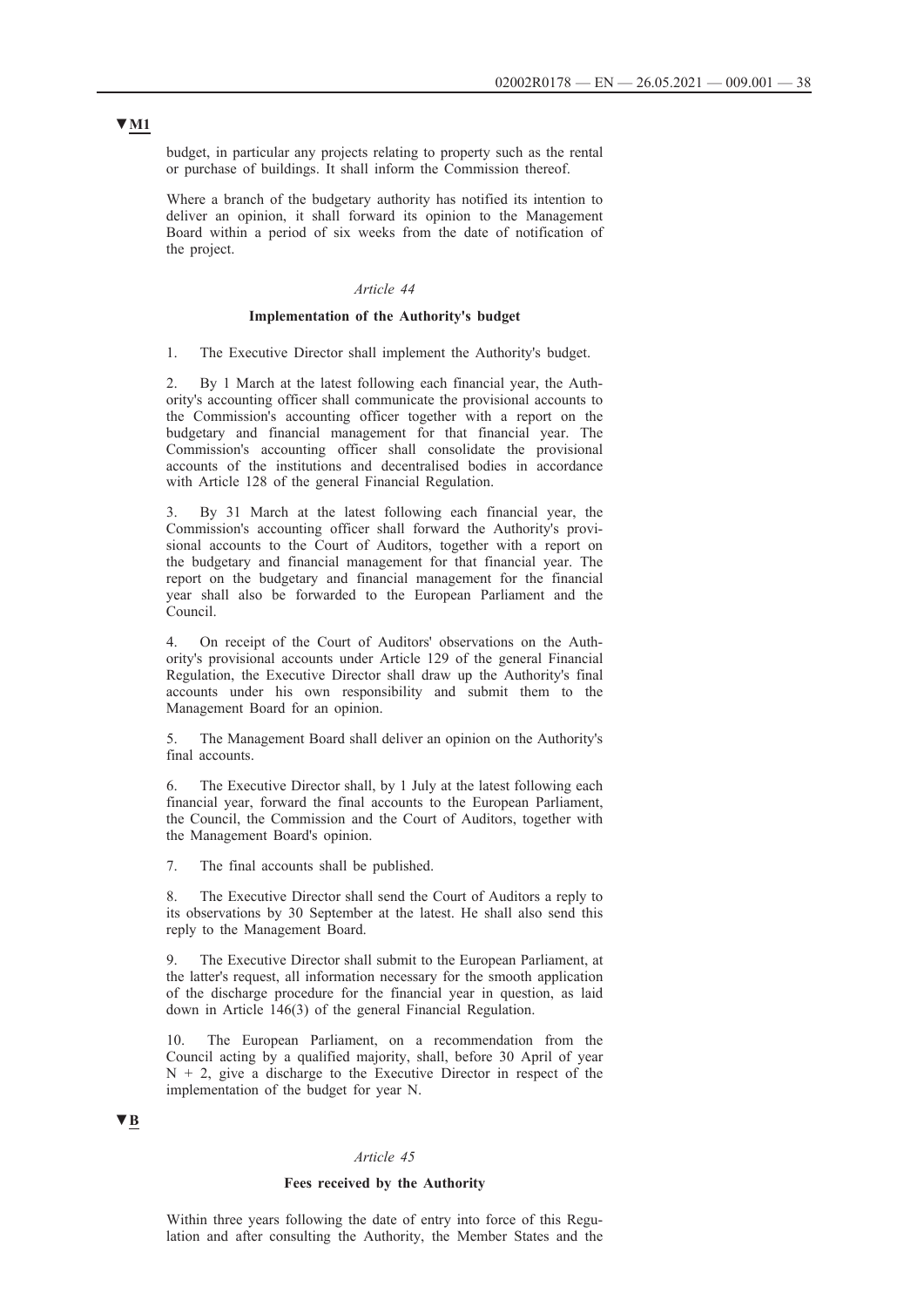interested parties, the Commission shall publish a report on the feasibility and advisability of presenting a legislative proposal under the codecision procedure and in accordance with the Treaty and for other services provided by the Authority.

### SECTION 6

### **GENERAL PROVISIONS**

#### *Article 46*

### **Legal personality and privileges**

1. The Authority shall have legal personality. In all Member States it shall enjoy the widest powers granted by law to legal persons. In particular, it may acquire and dispose of movable and immovable property and institute legal proceedings.

2. The Protocol on the privileges and immunities of the European Communities shall apply to the Authority.

#### *Article 47*

### **Liability**

1. The contractual liability of the Authority shall be governed by the law applicable to the contract in question. The Court of Justice of the European Communities shall have jurisdiction to give judgment pursuant to any arbitration clause contained in a contract concluded by the Authority.

2. In the case of non-contractual liability, the Authority shall, in accordance with the general principles common to the laws of the Member States, make good any damage caused by it or its servants in the performance of their duties. The Court of Justice shall have jurisdiction in any dispute relating to compensation for such damage.

3. The personal liability of its servants towards the Authority shall be governed by the relevant provisions applying to the staff of the Authority.

### *Article 48*

#### **Staff**

1. The staff of the Authority shall be subject to the rules and regulations applicable to officials and other staff of the European Communities.

2. In respect of its staff, the Authority shall exercise the powers which have been devolved to the appointing authority.

#### *Article 49*

### **Participation of third countries**

The Authority shall be open to the participation of countries which have concluded agreements with the European Community by virtue of which they have adopted and apply Community legislation in the field covered by this Regulation.

Arrangements shall be made under the relevant provisions of those agreements, specifying in particular the nature, extent and manner in which these countries will participate in the Authority's work, including provisions relating to participation in the networks operated by the Authority, inclusion in the list of competent organisations to which certain tasks may be entrusted by the Authority, financial contributions and staff.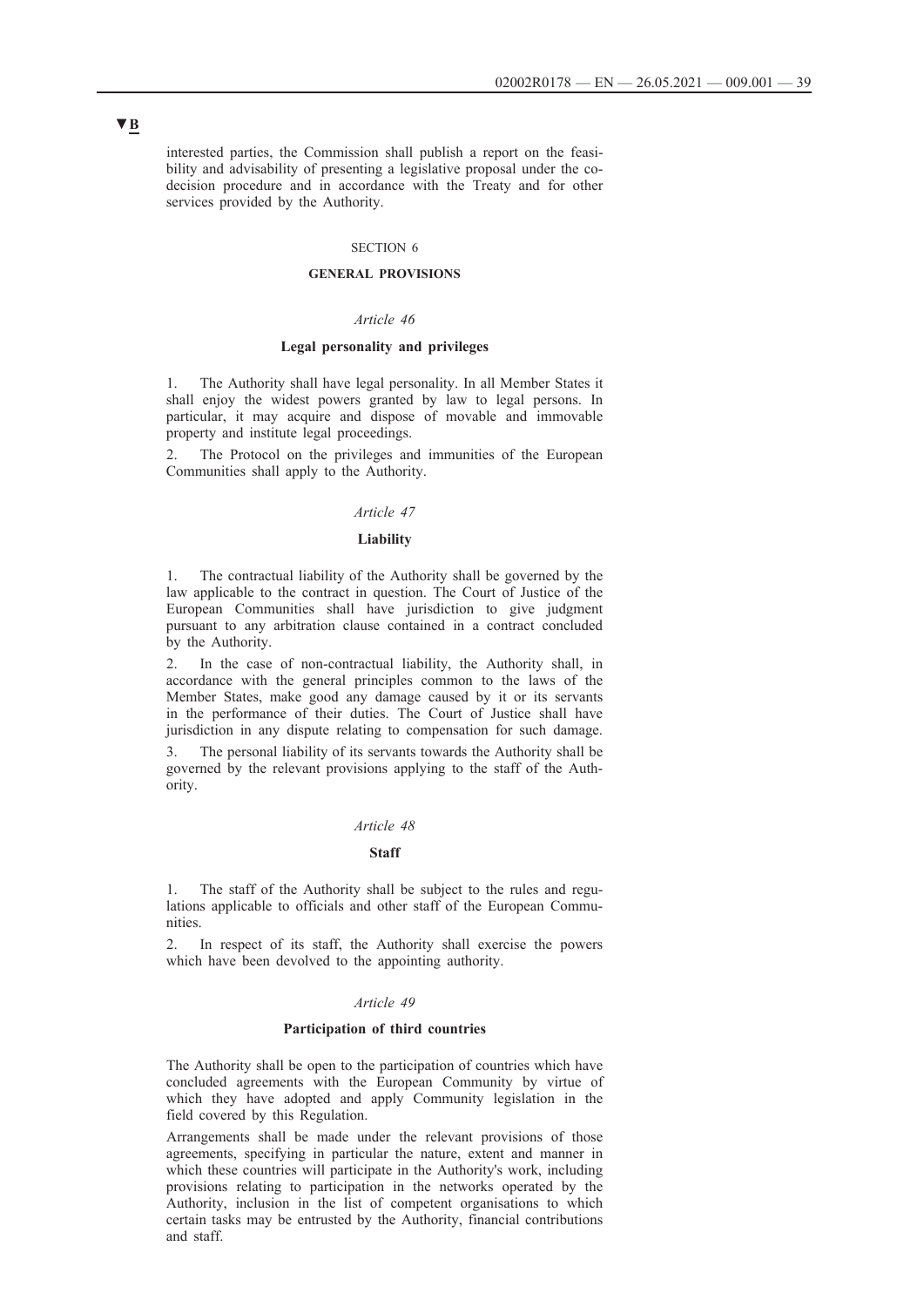#### CHAPTER IV

### **RAPID ALERT SYSTEM, CRISIS MANAGEMENT AND EMERGENCIES**

### SECTION 1

# **RAPID ALERT SYSTEM**

## *Article 50*

### **Rapid alert system**

1. A rapid alert system for the notification of a direct or indirect risk to human health deriving from food or feed is hereby established as a network. It shall involve the Member States, the Commission and the Authority. The Member States, the Commission and the Authority shall each designate a contact point, which shall be a member of the network. The Commission shall be responsible for managing the network.

2. Where a member of the network has any information relating to the existence of a serious direct or indirect risk to human health deriving from food or feed, this information shall be immediately notified to the Commission under the rapid alert system. The Commission shall transmit this information immediately to the members of the network.

The Authority may supplement the notification with any scientific or technical information, which will facilitate rapid, appropriate risk management action by the Member States.

Without prejudice to other Community legislation, the Member States shall immediately notify the Commission under the rapid alert system of:

- (a) any measure they adopt which is aimed at restricting the placing on the market or forcing the withdrawal from the market or the recall of food or feed in order to protect human health and requiring rapid action;
- (b) any recommendation or agreement with professional operators which is aimed, on a voluntary or obligatory basis, at preventing, limiting or imposing specific conditions on the placing on the market or the eventual use of food or feed on account of a serious risk to human health requiring rapid action;
- (c) any rejection, related to a direct or indirect risk to human health, of a batch, container or cargo of food or feed by a competent authority at a border post within the European Union.

The notification shall be accompanied by a detailed explanation of the reasons for the action taken by the competent authorities of the Member State in which the notification was issued. It shall be followed, in good time, by supplementary information, in particular where the measures on which the notification is based are modified or withdrawn.

The Commission shall immediately transmit to members of the network the notification and supplementary information received under the first and second subparagraphs.

Where a batch, container or cargo is rejected by a competent authority at a border post within the European Union, the Commission shall immediately notify all the border posts within the European Union, as well as the third country of origin.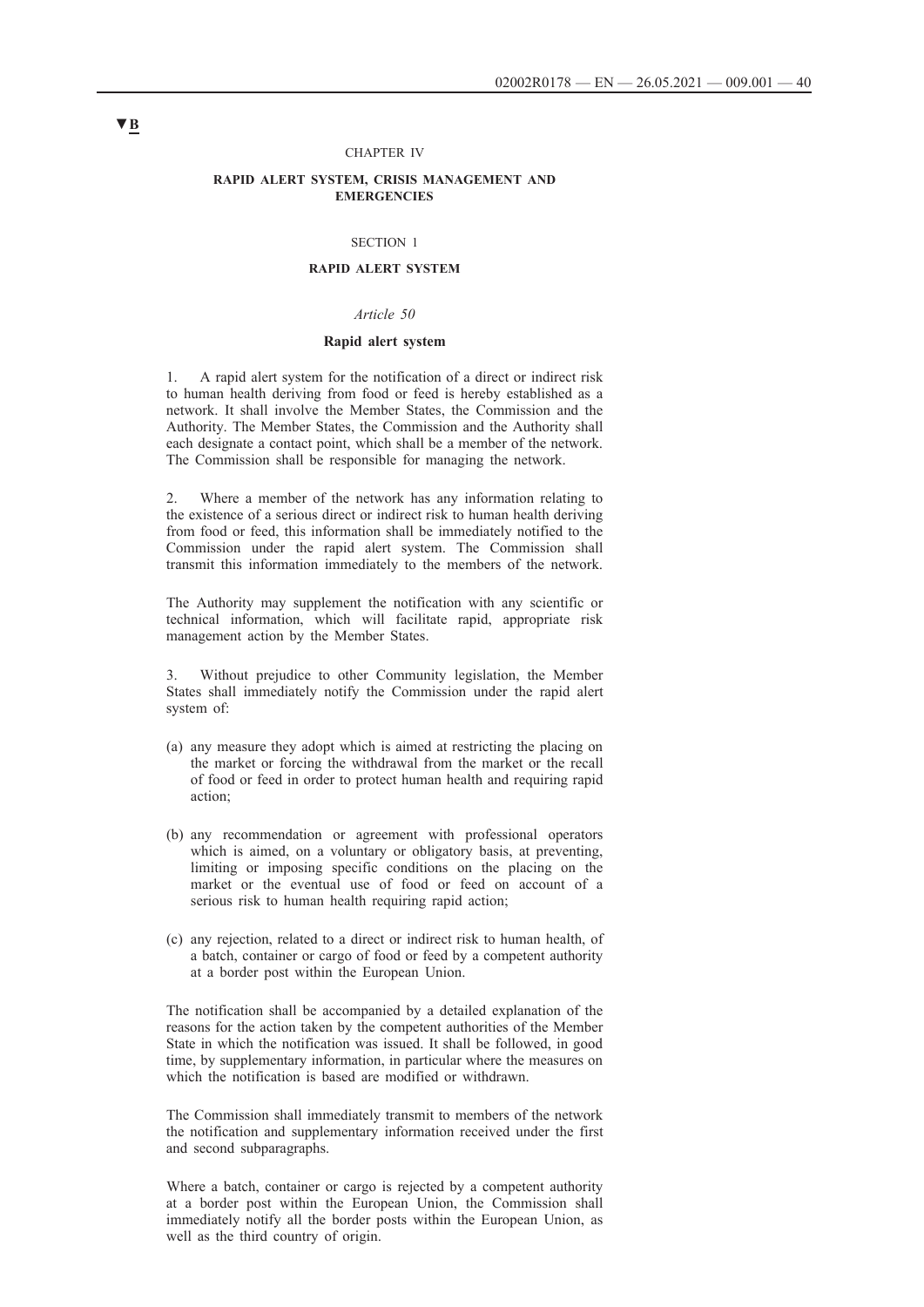4. Where a food or feed which has been the subject of a notification under the rapid alert system has been dispatched to a third country, the Commission shall provide the latter with the appropriate information.

5. The Member States shall immediately inform the Commission of the action implemented or measures taken following receipt of the notifications and supplementary information transmitted under the rapid alert system. The Commission shall immediately transmit this information to the members of the network.

6. Participation in the rapid alert system may be opened up to applicant countries, third countries or international organisations, on the basis of agreements between the Community and those countries or international organisations, in accordance with the procedures defined in those agreements. The latter shall be based on reciprocity and shall include confidentiality measures equivalent to those applicable in the Community.

# *Article 51*

### **Implementing measures**

The measures for implementing Article 50 shall be adopted by the Commission, after discussion with the Authority, in accordance with the procedure referred to in Article 58(2). These measures shall specify, in particular, the specific conditions and procedures applicable to the transmission of notifications and supplementary information.

## *Article 52*

#### **Confidentiality rules for the rapid alert system**

1. Information, available to the members of the network, relating to a risk to human health posed by food and feed shall in general be available to the public in accordance with the information principle provided for in Article 10. In general, the public shall have access to information on product identification, the nature of the risk and the measure taken.

However, the members of the network shall take steps to ensure that members of their staff are required not to disclose information obtained for the purposes of this Section which by its nature is covered by professional secrecy in duly justified cases, except for information which must be made public, if circumstances so require, in order to protect human health.

2. Protection of professional secrecy shall not prevent the dissemination to the competent authorities of information relevant to the effectiveness of market surveillance and enforcement activities in the field of food and feed. The authorities receiving information covered by professional secrecy shall ensure its protection in conformity with paragraph 1.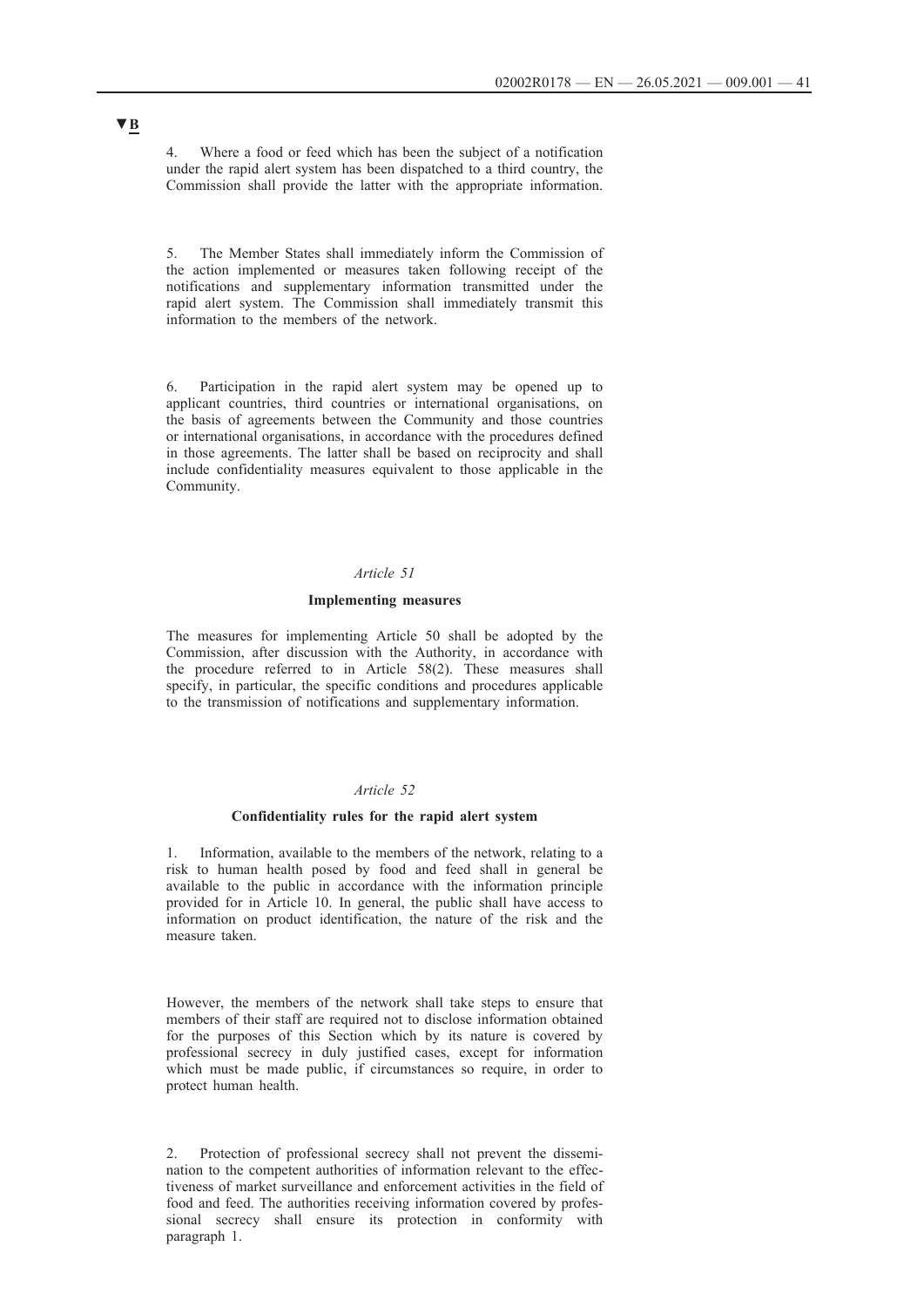### SECTION 2

## **EMERGENCIES**

#### *Article 53*

### **Emergency measures for food and feed of Community origin or imported from a third country**

1. Where it is evident that food or feed originating in the Community or imported from a third country is likely to constitute a serious risk to human health, animal health or the environment, and that such risk cannot be contained satisfactorily by means of measures taken by the Member State(s) concerned, the Commission, acting in accordance with the procedure provided for in Article 58(2) on its own initiative or at the request of a Member State, shall immediately adopt one or more of the following measures, depending on the gravity of the situation:

- (a) in the case of food or feed of Community origin:
	- (i) suspension of the placing on the market or use of the food in question;
	- (ii) suspension of the placing on the market or use of the feed in question;
	- (iii) laying down special conditions for the food or feed in question;
	- (iv) any other appropriate interim measure;

(b) in the case of food or feed imported from a third country:

- (i) suspension of imports of the food or feed in question from all or part of the third country concerned and, where applicable, from the third country of transit;
- (ii) laying down special conditions for the food or feed in question from all or part of the third country concerned;
- (iii) any other appropriate interim measure.

2. However, in eMERGENCIES, the Commission may provisionally adopt the measures referred to in paragraph 1 after consulting the Member State(s) concerned and informing the other Member States.

As soon as possible, and at most within 10 working days, the measures taken shall be confirmed, amended, revoked or extended in accordance with the procedure referred to in Article 58(2), and the reasons for the Commission's decision shall be made public without delay.

## *Article 54*

### **Other emergency measures**

1. Where a Member State officially informs the Commission of the need to take emergency measures, and where the Commission has not acted in accordance with Article 53, the Member State may adopt interim protective measures. In this event, it shall immediately inform the other Member States and the Commission.

2. Within 10 working days, the Commission shall put the matter before the Committee set up in Article 58(1) in accordance with the procedure provided for in Article 58(2) with a view to the extension, amendment or abrogation of the national interim protective measures.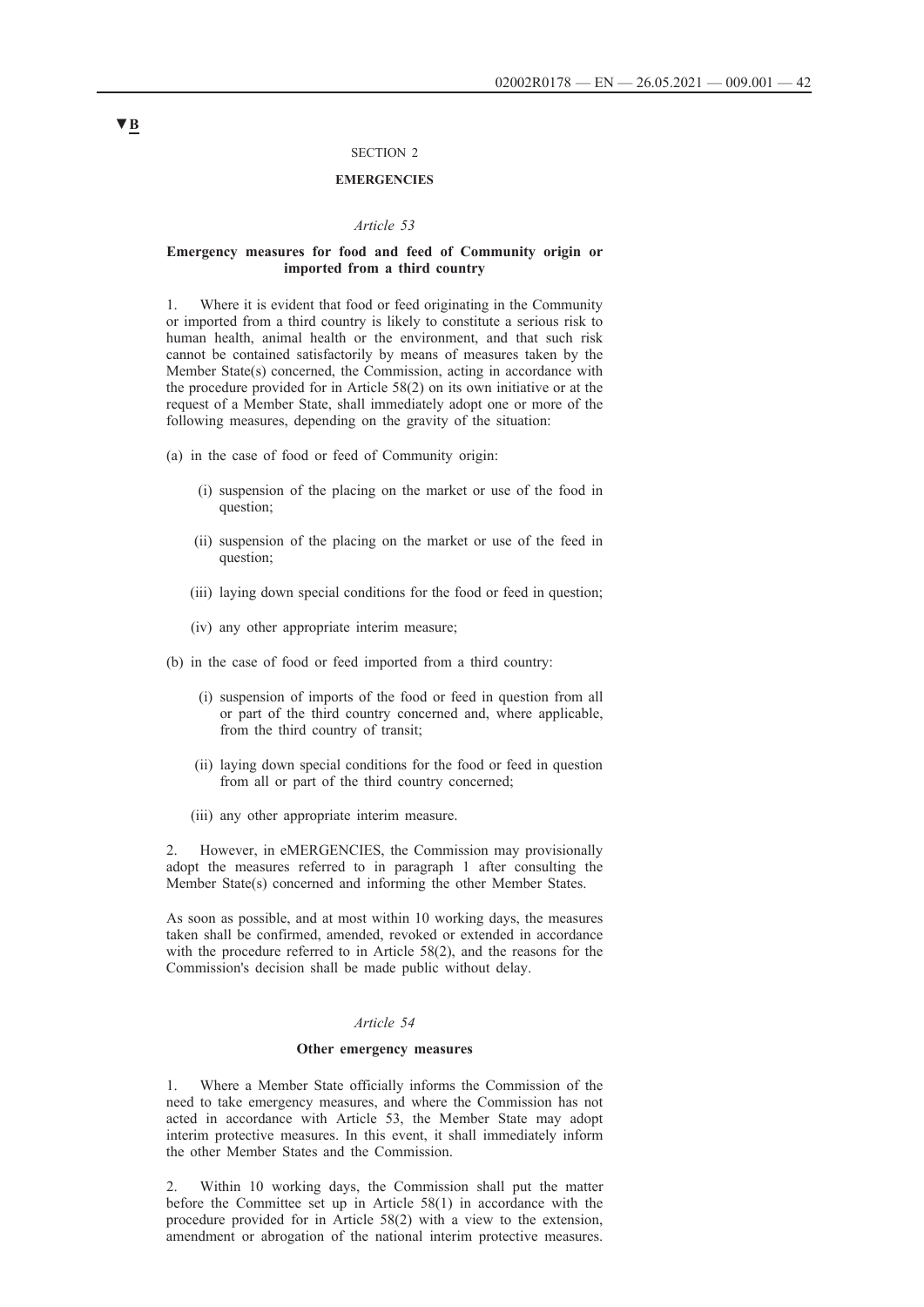3. The Member State may maintain its national interim protective measures until the Community measures have been adopted.

### SECTION 3

## **CRISIS MANAGEMENT**

### *Article 55*

### **General plan for crisis management**

1. The Commission shall draw up, in close cooperation with the Authority and the Member States, a general plan for crisis management in the field of the safety of food and feed (hereinafter referred to as 'the general plan').

2. The general plan shall specify the types of situation involving direct or indirect risks to human health deriving from food and feed which are not likely to be prevented, eliminated or reduced to an acceptable level by provisions in place or cannot adequately be managed solely by way of the application of Articles 53 and 54.

The general plan shall also specify the practical procedures necessary to manage a crisis, including the principles of transparency to be applied and a communication strategy.

### *Article 56*

## **Crisis unit**

1. Without prejudice to its role of ensuring the application of Community law, where the Commission identifies a situation involving a serious direct or indirect risk to human health deriving from food and feed, and the risk cannot be prevented, eliminated or reduced by existing provisions or cannot adequately be managed solely by way of the application of Articles 53 and 54, it shall immediately notify the Member States and the Authority.

2. The Commission shall set up a crisis unit immediately, in which the Authority shall participate, and provide scientific and technical assistance if necessary.

# *Article 57*

## **Tasks of the crisis unit**

1. The crisis unit shall be responsible for collecting and evaluating all relevant information and identifying the options available to prevent, eliminate or reduce to an acceptable level the risk to human health as effectively and rapidly as possible.

2. The crisis unit may request the assistance of any public or private person whose expertise it deems necessary to manage the crisis effectively.

3. The crisis unit shall keep the public informed of the risks involved and the measures taken.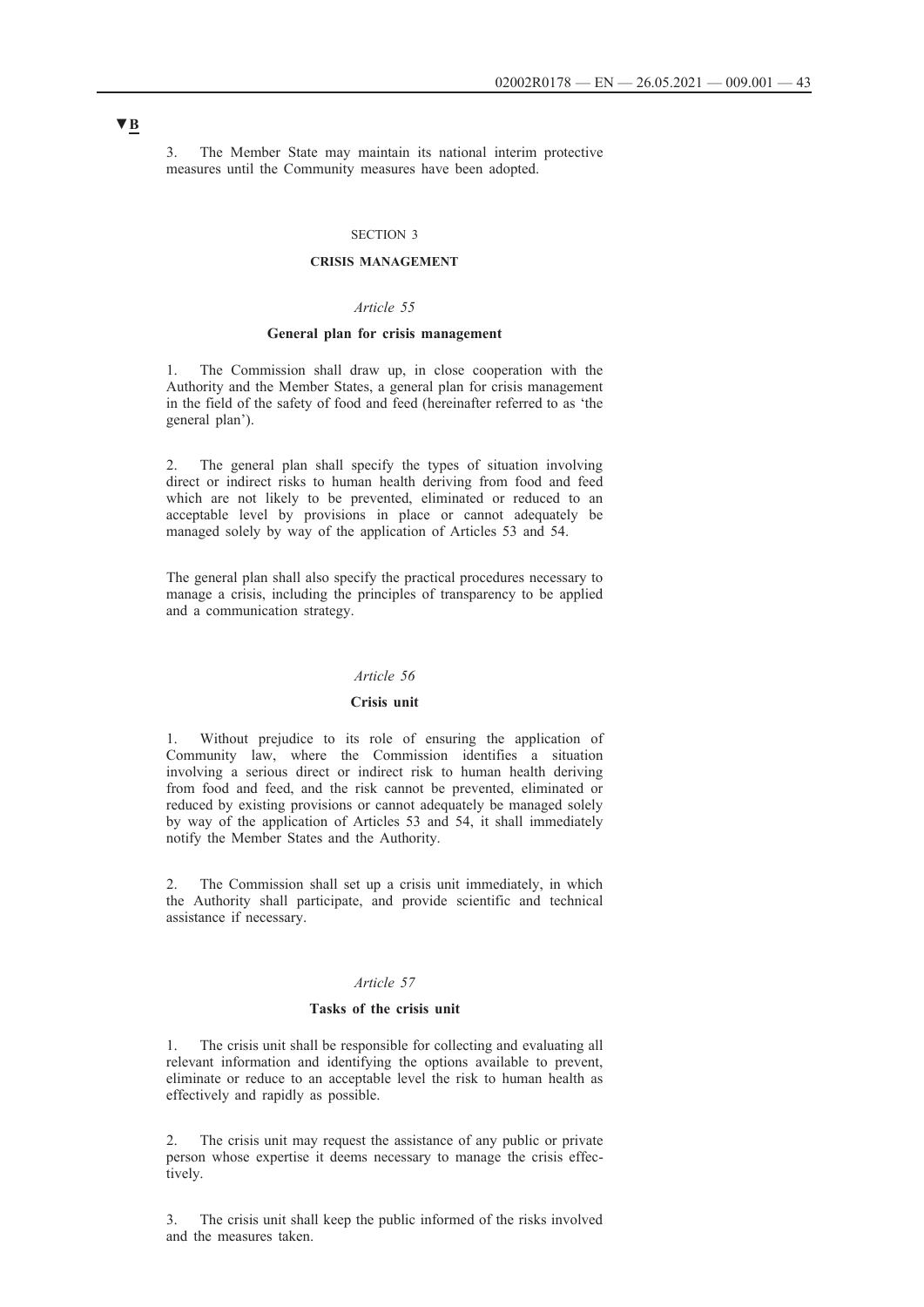### CHAPTER V

#### **PROCEDURES AND FINAL PROVISIONS**

**▼M8**

#### SECTION 1

### **EXERCISE OF THE DELEGATION, COMMITTEE AND MEDIATION PROCEDURES**

### *Article 57a*

### **Exercise of the delegation**

1. The power to adopt delegated acts is conferred upon the Commission subject to the conditions laid down in this Article.

The power to adopt delegated acts referred to in Article 28(4), Article 29(6) and Article 36(3) shall be conferred on the Commission for a period of five years from 26 July 2019. The Commission shall draw up a report in respect of the delegation of power not later than nine months before the end of the five-year period. The delegation of power shall be tacitly extended for periods of an identical duration, unless the European Parliament or the Council opposes such extension not later than three months before the end of each period.

3. The delegation of power referred to in Article 28(4), Article 29(6) and Article 36(3) may be revoked at any time by the European Parliament or by the Council. A decision to revoke shall put an end to the delegation of power specified in that decision. It shall take effect the day following the publication of the decision in the *Official Journal of the European Union* or at a later date specified therein. It shall not affect the validity of any delegated acts already in force.

4. Before adopting a delegated act, the Commission shall consult experts designated by each Member State in accordance with the principles laid down in the Interinstitutional Agreement of 13 April 2016 on Better Law-Making (1).

As soon as it adopts a delegated act, the Commission shall notify it simultaneously to the European Parliament and to the Council.

6. A delegated act adopted pursuant to Article 28(4), Article 29(6) and Article 36(3) shall enter into force only if no objection has been expressed either by the European Parliament or by the Council within a period of two months of notification of that act to the European Parliament and the Council or if, before the expiry of that period, the European Parliament and the Council have both informed the Commission that they will not object. That period shall be extended by two months at the initiative of the European Parliament or of the Council.

 $\overline{(^1)}$  OJ L 123, 12.5.2016, p. 1.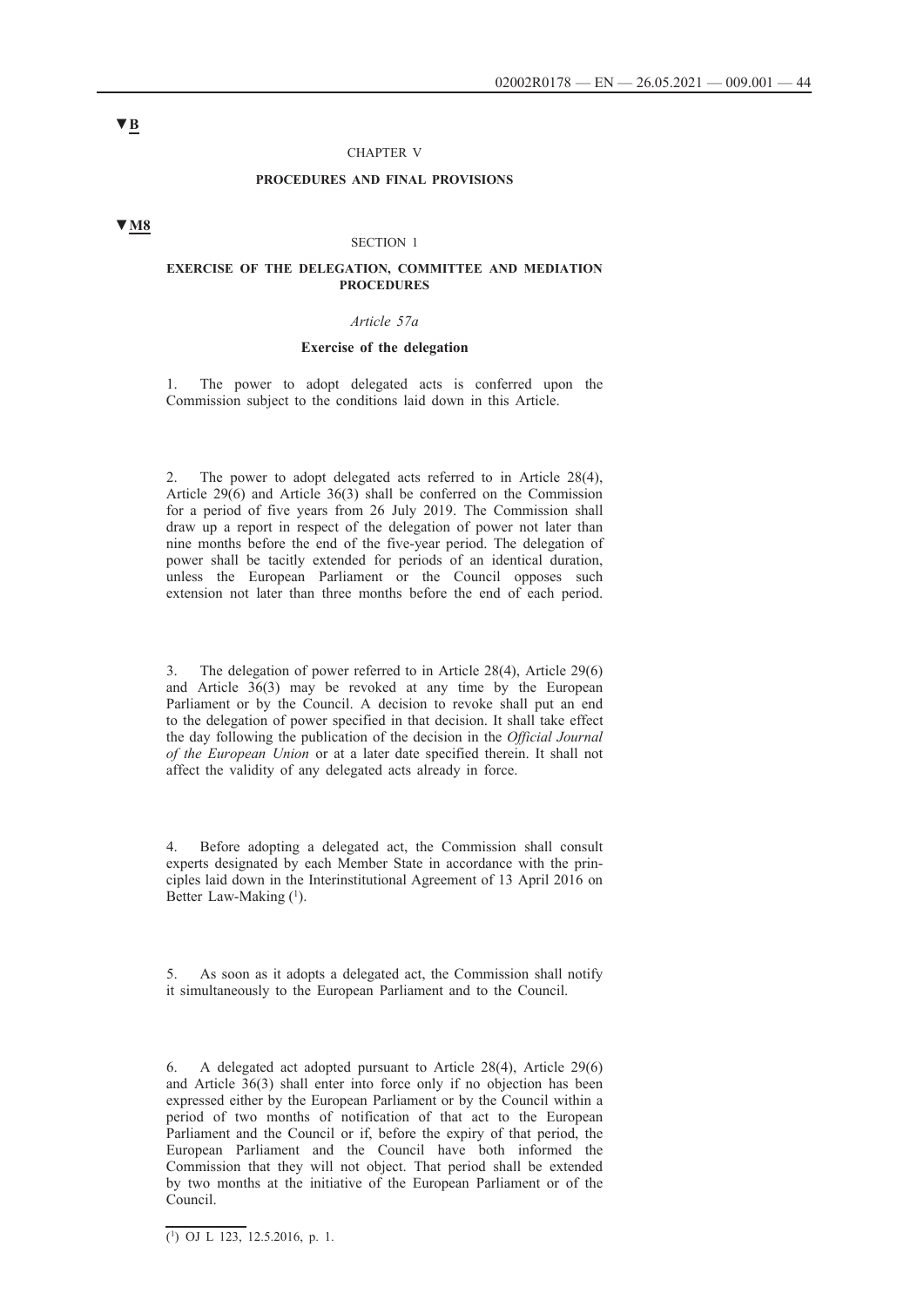### *Article 58*

# **Committee**

# **▼M5**

The Commission shall be assisted by a Standing Committee on Plants, Animals, Food and Feed, hereinafter referred to as the 'Committee'. That Committee shall be a committee within the meaning of Regulation (EU) No 182/2011 of the European Parliament and of the Council (1). The Committee shall be organised in sections to deal with all relevant matters.

All references in Union law to the Standing Committee on the Food Chain and Animal Health shall be construed as references to the Committee referred to in the first subparagraph.

# **▼M4**

2. Where reference is made to this paragraph, Articles 5 and 7 of Decision 1999/468/EC shall apply, having regard to the provisions of Article 8 thereof.

The period laid down in Article 5(6) of Decision 1999/468/EC shall be set at three months.

## **▼M8** \_\_\_\_\_\_\_\_\_\_

## **▼B**

### *Article 59*

### **Functions assigned to the Committee**

The Committee shall carry out the functions assigned to it by this Regulation and by other relevant Community provisions, in the cases and conditions provided for in those provisions. It may also examine any issue falling under those provisions, either at the initiative of the Chairman or at the written request of one of its members.

#### *Article 60*

### **Mediation procedure**

1. Without prejudice to the application of other Community provisions, where a Member State is of the opinion that a measure taken by another Member State in the field of food safety is either incompatible with this Regulation or is likely to affect the functioning of the internal market, it shall refer the matter to the Commission, which will immediately inform the other Member State concerned.

2. The two Member States concerned and the Commission shall make every effort to solve the problem. If agreement cannot be reached, the Commission may request an opinion on any relevant contentious scientific issue from the Authority. The terms of that request and the time limit within which the Authority is requested to give its opinion shall be established by mutual agreement between the Commission and the Authority, after consulting the two Member States concerned.

<sup>(1)</sup> Regulation (EU) No 182/2011 of the European Parliament and of the Council of 16 February 2011 laying down the rules and general principles concerning mechanisms for control by the Member States of the Commission's exercise of implementing powers (OJ L 55, 28.2.2011, p. 13).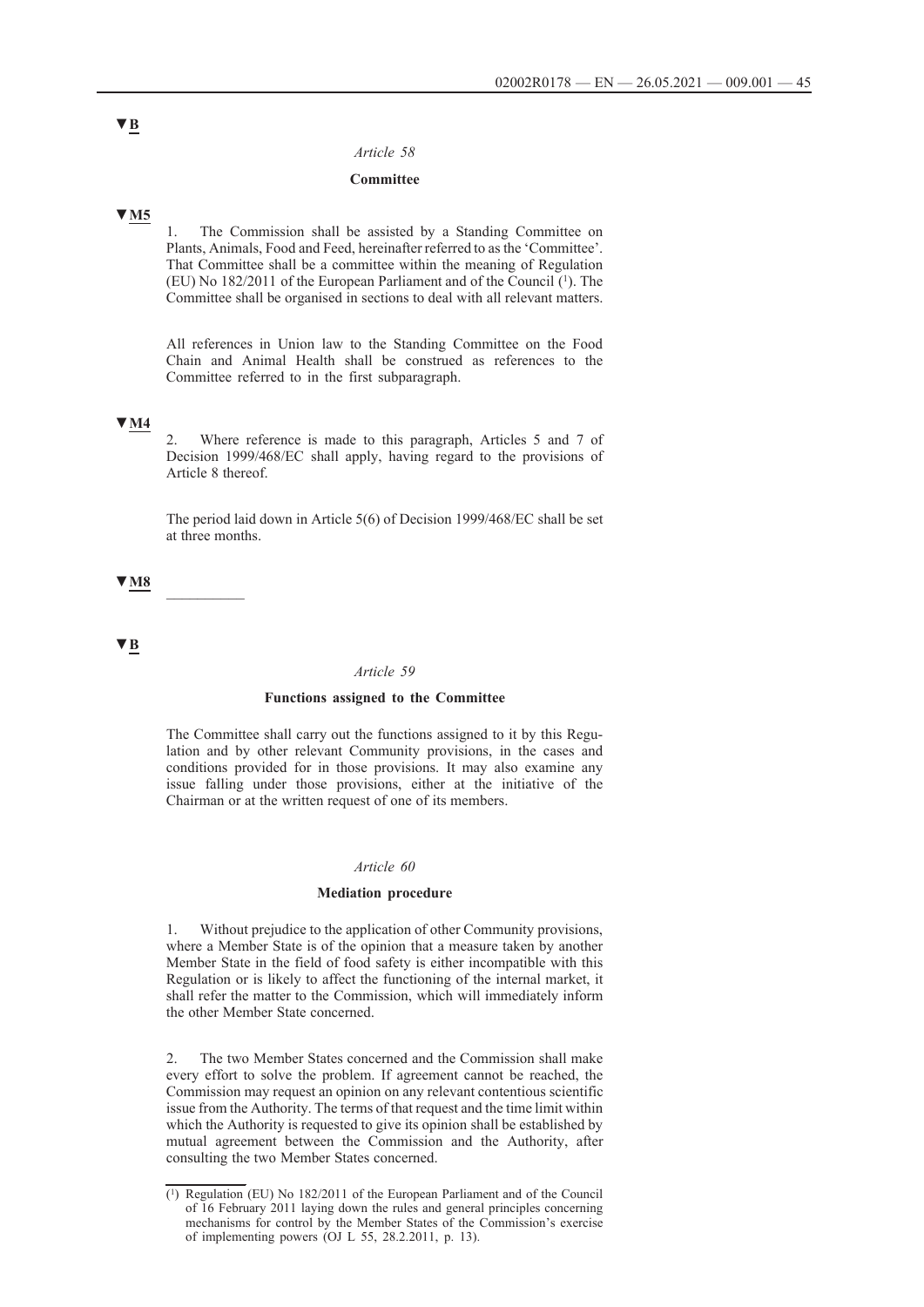### SECTION 2

### **FINAL PROVISIONS**

### *Article 61*

## **Review clause**

1. The Commission shall ensure the regular review of the application of this Regulation.

2. By 28 March 2026, and every five years thereafter, the Commission shall evaluate the Authority's performance in relation to its objectives, mandate, tasks, procedures and location, in accordance with Commission guidelines. That evaluation shall also cover the impact of Article 32a on the functioning of the Authority with particular attention to the relevant workload and mobilisation of staff, and to any shifts in the allocation of the Authority's resources that may have taken place, at the expense of activities of public interest. That evaluation shall address the possible need to modify the mandate of the Authority, and the financial implications of any such modification.

3. In the evaluation referred to in paragraph 2, the Commission shall also evaluate whether the organisational framework of the Authority needs to be further updated with regard to decisions on requests for confidentiality and confirmatory applications, namely by setting up a specific Board of Appeal or by other appropriate means.

4. Where the Commission considers that the continued operation of the Authority is no longer justified with regard to its assigned objectives, mandate and tasks, it may propose that the relevant provisions of this Regulation be amended accordingly or repealed.

5. The Commission shall report to the European Parliament, to the Council and to the Management Board on the findings of its reviews and evaluations under this Article. Those findings shall be made public.

## *Article 61a*

### **Fact-finding missions**

Commission experts shall perform fact-finding missions in Member States to assess the application, by laboratories and by other testing facilities, of the relevant standards for carrying out tests and studies submitted to the Authority as part of an application, as well as compliance with the notification obligation set out in Article 32b(3), by 28 March 2025. By that date, Commission experts shall also perform fact-finding missions to assess the application of those standards by laboratories and other testing facilities located in third countries insofar as set out in relevant agreements and arrangements with those third countries, including as referred to in Article 49.

# **▼B**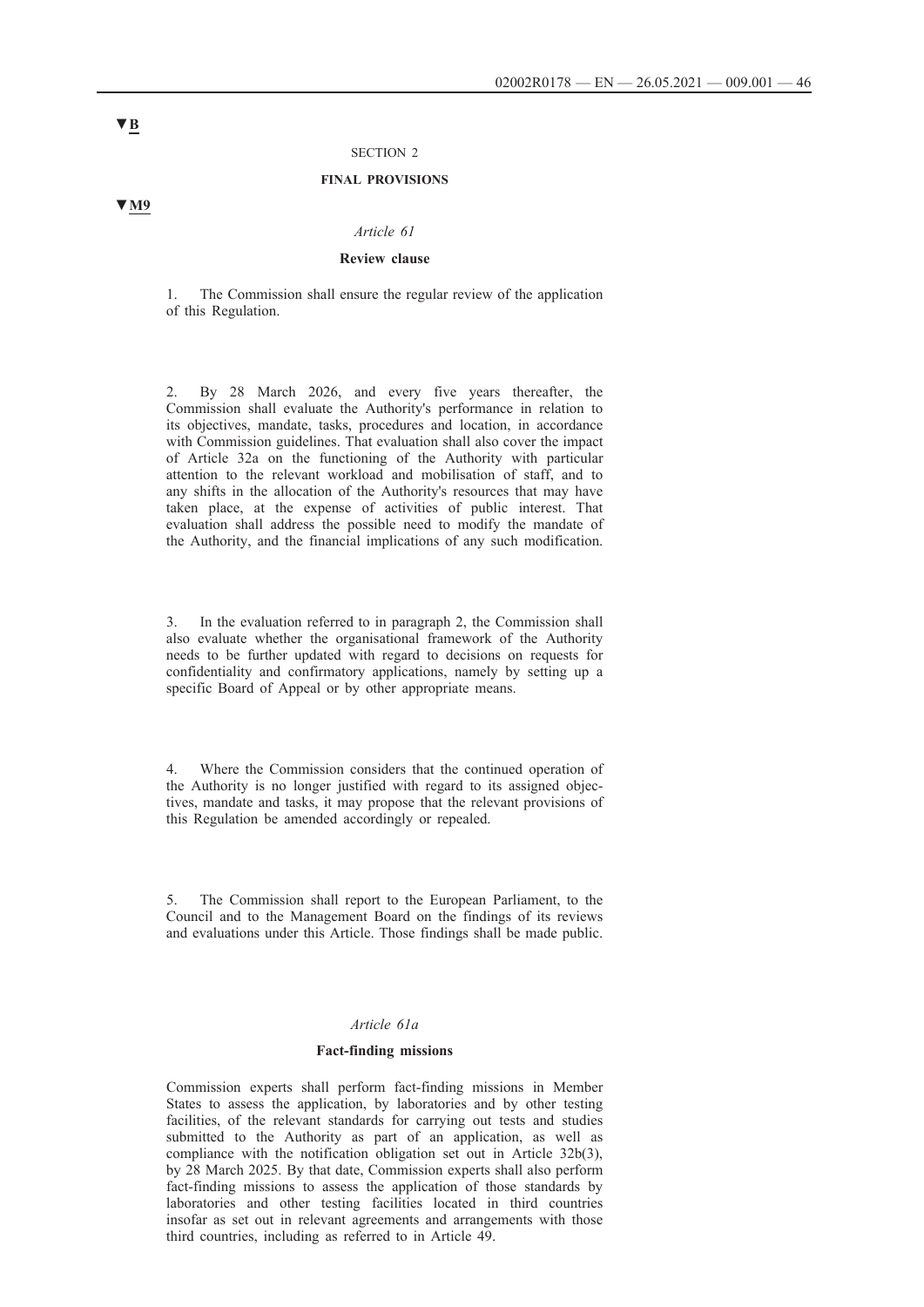Non-compliance identified during those fact-finding missions shall be brought to the attention of the Commission, Member States, the Authority as well as the assessed laboratories and other testing facilities. The Commission, the Authority and Member States shall ensure the appropriate follow-up to such identified non-compliance.

The outcome of these fact-finding missions shall be presented in an overview report. On the basis of that report, the Commission shall submit a legislative proposal, if appropriate, as regards, in particular, any necessary control procedures, including audits.

# **▼B**

### *Article 62*

### **References to the European Food Safety Authority and to the Standing Committee on the Food Chain and Animal Health**

Every reference in Community legislation to the Scientific Committee on Food, the Scientific Committee on Animal Nutrition, the Scientific Veterinary Committee, the Scientific Committee on Pesticides, the Scientific Committee on Plants and the Scientific Steering Committee shall be replaced by a reference to the European Food Safety Authority.

2. Every reference in Community legislation to the Standing Committee on Foodstuffs, the Standing Committee for Feedingstuffs and the Standing Veterinary Committee shall be replaced by a reference to the Standing Committee on the Food Chain and Animal Health.

Every reference to the Standing Committee on Plant Health in Community legislation based upon and including Directives 76/895/EEC, 86/362/EEC, 86/363/EEC, 90/642/EEC and 91/414/EEC relating to plant protection products and the setting of maximum residue levels shall be replaced by a reference to the Standing Committee on the Food Chain and Animal Health.

3. For the purpose of paragraphs 1 and 2, 'Community legislation' shall mean all Community Regulations, Directives and Decisions.

4. Decisions 68/361/EEC, 69/414/EEC and 70/372/EEC are hereby repealed.

## *Article 63*

### **Competence of the European Agency for the Evaluation of Medicinal Products**

This Regulation shall be without prejudice to the competence conferred on the European Agency for the Evaluation of Medicinal Products by Regulation (EEC) No 2309/93, Regulation (EEC) No 2377/90, Council Directive 75/319/EEC (1) and Council Directive 81/851/EEC (2).

<sup>(1)</sup> OJ L 147, 9.6.1975, p. 13. Directive amended by Directive 2001/83/EC of the European Parliament and of the Council (OJ L 311, 28.11.2001, p. 67).

<sup>(2)</sup> OJ L 317, 6.11.1981, p. 1. Directive amended by Directive 2001/82/EC of the European Parliament and of the Council (OJ L 311, 28.11.2001, p. 1).